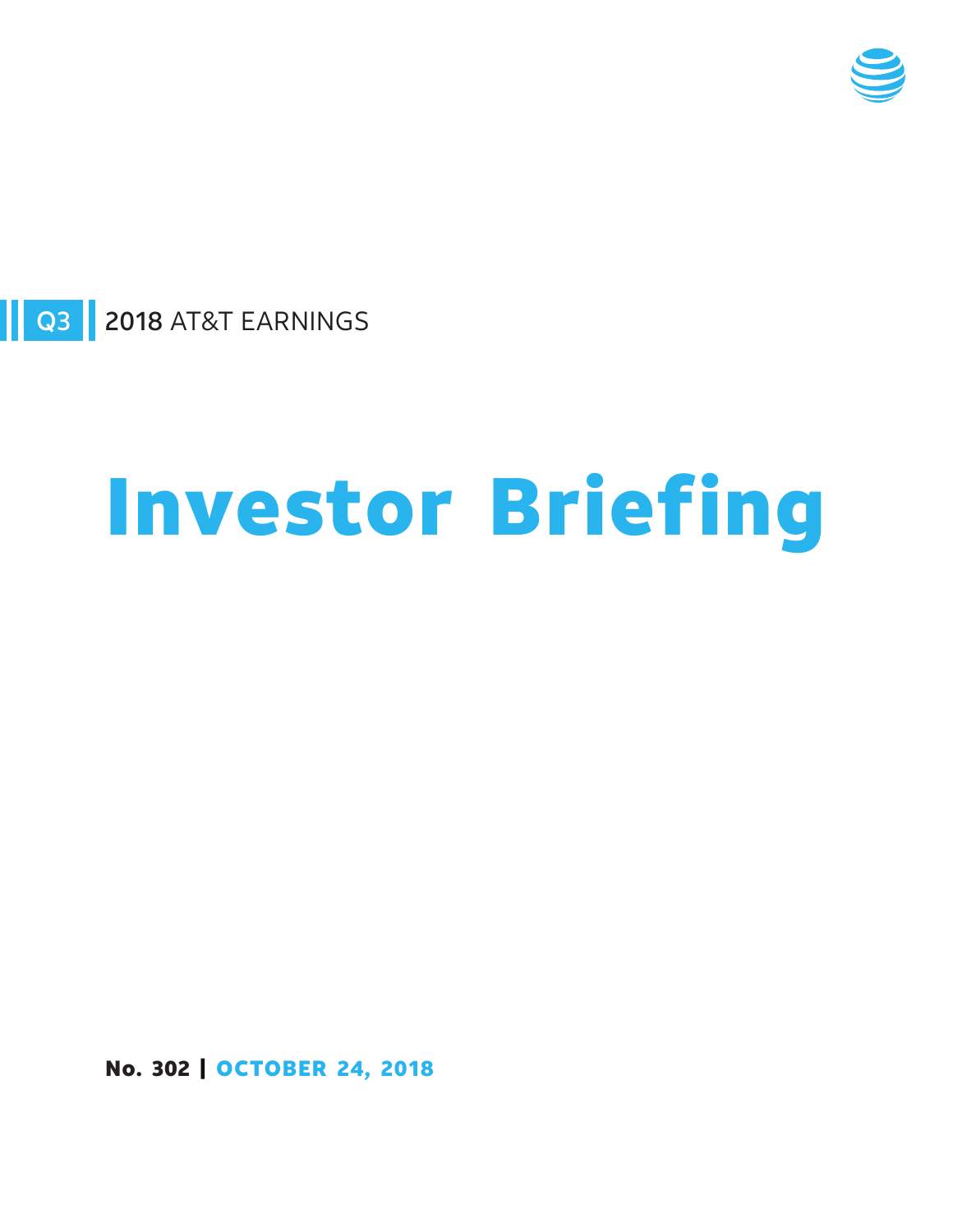# Contents

| 03 | <b>Consolidated Results</b>                               |
|----|-----------------------------------------------------------|
| 05 | <b>Communications</b>                                     |
|    | Mobility                                                  |
|    | <b>Entertainment Group</b>                                |
|    | <b>Business Wireline</b>                                  |
| 10 | <b>WarnerMedia</b>                                        |
|    | <b>Turner</b>                                             |
|    | Home Box Office                                           |
|    | <b>Warner Bros.</b>                                       |
| 13 | <b>Latin America</b>                                      |
|    | <b>Mexico</b>                                             |
|    | <b>Vrio</b>                                               |
| 14 | <b>Xandr</b>                                              |
| 15 | <b>Highlights</b>                                         |
| 19 | <b>Financial and Operational Information</b>              |
| 38 | <b>Discussion and Reconciliation of Non-GAAP Measures</b> |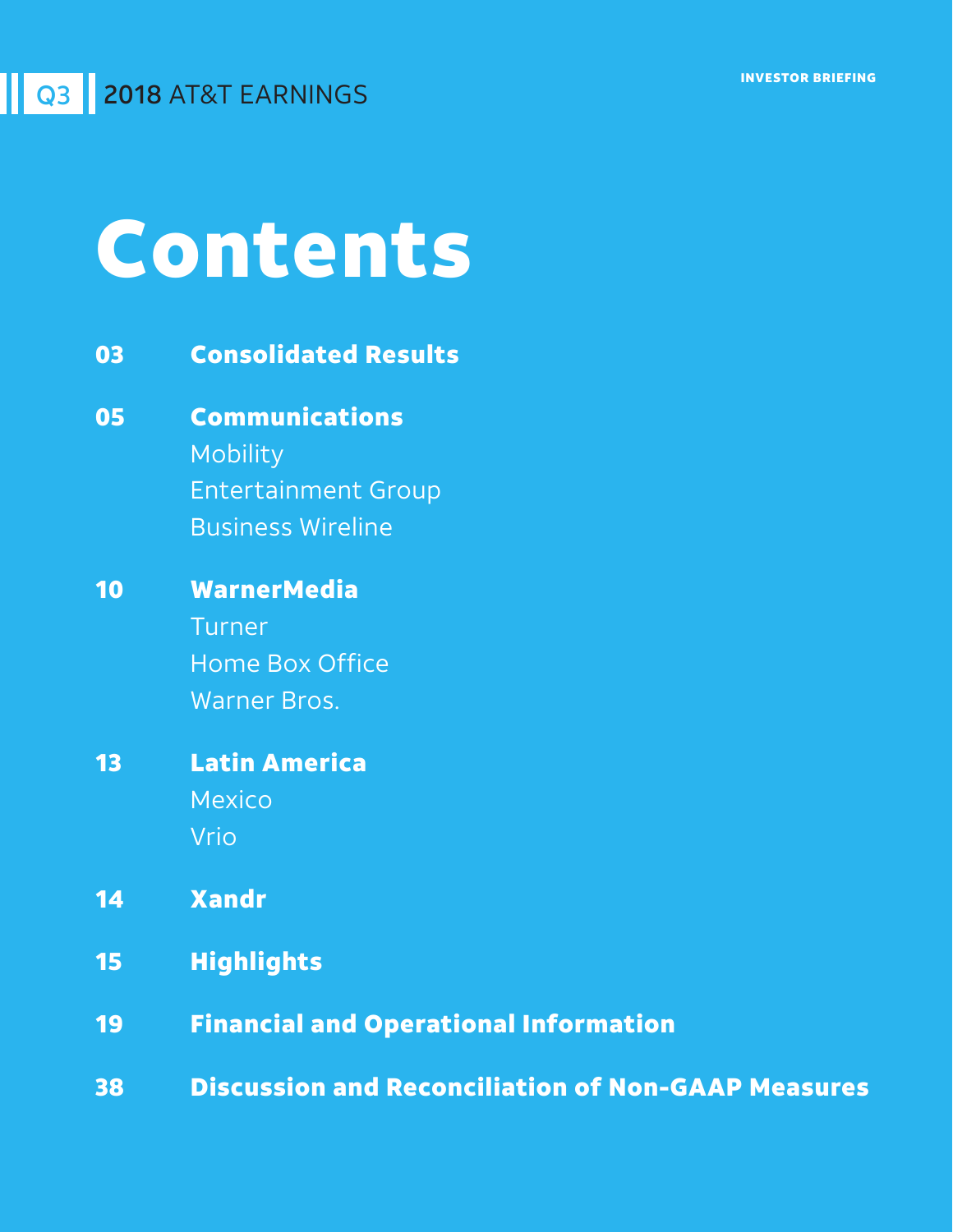### AT&T Reports Third-Quarter Results

#### **Consolidated Results**

- ▶ *Diluted EPS of \$0.65 as reported compared to \$0.49 in the year-ago quarter*
- ▶ *Adjusted EPS of \$0.90 compared to \$0.74 in the year-ago quarter*
- ▶ *Cash from operations of \$12.3 billion, up 14.3%*
- Capital expenditures of \$5.9 billion
- Free cash flow of \$6.5 billion, up 16.6%
- Nj *Consolidated revenues of \$45.7 billion*

**Company reaffirms 2018 guidance of adjusted EPS at the high end of \$3.50 range1 , free cash flow at the high end of the \$21 billion range and net capital expenditures at \$22 billion range**

- **North America Wireless:** 
	- 4.3 million total wireless net adds:
		- 3.4 million in U.S., driven by connected devices and prepaid
		- **907,000 in Mexico**
- **Communications Highlights:** 
	- **Mobility:** 
		- Service revenues up 2.3% on a comparable basis
		- 550,000 phone net adds in the U.S.
			- 69,000 postpaid phone net adds
			- 481,000 prepaid phone net adds
		- Nearly 750,000 branded smartphones added to the base
		- Third-quarter postpaid phone churn of 0.93%

#### **Entertainment Group:**

- **49,000 DIRECTV NOW net adds with**  346,000 net losses in traditional video as company focuses on improving profitability and begins beta test of new streaming video device
- **More than 10 million customer**  locations passed with fiber

#### Nj **WarnerMedia Highlights:**

- **Revenues up with gains in all**  business units
	- **Turner and Home Box Office year**over-year subscription revenue growth
	- **Strong Warner Bros. television licensing**  revenue growth; box office releases included the hit films *Crazy Rich Asians*, *The Meg* and *The Nun*
	- **37 Primetime Emmy Awards; 12 News** and Documentary Emmy Awards

#### ▶ Xandr Highlights:

- Advertising revenues grew 34%; up 22% excluding the AppNexus acquisition
- **AppNexus enhances addressable** advertising technology

<sup>1</sup>Adjustments include a non-cash mark-to-market benefit plan gain/ loss, merger-related interest expense, merger integration and amortization costs and other adjustments. We expect the mark-tomarket adjustment which is driven by interest rates and investment returns that are not reasonably estimable at this time, to be the largest of these items. Accordingly, we cannot provide a reconciliation between forecasted adjusted diluted EPS and reported diluted EPS without unreasonable effort.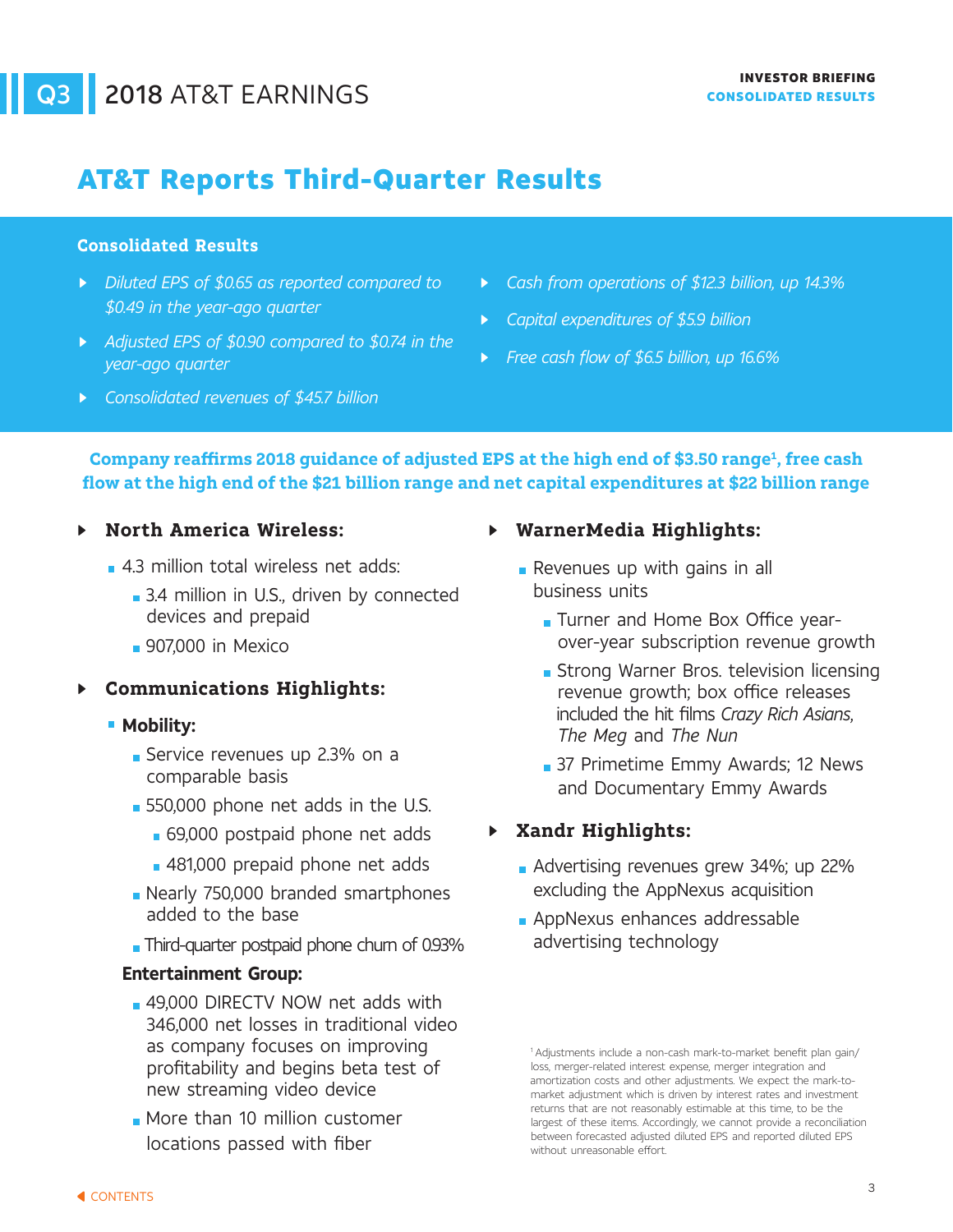#### CONSOLIDATED FINANCIAL RESULTS2

AT&T's consolidated revenues for the third quarter totaled \$45.7 billion versus \$39.7 billion in the year-ago quarter, up 15.3%, primarily due to the Time Warner acquisition partially offset by the impact of ASC 606 and the netting of approximately \$920 million of USF revenues with operating expenses. Without the accounting change, revenues were \$46.6 billion, an increase of 17.5% primarily due to the Time Warner acquisition. Declines in domestic video, legacy wireline services and Vrio were offset by growth in wireless equipment and services, WarnerMedia and Xandr.

Operating expenses were \$38.5 billion versus \$33.9 billion in the year-ago quarter, primarily due to the Time Warner acquisition partially offset by the netting of USF and other regulatory fee revenues and the deferral of commissions under ASC 606. Excluding those impacts, operating expenses were \$39.9 billion, an increase of about \$6.1 billion due to the Time Warner acquisition, higher wireless equipment costs and Entertainment Group content cost pressure, partially offset by cost efficiencies.



Versus results from the third quarter of 2017, operating income was \$7.3 billion, up 25.2% primarily due to the Time Warner acquisition; and operating income margin was 15.9% versus 14.6%. On a comparative basis, operating income was \$6.7 billion and operating income margin was 14.3%. When adjusting for amortization, merger- and integration-related expenses and other items, operating income was \$10.0 billion, or \$9.4 billion on a comparative basis, versus \$7.5 billion in the year-ago quarter, and operating income margin was 21.9%, or 20.3% on a comparative basis, versus 18.8% in the year-ago quarter.

Third-quarter net income attributable to AT&T was \$4.7 billion, or \$0.65 per diluted share, versus \$3.0 billion, or \$0.49 per diluted share, in the yearago quarter. Adjusting for \$0.25 of costs for amortization, merger- and integration-related expenses and other items, earnings per diluted share was \$0.90 compared to an adjusted \$0.74 in the year-ago quarter, a 21.6% increase.



Cash from operating activities was \$12.3 billion, and capital expenditures were \$5.9 billion. Capital investment included about \$560 million in FirstNet capital costs and reflects no FirstNet reimbursements. Free cash flow — cash from operating activities minus capital expenditures — was \$6.5 billion for the quarter. The company is successfully managing near-term maturities and refinancing risk and expects to have retired or refinanced about \$28 billion of near-to-intermediate term maturities by the end of 2018.



<sup>2</sup> AT&T adopted new U.S. accounting standards that deal with revenue recognition (ASC 606), post-employment benefit costs and certain cash receipts on installment receivables. These changes impact the company's income statements and cash flows. With the adoption of ASC 606, the company made a policy decision to record Universal Service Fees (USF) and other regulatory fees on a net basis. The company is providing comparable results in addition to GAAP to help investors better understand the impact on financials from ASC 606 and the policy decision. Historical income statements and cash flows have been recast to show only the impact of the adoption of the other two accounting standards.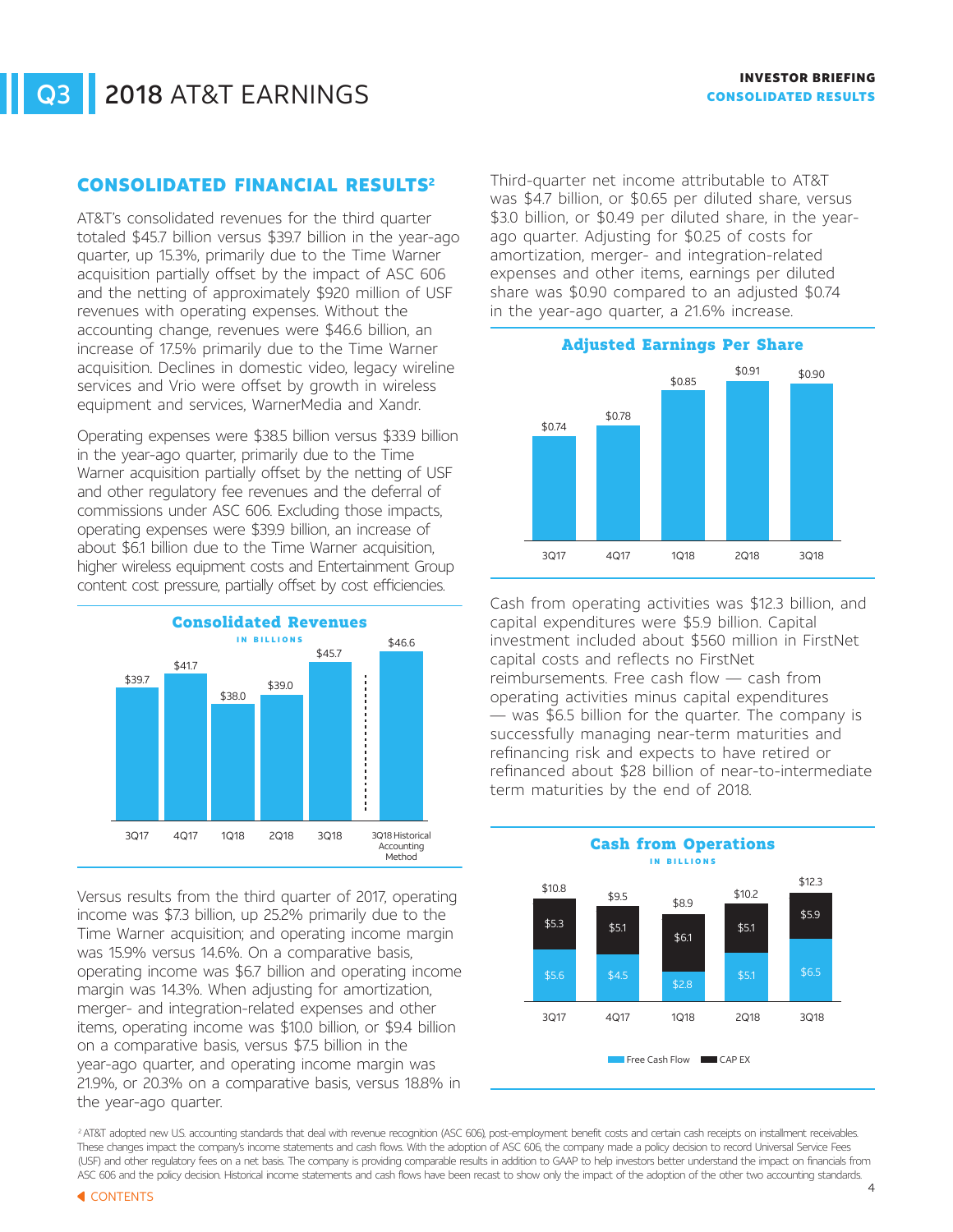## Communications

AT&T's Communications segment is comprised of three business units: Mobility, Entertainment Group and Business Wireline. Mobility provides nationwide wireless service to consumer and wholesale subscribers located in the United States and in U.S. territories. The company's wireless network powers voice and data services, including high-speed internet and video entertainment. AT&T's Entertainment Group provides video, high-speed internet and communications services predominantly to residential customers in the United States. Business Wireline provides communications services to more than 3 million business customers, including multinational corporations and government and wholesale customers.

#### FINANCIAL HIGHLIGHTS

Communications revenues reflected gains in Mobility that were offset by declines in the Entertainment Group and Business Wireline. Total Communications revenues were \$36.2 billion, down 2.4% year over year, or essentially flat on a comparable basis.



#### $\triangleright$  Third-quarter operating expenses were \$28.0 billion, down 3.4%, or up 1.5% on a comparative basis, versus the third quarter of 2017. Operating income totaled \$8.2 billion, up 1.4%, or down 5.8% on a comparative basis, versus the third quarter of 2017.

▶ Third-quarter operating income margin was 22.6%, or 20.5% on a comparative basis, primarily due to declines in the Entertainment Group.

#### **MOBILITY**

Wireless revenues reflected higher equipment revenues from increased postpaid smartphone sales versus the year-ago quarter, partially offset by the impact of ASC 606 revenue recognition and lower service revenues from customers migrating to no-overage plans.

 $\triangleright$  Total wireless revenues were \$17.9 billion, up 3.3% year over year, due to an increase in equipment revenues. On a comparable basis, revenues were up 5.1%. Wireless service revenues of \$14.0 billion were down 3.4% year over year due to accounting changes, or up 2.3% on a comparable basis, due to subscriber gains and pricing actions. Wireless equipment revenues increased 36.4% to \$3.9 billion, up 19.0% on a comparable basis, due to increased postpaid smartphone sales.



#### Mobility Revenues and EBITDA Service Margins IN BILLIONS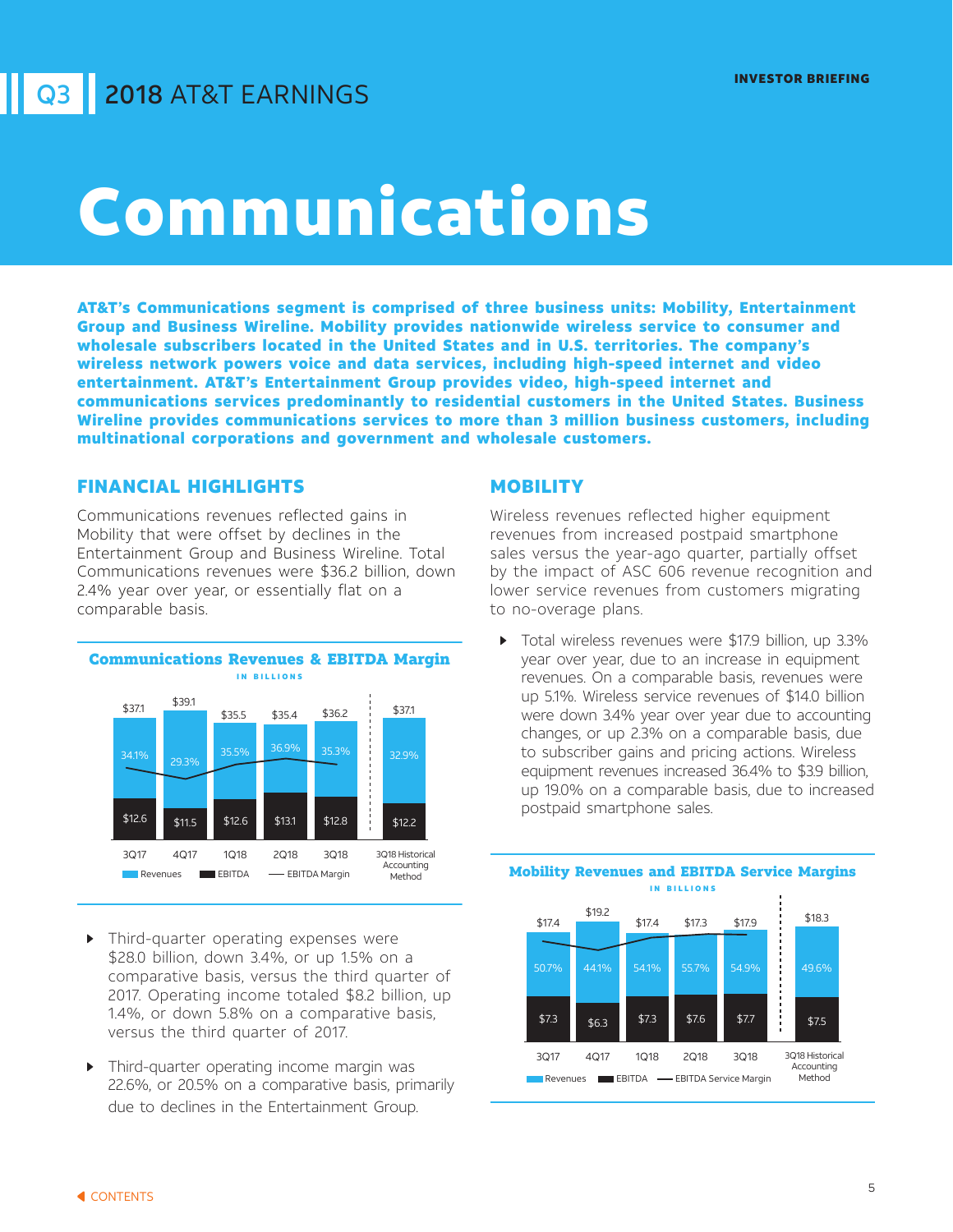- $\triangleright$  Third-quarter wireless operating expenses totaled \$12.3 billion, up 2.5% year over year, as the impact of revenue recognition and cost efficiencies partially offset higher postpaid smartphone volumes and increased depreciation.
- Nj Wireless margins on a comparable basis reflected pressure from higher postpaid smartphone volumes and increased depreciation in the quarter, partially offset by the impact of revenue recognition and continued success in driving operating costs out of the business. AT&T's third-quarter wireless operating income margin was 31.2%, compared to 30.7% in the year-earlier quarter and 28.9% on a comparable basis.
- Nj Wireless EBITDA margin was up slightly compared to the third quarter of 2017 at 42.8%, versus 40.3% on a comparable basis. Wireless EBITDA service margin was 54.9%, compared to 50.7% in the year-ago quarter and 49.6% on a comparable basis. (EBITDA service margin is operating income before depreciation and amortization, divided by total service revenues.)

#### **ARPU**

The impact of revenue recognition and the change in policy on USF fees is reflected in postpaid service ARPU (average revenues per user).

▶ Postpaid phone-only ARPU decreased 5.1% versus the year-earlier quarter. On a comparable basis, phone-only ARPU was up 1.8%.



#### Phone-only Postpaid ARPU\*

#### **SUBSCRIBER METRICS**

In the third quarter, AT&T posted a record net increase in total wireless subscribers of 3.4 million to reach 150.3 million in service.



- The company had a net loss of 232,000 postpaid subscribers due to tablet losses; however, the company added 69,000 postpaid phones. Postpaid smartphone net adds were 171,000. Gains in phones and connected watches were more than offset by 420,000 tablet and other branded computing device losses.
- $\blacktriangleright$  The company added 570,000 prepaid subscribers, which included 481,000 prepaid phone subscribers, the second highest in more than 10 years. AT&T also added 3.5 million connected devices in the quarter and lost 434,000 reseller subscribers.
- ▶ The company had 338,000 branded net adds (both postpaid and prepaid) in the quarter, including 486,000 branded smartphones.

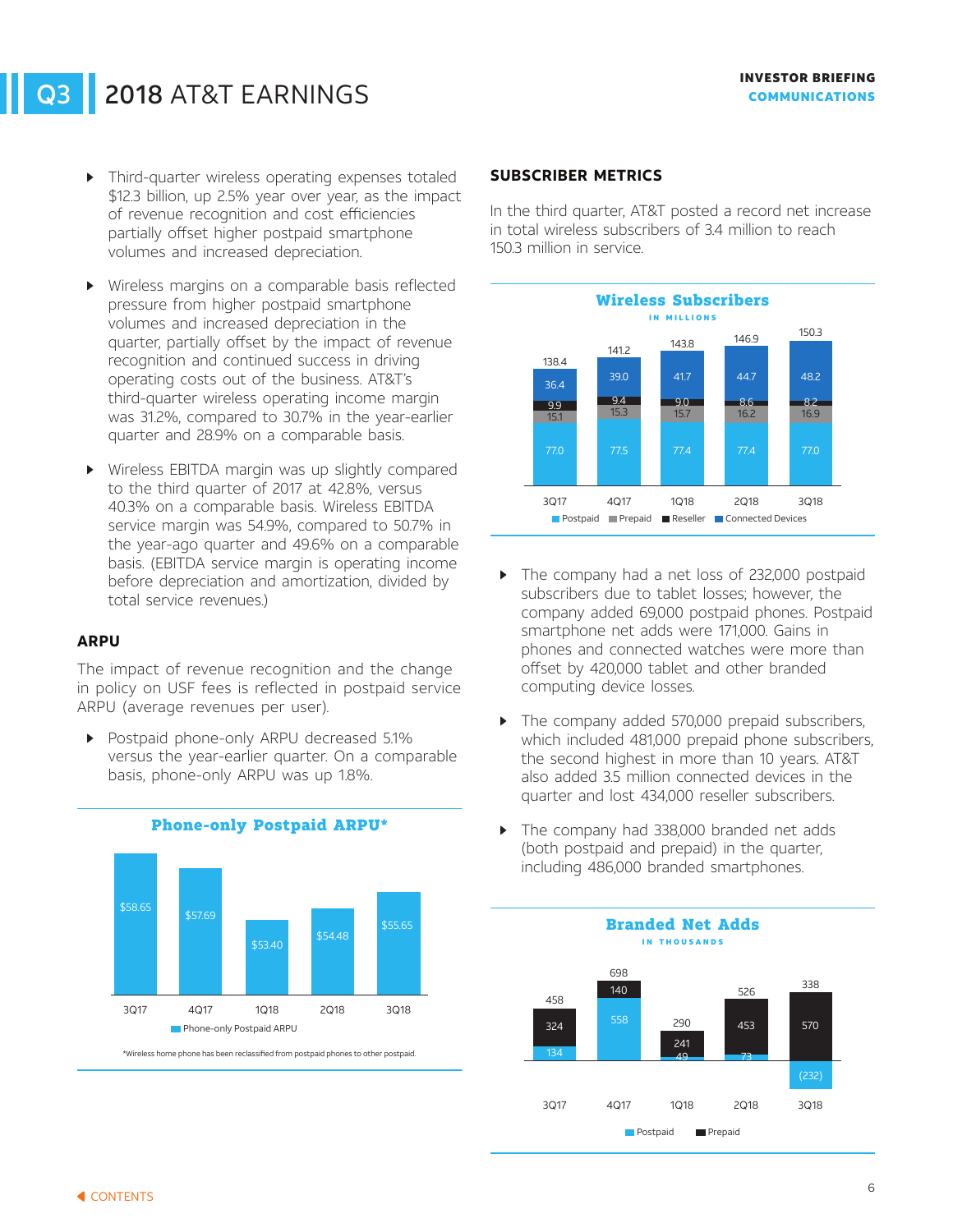

#### **SMARTPHONES**

The company's postpaid and prepaid smartphone base continued to grow in the quarter.

 $\triangleright$  The company had 7.1 million branded smartphone gross adds and upgrades in the quarter, including 2.1 million from prepaid. The postpaid upgrade rate in the quarter was 4.2%, up from 3.9% in the year-ago quarter.



▶ Sales on AT&T Next were 4.0 million, or 80% of all postpaid smartphone gross adds and upgrades. The company also had 545,000 BYOD gross adds. That means about 91% of postpaid smartphone transactions in the quarter were on non-subsidy plans.

More than 50% of the company's postpaid smartphone base is currently on AT&T Next, with more than 90% of postpaid smartphone subscribers on no-device-subsidy plans.



#### **CHURN**

Postpaid churn was 1.17%, up from 1.06% in the year-ago quarter. Postpaid phone churn was 0.93%, compared to 0.84% in the year-ago quarter. Branded churn was 1.70%, the same as in the year-ago quarter.

#### ENTERTAINMENT GROUP

Entertainment Group revenues were \$11.6 billion, down 7.0% versus the year-earlier quarter, reflecting the impact of ASC 606 revenue recognition, declines in linear TV subscribers and legacy services and the revenue impact of the Mayweather-McGregor event in the year-ago quarter. On a comparative basis, excluding the impact of revenue recognition, revenues were down 5.4%.

- $\triangleright$  Total video revenues were down mostly due to declines in linear TV subscribers.
- ▶ Broadband revenues were up 4.5% due to an allocation adjustment for bundled discounts and higher revenue from fiber customers which was partially offset by legacy DSL declines and simplified pricing.

Third-quarter operating expenses were \$10.5 billion, down 6.2% from a year ago. On a comparative basis, operating expenses were down 2.4% due to cost initiatives, lower volumes and lower deferral amortization from a prior update to expected subscriber life. These were partially offset by content-cost increases and an additional week of NFL SUNDAY TICKET.

Operating income totaled \$1.1 billion, down 14.1% from the year-ago quarter. On a comparative basis, operating income was \$878 million, down 31.6% from the year-ago quarter.

- $\triangleright$  Third-quarter operating income margin was 9.5%, down from 10.3% in the year-earlier quarter. Excluding the impact of revenue recognition, operating income margin was 7.4%.
- ▶ Entertainment Group EBITDA margin was 21.0%, compared to 21.4% in the third quarter of 2017 and 18.7% on a comparative basis, driven by cost efficiencies partially offsetting TV content-cost pressure, declines in linear subscribers and legacy services, the impact of the Mayweather-McGregor event in the year-ago quarter and an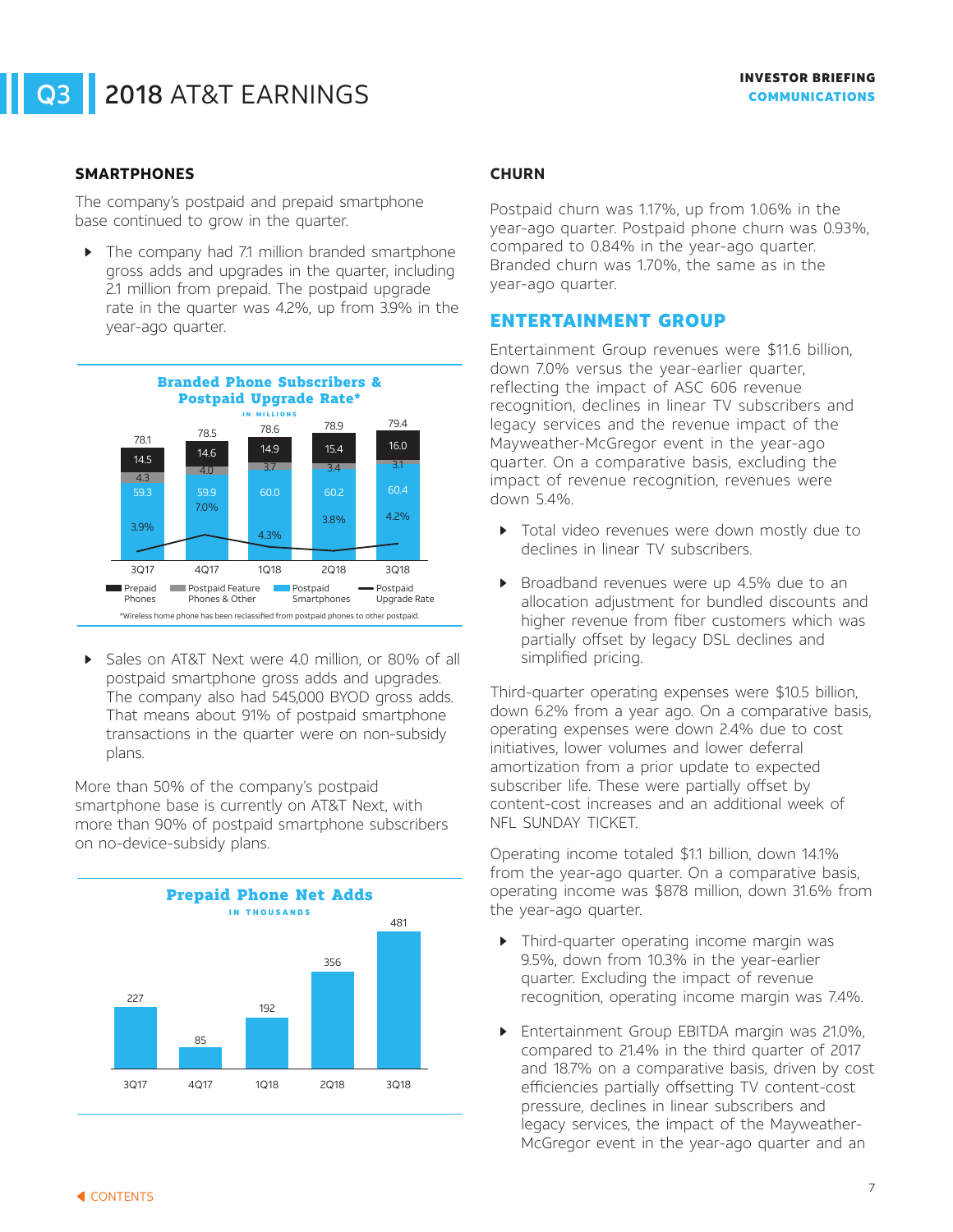

additional week of NFL SUNDAY TICKET games in the third quarter of 2018. (EBITDA margin is operating income before depreciation and amortization, divided by total Entertainment Group revenues.)



#### **SUBSCRIBER METRICS**

Total video subscribers declined by 297,000 in the quarter as DIRECTV NOW subscriber additions partially offset linear video declines. The Entertainment Group ended the quarter with 25.2 million total video subscribers.

- $\blacktriangleright$  Linear video subscribers declined 346,000 in the third quarter due to an increase in customers rolling off promotional discounts as well as competition from over-the-top services. Satellite subscribers declined by 359,000 in the quarter, and IPTV subscribers increased by 13,000.
- DIRECTV NOW added 49,000 subscribers and has a total subscriber base of nearly 1.9 million. AT&T WatchTV, the newest video product, also added subscribers in the quarter.

The Entertainment Group lost 14,000 broadband subscribers in the third quarter.

▶ The Entertainment Group had a net gain of 31,000 IP broadband subscribers in the third quarter with DSL losses of 45,000. IP broadband subscribers benefited from the expansion of the fiber network and simplified pricing and, at the end of the quarter, totaled 13.7 million.

▶ Customers continue to move up broadband speed tiers. About 70% of all IP broadband customers have purchased speed tiers between 18 megabits and 1 gigabit. More than two-thirds of all broadband subscribers on AT&T's fiber network have speeds of 100 megabits or more. Customers with speeds of 100 megabits or faster have increased nearly 150% in the past year.



The company continues its fiber deployment. AT&T now markets its 100% fiber network to more than 10 million customer locations in parts of 72 metro areas. Broadband penetration in the fiber footprint continues to be significantly higher than in AT&T's non-fiber footprint and is nearly 50% in locations marketed to for more than 30 months.

#### BUSINESS WIRELINE

In Business Wireline, declines in legacy products were partially offset by growth in strategic business services. Total business wireline revenues were \$6.7 billion, down 7.9% year over year, or down 3.6% on a comparable basis. Third-quarter 2018 revenues included about \$80 million from the sale of intellectual property assets.



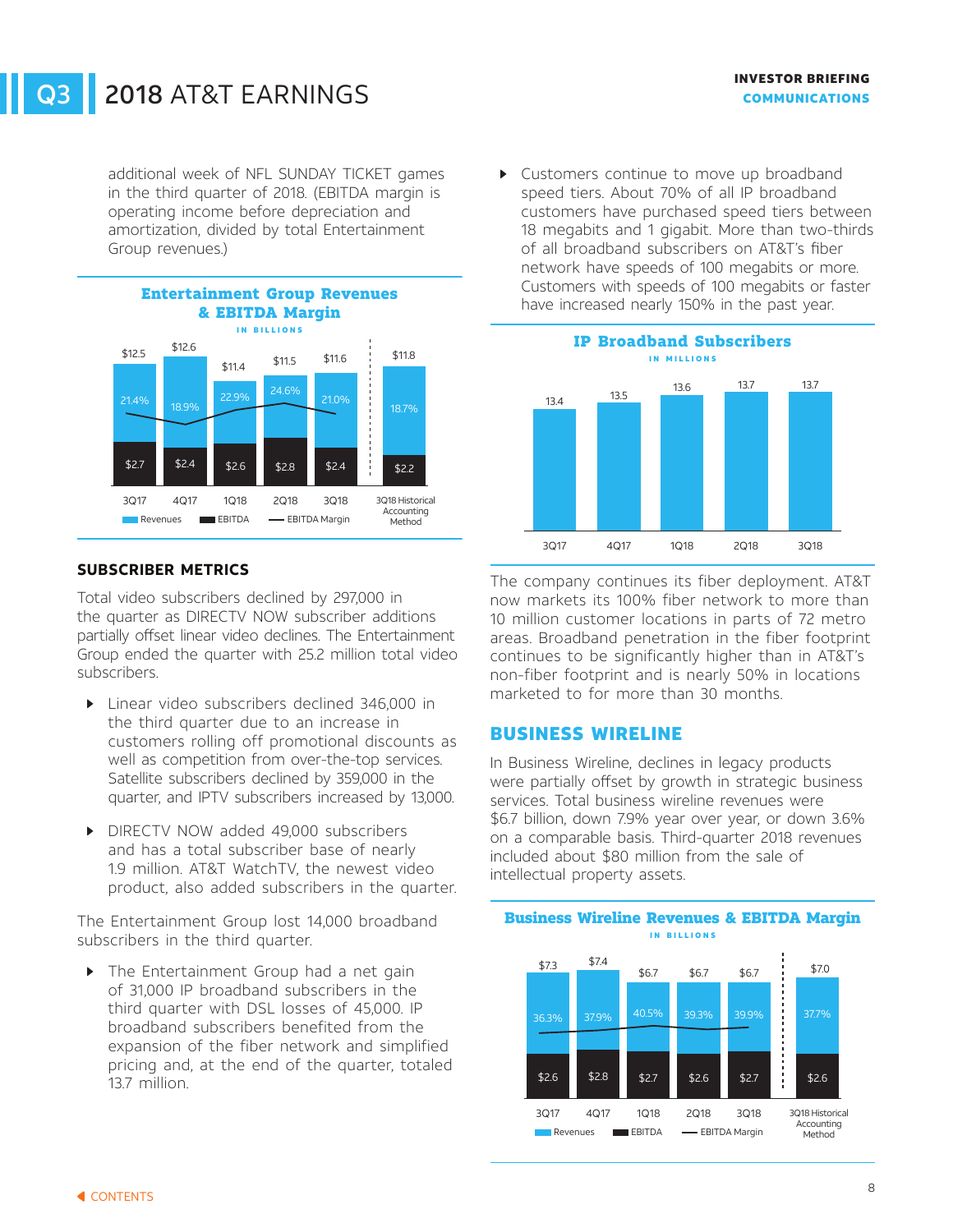#### INVESTOR BRIEFING COMMUNICATIONS

### **Q3** 2018 AT&T EARNINGS

- $\triangleright$  Third-quarter operating expenses were \$5.2 billion, down 10.3%, or down 4.4% on a comparative basis, versus the third quarter of 2017. Operating income totaled \$1.5 billion, up 1.5%, or down 0.2% on a comparative basis, with IP revenue growth, the sale of intellectual property assets and cost efficiencies partially offsetting declines in legacy services.
- ▶ Third-quarter operating income margin was 22.0%, up from 20.0% in the year-ago quarter, or up 70 basis points on a comparative basis, with declines in legacy services more than offsetting growth in IP revenues, the sale of intellectual property assets and increased cost efficiencies.
- $\triangleright$  Strategic business services, the wireline capabilities that lead AT&T's most advanced business solutions, continued to grow. Revenues grew by about \$44 million, on a comparable basis, versus the year-earlier quarter. On a comparative basis, these services represent 44% of total business wireline revenues and are an annualized revenue stream of more than \$12 billion. This growth helped offset a decline of about \$486 million, on a comparable basis, in legacy services in the quarter.
- $\triangleright$  During the quarter, business wireline gained 5,000 high-speed IP broadband business subscribers. Total business broadband subscribers were down 11,000.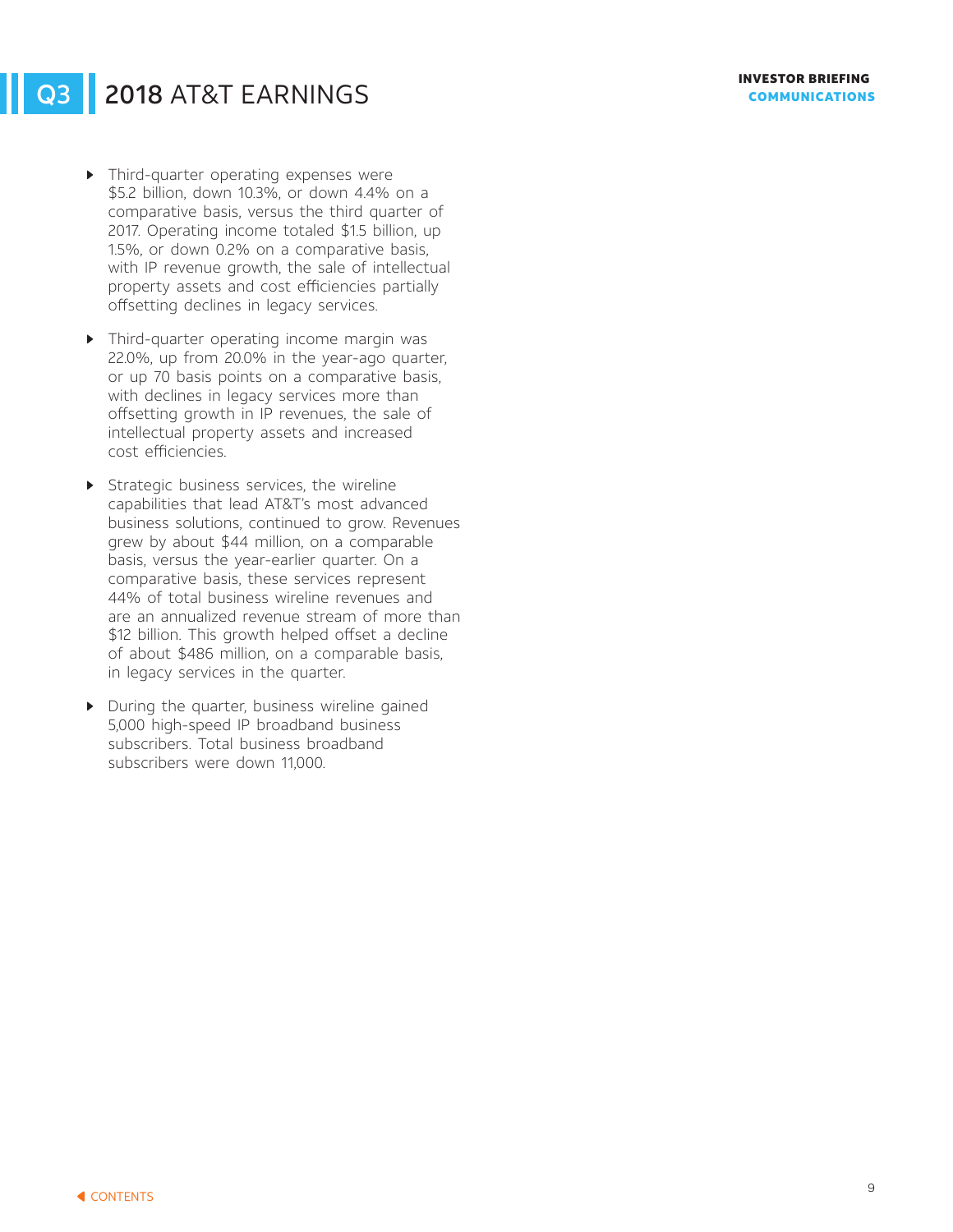## WarnerMedia

WarnerMedia's Turner, Home Box Office and Warner Bros. business units are leaders in creating and delivering multi-platform content and services and collectively own a world-class library of entertainment content. Turner owns and operates a portfolio of popular networks and related businesses and brands across entertainment, sports, news and kids' entertainment. Home Box Office produces and delivers award-winning, premium video content across multiple platforms around the world. Warner Bros., a leader in global entertainment with one of the world's largest television and film studios, produces and distributes television programming, feature films and games. WarnerMedia also includes AT&T's Regional Sports Networks (RSNs) in the Turner division and Otter Media.

#### FINANCIAL HIGHLIGHTS

*(Historical comparisons reflect historical Time Warner adjusted results and also include RSNs as recast in the WarnerMedia segment. Financial results of Otter Media are included in WarnerMedia consolidated results following AT&T's Aug. 7, 2018 acquisition of the remaining interest in Otter Media and the transfer of the ownership of Otter Media to WarnerMedia. Prior to this date, Otter Media was included as an equity-method investment of AT&T.)* 

Total WarnerMedia revenues were \$8.2 billion, up 6.5% year over year. reflecting gains across all 3 operating business units, primarily driven by higher subscription revenues at Turner and Home Box Office and higher television licensing revenues at Warner Bros.

- $\triangleright$  Third-quarter operating expenses were \$5.6 billion, up 5.4% versus the third quarter of 2017 primarily due to higher television production costs at Warner Bros. and the consolidation of Otter Media. Operating expenses included \$3.2 billion of programming and film and television production costs, up 10.8% compared to the prior-year quarter. Operating income totaled \$2.6 billion, up 9.1% compared to the third quarter of 2017 due to strong gains at Turner and Home Box Office.
- $\blacktriangleright$  Third-quarter operating income margin was 31.3% compared with 30.5% in the year-ago quarter.



Revenues & Operating Income Margin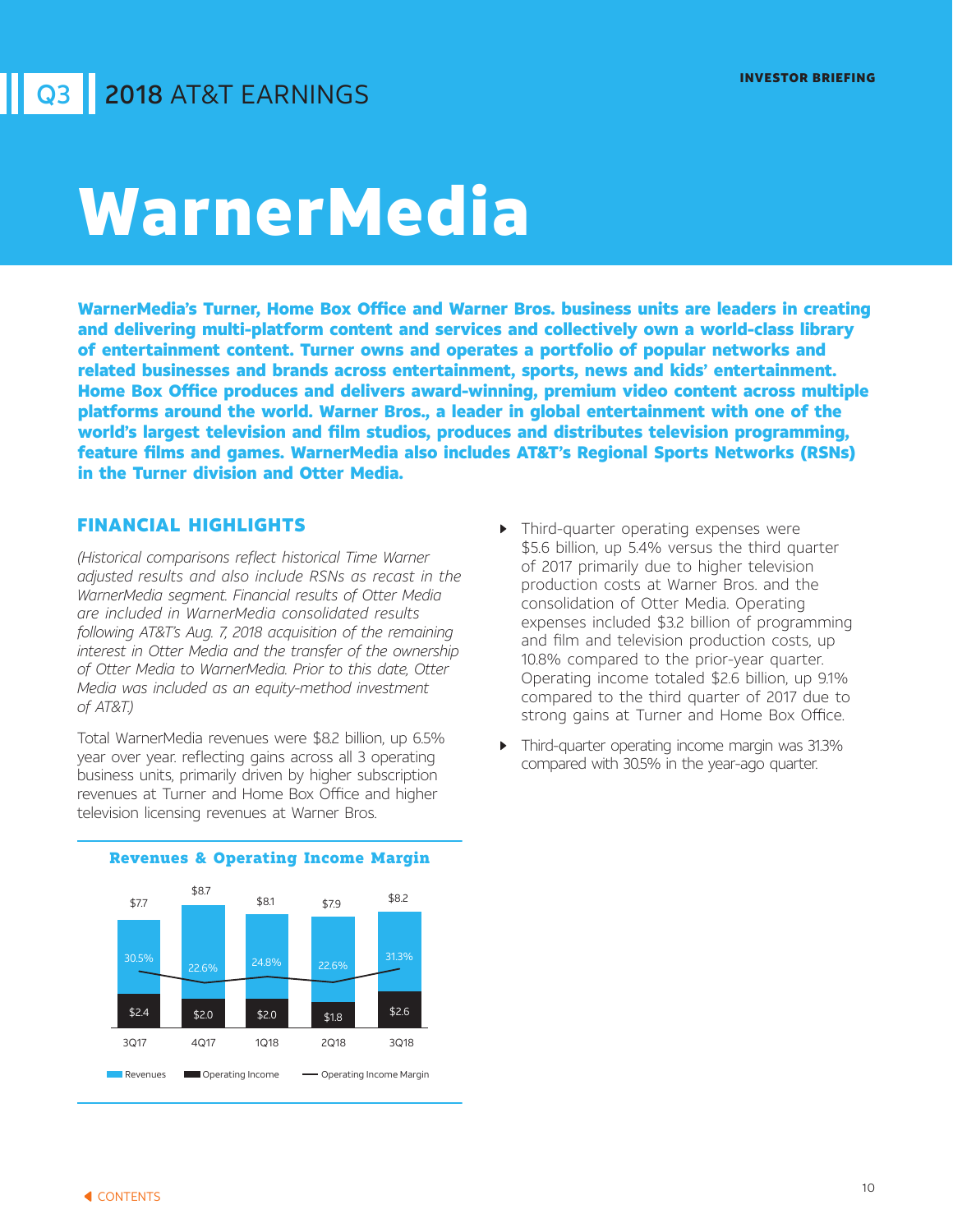#### TURNER

Total Turner revenues were \$3.0 billion, up 3.9% year over year due to increases of 5.6% in subscription revenues and 36.0% in content and other revenues, partially offset by a decline of 3.7% in advertising revenues. Subscription revenues benefited from higher domestic rates and growth at Turner's international networks, partially offset by the unfavorable impact of foreign exchange rates. Content and other revenues increased primarily due to higher licensing revenues. The decrease in advertising revenues was due to lower audience delivery at Turner's domestic entertainment networks and a decline in international advertising revenues, which were impacted by unfavorable foreign exchange rates.

- $\triangleright$  Third-quarter operating expenses were \$1.5 billion, down 3.3% versus the third quarter of 2017, primarily reflecting lower programming expenses and marketing costs. Operating income totaled \$1.4 billion, up 13.0%, reflecting revenue growth and a decline in expenses.
- $\triangleright$  Third-quarter operating income margin was 48.3% compared with 44.4% in the year-ago quarter.

#### HOME BOX OFFICE

Total Home Box Office revenues were \$1.6 billion, up 2.4% year over year due to an increase of 7.0% in subscription revenues that was partially offset by a decline of 32.1% in content and other revenues. Subscription revenues benefited from higher domestic rates and subscribers and international growth. Content and other revenues declined due to lower home entertainment and international licensing revenues.

- $\triangleright$  Third-quarter operating expenses were \$1.0 billion, down 2.1% primarily due to lower marketing and network delivery expenses, partially offset by higher programming costs, versus the third quarter of 2017. Operating income totaled \$628 million, up 10.8% due to higher revenues and a decrease in expenses.
- Third-quarter operating income margin was 38.2% compared with 35.3% in the year-ago quarter.

#### WARNER BROS.

Total Warner Bros. revenues were \$3.7 billion, up 7.5% year over year primarily due to an increase in television licensing revenues. Television revenues increased primarily due to higher licensing of series and initial telecast revenues. Theatrical revenues remained essentially flat as the prior-year quarter included a more favorable mix of theatrical and home entertainment releases, including *Annabelle: Creation*, *Dunkirk*, *It* and *Wonder Woman*, partially offset by higher television licensing revenues of theatrical product and the theatrical releases *Crazy Rich Asians, The Meg* and *The Nun* in the current-year period.

- $\triangleright$  Third-quarter operating expenses were \$3.1 billion, up 9.1% versus the third quarter of 2017 primarily due to increased television production costs related to the higher number and mix of produced series. Operating income growth was essentially flat as growth in revenues was offset by higher costs, primarily related to increased television production.
- $\blacktriangleright$  Third-quarter operating income margin was 15.5% compared with 16.7% in the year-ago quarter.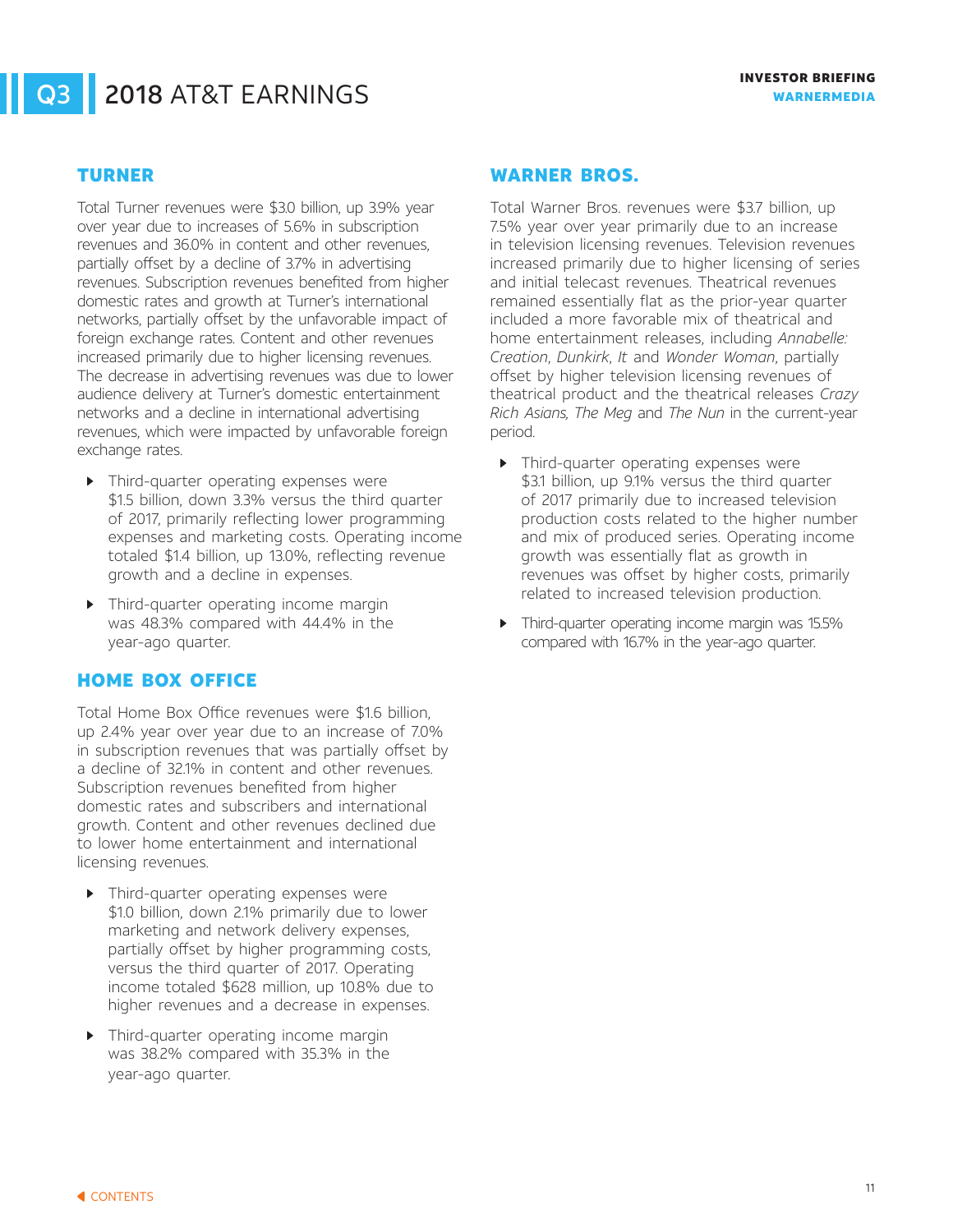#### SELECT RECENT & UPCOMING RELEASES

#### TURNER

#### **Series**

*Impractical Jokers* (S7, truTV): 08/18<sup>(1)</sup> *Wrecked* (S3, TBS): 08/18 *The Last Ship* (S5, TNT): 09/18 *The Guest Book* (S2, TBS): 10/18 *Adam Ruins Everything* (S2, truTV): 11/18(1) *The Carbonaro Effect* (S4, truTV): 12/18(1)

#### **Animated Series**

*We Bare Bears* (S4, Cartoon Network): 07/18 *FLCL* (S3, Adult Swim): 09/18 Summer Camp Island (S1, Cartoon Network): 12/18<sup>(1)</sup> *The Shivering Truth* (S1, Adult Swim): 12/18

#### **Docuseries**

*This is Life with Lisa Ling* (S5, CNN): 09/18 *Anthony Bourdain: Parts Unknown* (S12, CNN): 09/18 *How It Really Happened* (S3, HLN): 10/18(1)

#### **Specials**

*RBG* (film, CNN): 09/18

#### HOME BOX OFFICE

#### **HBO Series**

*The Deuce* (S2): 09/18 *VICE News Tonight* (S3): 09/18 *Tracey Ullman's Show* (S3): 09/18 *Room 104* (S2): 11/18 *My Brilliant Friend* (S1): 11/18

#### **Cinemax Series**

*Mike Judge Presents: Tales from the Tour Bus* (S2): 11/18

#### **HBO Limited Series**

*Camping*: 10/18 *Sally4Ever*: 11/18

#### **HBO Comedy/Specials**

*Flight of the Conchords*: *Live in London*: 10/18 *Pod Save America*: 10/18

#### **HBO Film/Documentaries**

*Jane Fonda in Five Acts*: 09/18 *My Dinner with Hervé*: 10/18 *Say Her Name*: *The Life and Death of Sandra Bland*: 12/18 *Momentum Generation*: 12/18

#### **HBO Sports**

*Hard Knocks* (S13): 08/18 *The Shop* (S1): 08/18

| <b>Turner Networks</b> | <b>Key Demo</b> |
|------------------------|-----------------|
| <b>TNT</b>             | A25-54          |
| <b>TBS</b>             | $A18 - 49$      |
| truTV                  | $A18 - 49$      |
| CNN                    | A25-54          |
| HLN                    | A25-54          |
| <b>Boomerang</b>       | $K2 - 11$       |
| Cartoon Network        | $K2 - 11$       |
| <b>Adult Swim</b>      | A18-34          |

#### WARNER BROS.

#### **TV Production: Broadcast (Fall Premieres)**

*God Friended Me* (S1, CBS): 09/18(3) *Lethal Weapon* (S3, FOX): 09/18 *Manifest* (S1, NBC): 09/18(4) *Murphy Brown* (S1/revival, CBS): 09/18 *The Voice* (15th cycle, NBC): 09/18 *Young Sheldon* (S2, CBS): 09/18 *All American* (S1, The CW): 10/18<sup>(3)</sup> *The Flash* (S5, The CW): 10/18 *Riverdale* (S3, The CW): 10/18(3) *Splitting Up Together* (S2, ABC): 10/18(2)

#### **TV Production: Cable/Pay/OTT**

*Castle Rock* (S1, Hulu): 07/18 *You* (S1, Lifetime): 09/18<sup>(5)</sup> *The Chilling Adventures of Sabrina* (S1, Netflix): 10/18 *Titans* (S1, DC Universe): 10/18 *The Kominsky Method* (S1, Netflix): 11/18

#### **Theatrical: Box Office**

*The Meg*: 08/18 *Crazy Rich Asians*: 08/18 *The Nun*: 09/18 *A Star is Born*: 10/18 *Fantastic Beasts*: *The Crimes of Grindelwald*: 11/18 *The Mule*: 12/18 *Aquaman*: 12/18

#### **Games**

*LEGO DC Super-Villains*: 10/18

Note: Represents a limited, select list of releases only. Premiere/release dates shown may be estimated and are subject to change. Warner Bros. is producing more than 70 series for the 2018-2019 television season. The 2018-2019 broadcast television season runs September 2018 through August 2019; the cable and pay television/OTT service television season runs June 2018 through May 2019, based on air dates. Warner Bros.-produced television series are also aired in off-network syndication. <sup>(1)</sup>Continuation of season/mid-season premiere. <sup>@</sup>Co-produced with ABC. <sup>(3)</sup>Co-produced with CBS. (4)Co-produced with NBC. <sup>(4)</sup>Co-produced with NBC. <sup>(4)</sup>Co-produced wi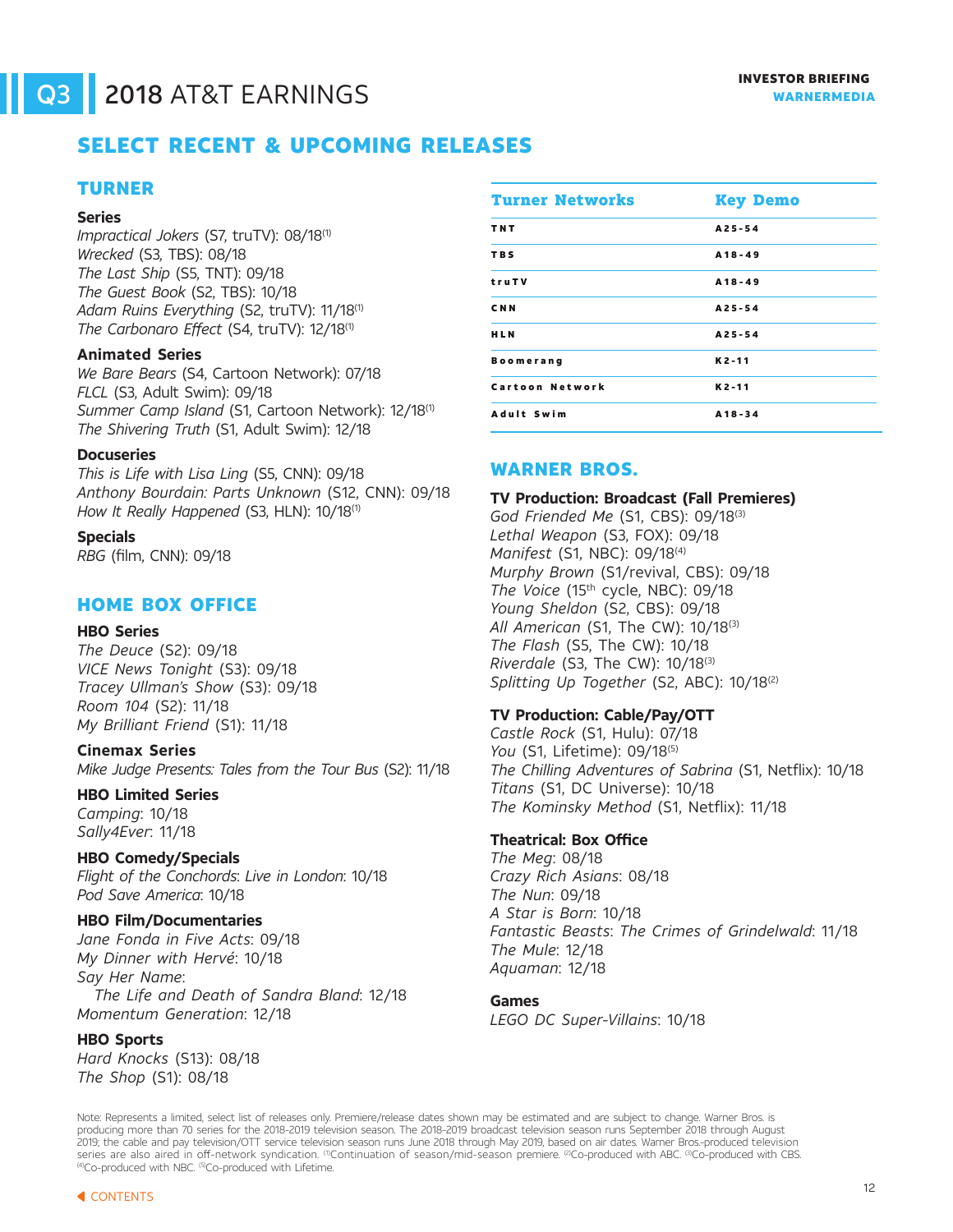## Latin America

The Latin America segment includes wireless services in Mexico and pay-TV entertainment services in Latin America under Vrio. AT&T is a leading provider of pay television services in Latin America with satellite operations serving Argentina, Brazil, Chile, Colombia, Ecuador, Peru, Uruguay, Venezuela and parts of the Caribbean. The company also owns 41% of Sky Mexico. Sky Mexico financial results are accounted for as an equity-method investment.

Total Latin America revenues were \$1.8 billion, down 12.7% from the year-ago quarter largely due to foreign exchange pressures from revenues in multiple currencies. On a comparable basis, revenues were \$1.9 billion, down 11.5% year over year. Third-quarter operating expenses were \$2.0 billion, or \$2.1 billion on a comparable basis. AT&T's Latin America operating loss totaled (\$210) million, compared to a (\$142) million loss in the year-ago third quarter. Third-quarter operating income margin was (11.5)%, or (12.1)% on a comparable basis.



#### **MEXICO**

AT&T owns and operates a wireless network in Mexico. AT&T covered nearly 100 million people in Mexico with 4G LTE at the end of the third quarter.

Revenues in Mexico were \$731 million, down 0.7% versus the year-earlier quarter due to competitive pricing, which was partially offset by gains in equipment revenues and subscriber growth. On a comparable basis, revenues were up 2.6%. Service revenues were down approximately \$70 million year over year due to the impact from the shutdown of a wholesale business in the fourth quarter of 2017.



- Mexico third-quarter operating loss was (\$267) million and (\$244) million on a comparable basis, with continued subscriber growth offset by higher depreciation, compared to a loss of (\$224) million in the year-ago quarter.
- ▶ In the quarter, AT&T added 73,000 postpaid subscribers and 802,000 prepaid subscribers to reach 17.3 million total wireless subscribers in Mexico, a 25% increase from a year ago.

#### VRIO

Vrio revenues reflect price increases driven by macroeconomic conditions with generally depreciating local currencies. Total Vrio revenues were \$1.1 billion, down 19.1% year over year due primarily to foreign exchange pressures. Operating income was \$57 million with continued positive free cash flow year to date.

▶ Third-quarter subscriber net losses were 73,000 with gains in Brazil offset by losses in other regions due to the completion of the World Cup. Total subscribers at the end of the quarter were 13.6 million. Sky Mexico had approximately 8.0 million subscribers as of June 30, 2018.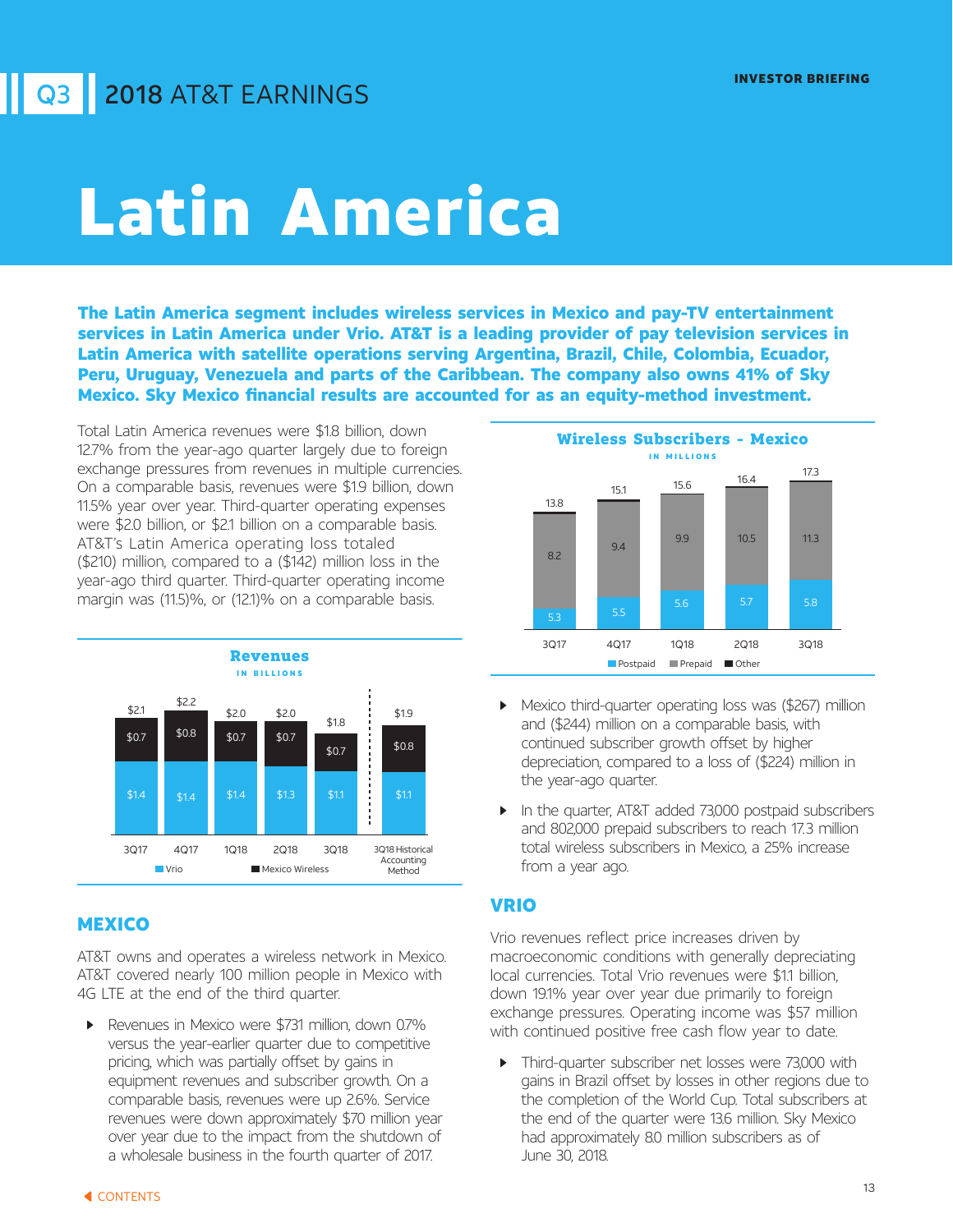## Xandr

Xandr is AT&T's new advertising and analytics company. It provides advertising services that use data insights to develop higher-value targeted advertising. The company aims to create a new option for advertisers and publishers to reach specific audiences at scale in trusted, premium content environments.

#### **FINANCIAL HIGHLIGHTS**

Xandr revenues include AdWorks revenues (These revenues are also reported in the Entertainment Group and are reconciled at the corporate level.) and AppNexus revenues. AppNexus was acquired on August 15, 2018. Total Xandr revenues were \$445 million, up 33.6% year over year. Without AppNexus, revenues were up 22% year over year.



- Third-quarter operating expenses were \$112 million, up 187% versus the third quarter of 2017 due to higher costs associated with revenue growth and the acquisition of AppNexus. Operating income totaled \$333 million, up 13.3% versus the third quarter of 2017 due to strong gains at AdWorks.
- Third-quarter operating income margin was 74.8% compared with 88.3% in the year-ago quarter.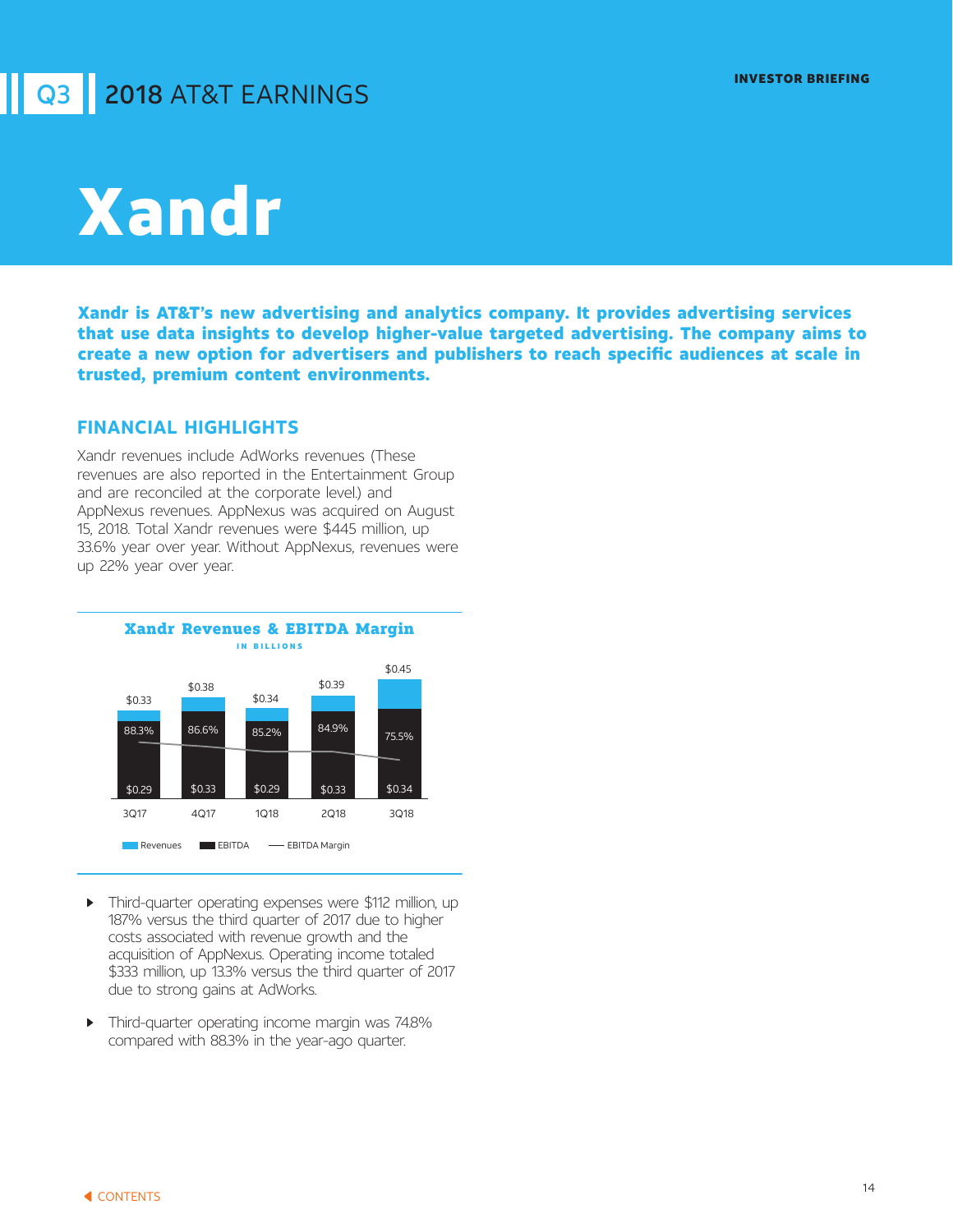# **Highlights**

AT&T is a diversified, global leader in telecommunications, media and entertainment, and technology. AT&T Communications provides U.S. consumers with entertainment and communications experiences across TV, mobile and broadband services, and it serves more than 3 million business customers with high-speed, highly secure connectivity and smart solutions. AT&T's WarnerMedia business units are leaders in creating global premium content. The company's Latin America segment provides pay-TV services across 11 countries and territories in Latin America and the Caribbean and is the fastest-growing wireless provider in Mexico. Xandr provides marketers with innovative and relevant advertising solutions for consumers around premium video content and digital advertising through its AppNexus platform.

In recent weeks, AT&T:

#### NATURAL DISASTER RESPONSE

▶ Provided relief to our customers affected by disasters — Hurricane Florence, wildfires in Northern California, Hurricane Lane, Hurricane Michael and Boston natural gas explosions. AT&T donated more than \$300,000 to aid communities affected by these disasters and raised additional funds through text to donate campaigns.

#### COMMUNICATIONS

#### **MOBILITY**

- ▶ Extended 5G Evolution wireless technologies to reach 239 markets. AT&T plans to reach more than 400 markets by the end of the year. In the first half of 2019, the company plans to make 5G Evolution available to more than 200 million people. The company just launched a 5G microsite – att.com/5Gnews – to provide updates on its progress as it works toward being the first U.S. carrier to introduce a standards-based, mobile 5G network in parts of a dozen cities by the end of the year.
- ▶ Expanded the availability of LTE-LAA technology to offer a better wireless experience in parts of 20 cities, with plans to expand to a total of at least 24 cities by the end of 2018.
- Announced that Cricket Wireless customers on plans starting at \$55 can use their phones for talk, text and data in Mexico with no usage restrictions.
- $\triangleright$  Was crowned the best wireless network for overall national wireless performance by GWS, America's biggest test.<sup>1</sup>
- Announced plans to bring connectivity and content to Magic Leap to create the future of entertainment. AT&T's plans this year include giving developers and creators the opportunity to participate in a hackathon and creating in-store demos featuring Warner Bros. content. In 2019 this will include launching a 5G zone at the Magic Leap campus and making the DIRECTV NOW Beta app available through Magic Leap One.

#### ENTERTAINMENT GROUP

- ▶ Began selling integrated offers for first responders and active duty and veteran military personnel and their families that include special discounts on their wireless, video and internet services.
- $\triangleright$  Became the first video provider to carry all 4 golf Majors in 4K High Dynamic Range (HDR)—the Masters, U.S. Open Championship, The Open Championship and the PGA Championship. DIRECTV offers the most live sports in 4K and is the first U.S. pay-TV provider to broadcast live sports in 4K and 4K HDR.<sup>2</sup>

*1 Based on OneScore Sept. 2018 report. Excludes crowdsourced studies.*

*2 Limited programming available. CHOICE Package or higher required for most live sports. 4K compatible equipment required. Other conditions apply.*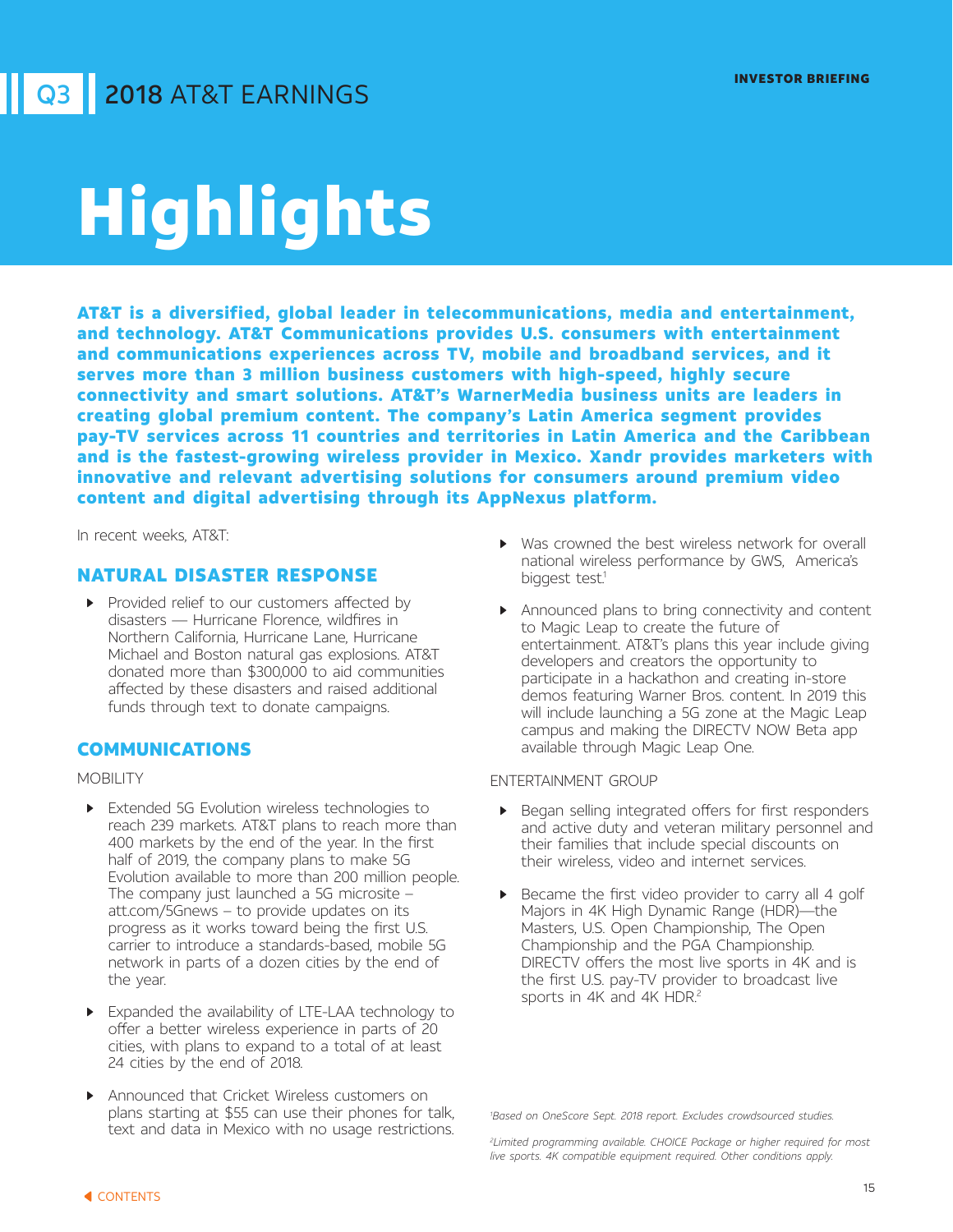- Announced plans to significantly expand the company's retail footprint by more than 1,000 stores, including pop-ups and mobile stores as well as a new concept — The Lounge by AT&T. The company's first Lounge location opened in Seattle and offers a relaxed, locally inspired space that's part retail store, part coffeehouse, part co-working space and part learning center.
- Celebrated the 25th season of NFL SUNDAY TICKET on DIRECTV with the broadcast of its 5,000th game and rewards for 750 "lifetime" subscribers who have subscribed to the service every year since it launched in 1994.
- Premiered two new series on the Hello Sunshine VOD channel, through AT&T's relationship with Reese Witherspoon: *Shine On With Reese* and *Master the Mess*.
- $\blacktriangleright$  Premiered the highly anticipated second season of *Mr. Mercedes* on AUDIENCE Network. The series continues to be the highest-performing drama on the network.
- ▶ Continued to bring more local channels to DIRECTV NOW customers — adding more than 100 in the third quarter. DIRECTV NOW serves more than 120 markets nationwide with live local affiliates, bringing access to at least one local channel to nearly 90% of TV households. Nearly 70% of these homes have access to all four major programmers, and this coverage also includes on-demand content from these networks.
- Expanded AT&T's 100% Fiber Network powered by AT&T Fiber to cover more than 10 million locations across parts of 72 metros nationwide — most recently launching in Evansville, Ind. The company plans to reach at least 14 million locations across parts of at least 84 metro areas by mid-2019.
- Expanded Fixed Wireless Internet service in nearly 1,000 counties across 18 states. AT&T is on track to offer a high-speed internet connection to 660,000 homes and small businesses by the end of this year and more than 1.1 million locations by the end of 2020. The company is also testing new fixed wireless technologies such as AirGig to expand connectivity in rural and other hard-toreach locations.

#### BUSINESS

- ▶ Began collaborating with Samsung Electronics America, Inc. and Samsung Austin Semiconductor, LLC, to create America's first manufacturing-focused 5G "Innovation Zone," based in Austin, Texas.
- ▶ Hit another FirstNet milestone, releasing the full fleet of 72 FirstNet-dedicated network assets that can be deployed for public safety subscribers' use during planned events or called upon in emergencies to help first responders stay connected when lives are on the line. More than 3,600 public safety agencies across the country have joined FirstNet, nearly doubling the number of agencies since last quarter. The more than 250,000 FirstNet connections are helping first responders nationwide transform their emergency responses.
- ▶ Announced that AT&T has created a suite of blockchain solutions designed to work with technology from IBM and Microsoft. The company is combining its edge-to-edge capabilities with blockchain technology. AT&T's IoT solutions add automation and critical monitoring capabilities.
- ▶ Completed the company's previously announced acquisition of AlienVault.® The acquisition will enable AT&T to expand its enterprise-grade security solutions portfolio and offerings to millions of small and medium-sized businesses.
- More than 450,000 U.S. business buildings are now lit with fiber from AT&T, enabling high-speed fiber connections to more than 2 million U.S. business customer locations.
- ▶ Continued the company's momentum in the connected vehicle space with the launch of the HARMAN Spark, an aftermarket device that can turn just about any car into a connected car with emergency crash assistance, a virtual mechanic and Wi-Fi hotspot. AT&T also announced that it will connect the iconic Airstream Classic "silver bullet" travel trailer with 4G LTE to allow owners to stay connected from the campground with a powerful Wi-Fi hotspot for video streaming and more.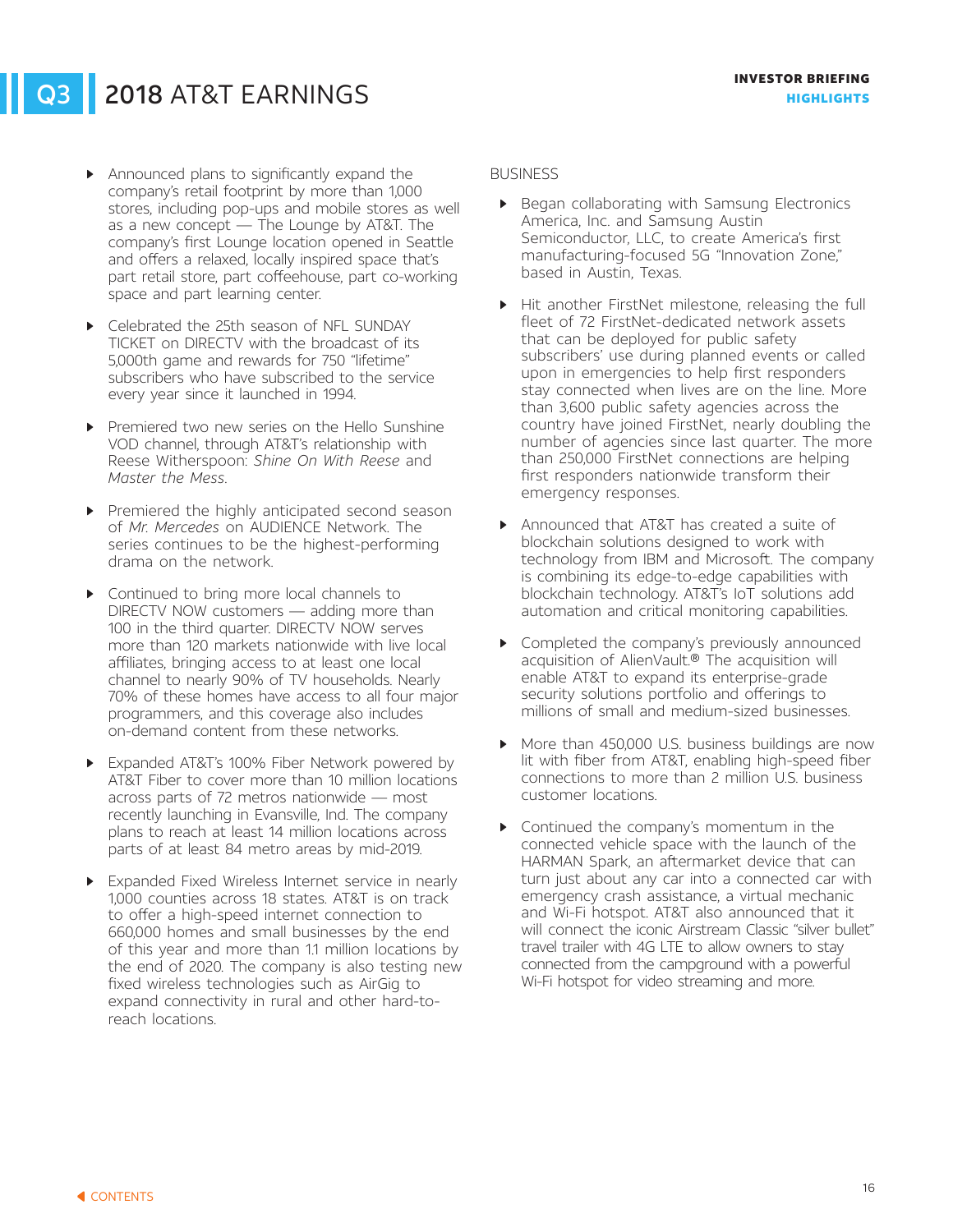▶ Announced that AT&T was named a leader in IDC MarketScape<sup>3</sup> on SD-WAN. AT&T is working to deploy SD-WAN in more than 28,000 locations around the world, making the company the largest SD-WAN provider globally.

#### WARNERMEDIA

- ▶ Received 37 Primetime Emmy Awards, with HBO receiving 23 awards, tying for the highest number of wins this year and winning the most awards of any TV network for the 17<sup>th</sup> consecutive year.
- Won 12 News and Documentary Emmy Awards, including 6 wins each for HBO and CNN, with the latter representing a network record.
- ▶ Had 3 of the top 5 ad-supported cable networks – TNT, TBS and Adult Swim — in primetime among adults 18-49, year-to-date through the third quarter.
- $\blacktriangleright$  Ranked as the #1 leading digital news destination with CNN in terms of multiplatform unique visitors and video starts for the 11<sup>th</sup> and 14<sup>th</sup> consecutive quarter, respectively.
- Nj Released the hit films *Crazy Rich Asians*, *The Me*g and *The Nun*, which have collectively grossed more than \$1 billion at the global box office to date. With *The Nun, The Conjuring* universe of films has grossed more than \$1.5 billion at the global box office to date, making it the highestgrossing horror film franchise ever.
- Acquired the remaining interest in Otter Media from The Chernin Group, augmenting WarnerMedia's portfolio of digital assets. Otter Media engages and entertains niche audiences around the world through a variety of streaming video on demand and content aggregator services including Fullscreen, Crunchyroll, VRV and Rooster Teeth.

#### XANDR

- ▶ Launched AT&T's new advertising and analytics business, Xandr. The name celebrates AT&T's history of innovation and is inspired by the company's founder Alexander Graham Bell.
- ▶ Held the company's first Relevance Conference in Santa Barbara, Calif., bringing together more than 250 marketers and advertisers to hear Xandr's vision for the future of advertising and ad technology.
- $\triangleright$  Closed the previously announced acquisition of AppNexus, bringing expertise in machine learning, engineering and advanced analytics to Xandr.

#### LATIN AMERICA

#### **MEXICO**

- Secured 80 MHz of spectrum in the 2.5 GHz band through a government auction. This additional spectrum will be key to deploying the next generation of wireless technologies that will change the way consumers live, work and enjoy entertainment in Mexico.
- ▶ Expanded AT&T's connected car strategy to Mexico by collaborating with Kia Motors to connect its MyKia+ app, a platform that gives visibility to the tracking system Kia will use in its next vehicle portfolio, starting with the 2019 Kia Forte.
- $\triangleright$  Was ranked as the #1 most reputable telecom company in Mexico according to Merco, an international reputation-monitoring organization.

#### VRIO

▶ Premiered the new original series *TODO POR EL JUEGO* on the OnDIRECTV channel in mid-July. The show was the #1 new series on OnDIRECTV in July and by August, it had the fourth-highest viewership across all series and networks on DIRECTV Play, the company's "TV Everywhere" platform in Latin America.

*3 Source: IDC MarketScape: Worldwide Communication SP SD-WAN Managed Services 2018 Vendor Assessment, doc #US43556718, September 2018.*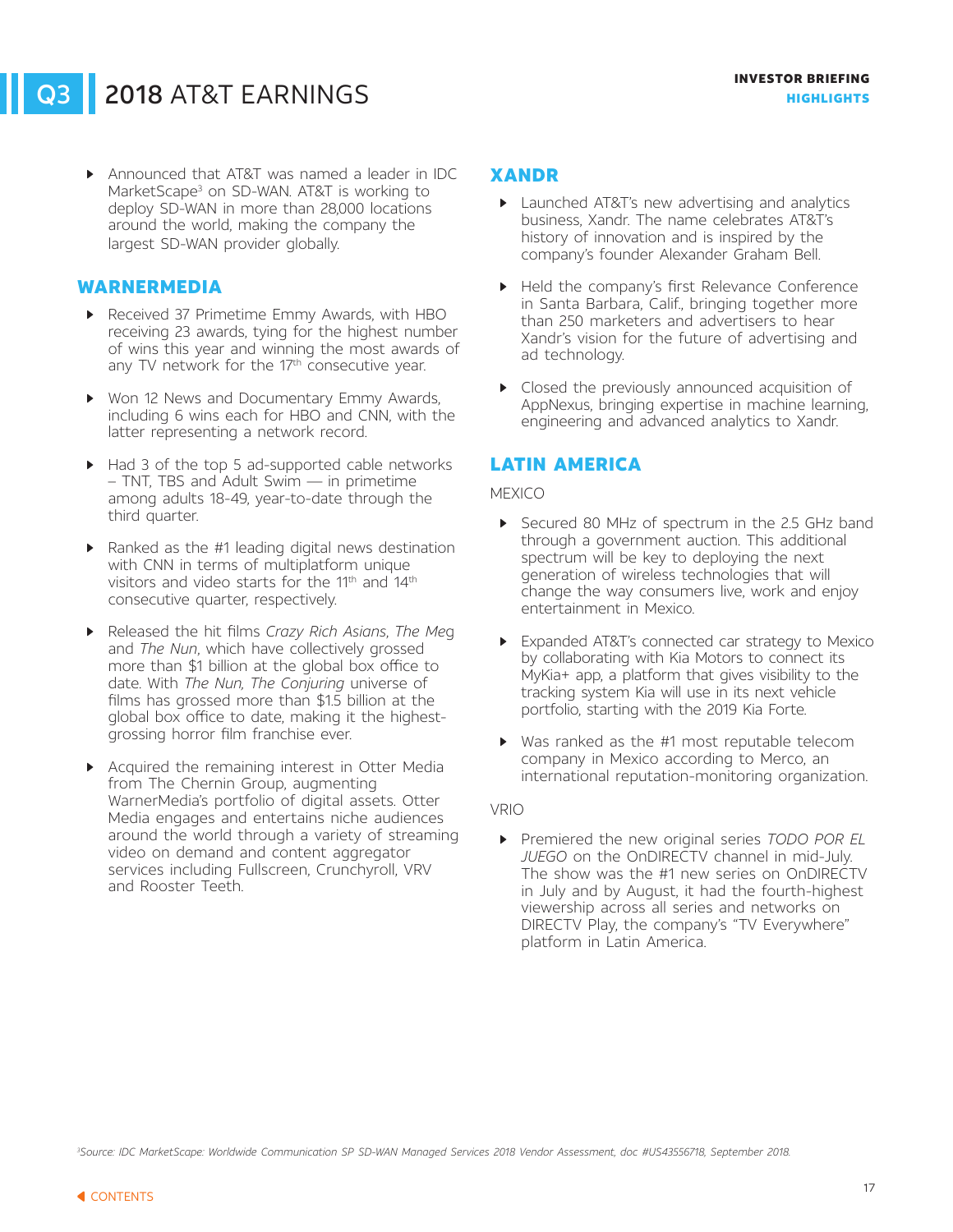#### FOURTH-QUARTER 2018 EARNINGS DATE: JANUARY 30, 2019

AT&T will release fourth-quarter 2018 earnings on January 30, 2019 before the market opens.

The company's Investor Briefing and related earnings materials will be available on the AT&T website at *https://investors.att.com* by 7:30 a.m. Eastern time.

AT&T will also host a conference call to discuss the results at 8:30 a.m. Eastern time the same day. Dial-in and replay information will be announced on First Call approximately 8 weeks before the call, which will also be broadcast live and will be available for replay over the internet at *https://investors.att.com.*

#### CAUTIONARY LANGUAGE CONCERNING FORWARD-LOOKING STATEMENTS

Information set forth in this Investor Briefing contains financial estimates and other forward-looking statements that are subject to risks and uncertainties, and actual results may differ materially. A discussion of factors that may affect future results is contained in AT&T's filings with the Securities and Exchange Commission. AT&T disclaims any obligation to update or revise statements contained in this Investor Briefing based on new information or otherwise.

This Investor Briefing may contain certain non-GAAP financial measures. Reconciliations between the non-GAAP financial measures and the GAAP financial measures are included in the exhibits to the Investor Briefing and are available on the company's website at *https://investors.att.com*.

The "quiet period" for FCC Spectrum Auctions 101/102 (28Ghz and 24Ghz) is now in effect. During the quiet period, auction applicants are required to avoid discussions of bids, bidding strategy and post-auction market structure with other auction applicants.

#### AT&T INVESTOR BRIEFING

The AT&T Investor Briefing is published by the Investor Relations staff of AT&T Inc. Requests for further information may be directed to one of the Investor Relations managers by phone at 210-351-3327.

#### Correspondence should be sent to:

 Investor Relations AT&T Inc. 208 S. Akard Street Dallas, TX 75202

#### Email address:

investr@att.com

Senior Vice President-Investor Relations Mike Viola

#### Investor Relations Staff

Jamie Anderson Tim Bever Michael Black Jeston Dumas Kent Evans Matt Gallaher Julie Kim Nate Melihercik Martin Sheehan Chris Womack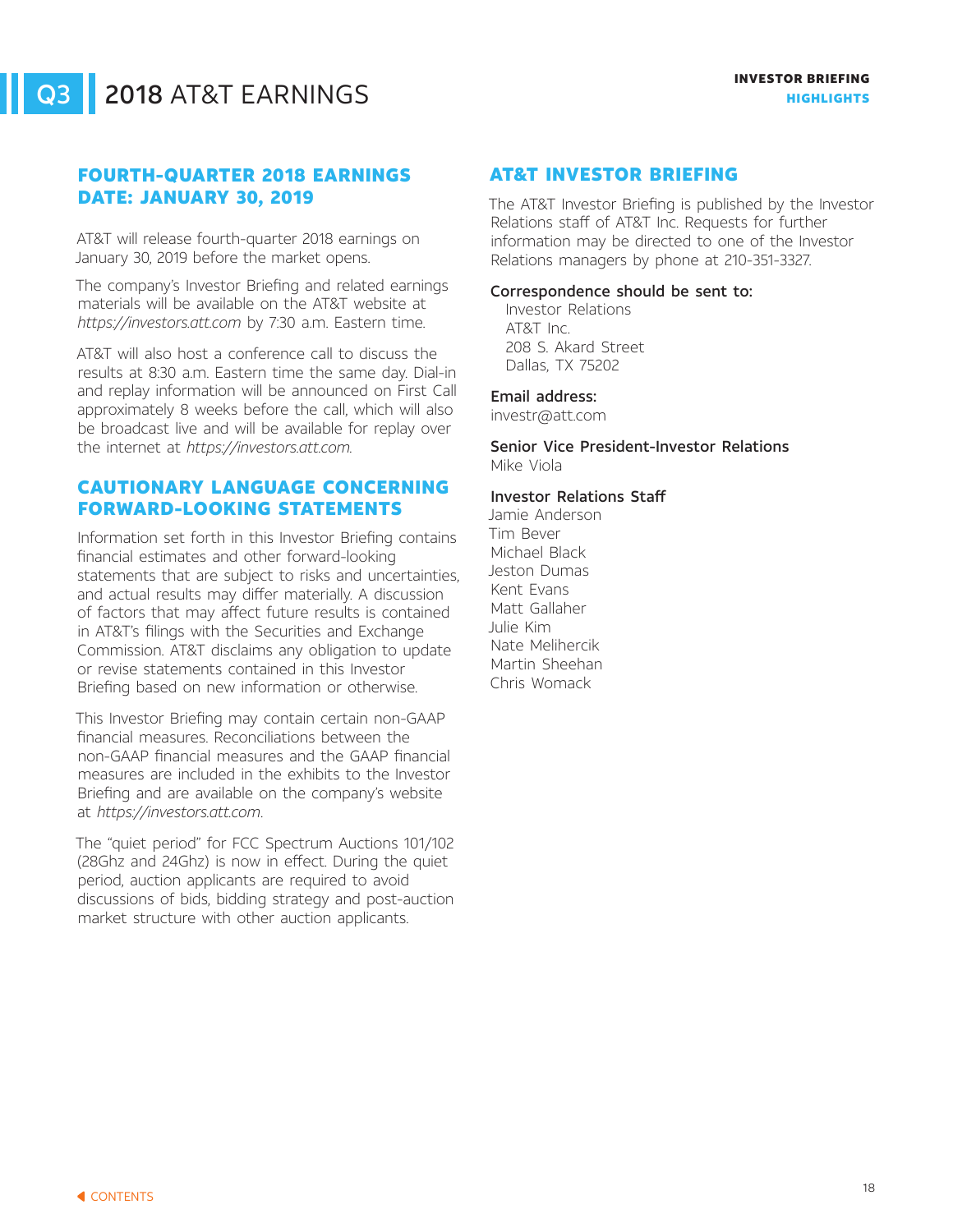## Binancial and Solutions Financial and Operational Information

#### AT&T INC. FINANCIAL DATA

|                                                                            | <b>Consolidated Statements of Income</b> |             |                                  |                   |             |                |      |
|----------------------------------------------------------------------------|------------------------------------------|-------------|----------------------------------|-------------------|-------------|----------------|------|
| Dollars in millions except per share amounts                               |                                          |             |                                  |                   |             |                |      |
| <b>Unaudited</b>                                                           | <b>Third Quarter</b>                     |             |                                  | Nine-Month Period |             |                |      |
|                                                                            | 2018                                     | 2017        | Percent                          | 2018              | 2017        | Percent        |      |
|                                                                            |                                          | As Adjusted | Change                           |                   | As Adjusted | Change         |      |
| <b>Operating Revenues</b>                                                  |                                          |             |                                  |                   |             |                |      |
| Service                                                                    | \$<br>41,297 \$                          | 36,378      | 13.5<br>$\%$                     | \$<br>109,849 \$  | 109,372     | 0.4            | %    |
| Equipment                                                                  | 4,442                                    | 3,290       | 35.0<br>$\frac{0}{0}$            | 12,914            | 9,498       | 36.0           | %    |
| <b>Total Operating Revenues</b>                                            | 45,739                                   | 39,668      | 15.3<br>$\frac{0}{0}$            | 122,763           | 118,870     | 3.3            | %    |
| <b>Operating Expenses</b>                                                  |                                          |             |                                  |                   |             |                |      |
| Cost of revenues                                                           |                                          |             |                                  |                   |             |                |      |
| Equipment                                                                  | 4,828                                    | 4,191       | 15.2 %                           | 14,053            | 12,177      | 15.4           | %    |
| Broadcast, programming and operations                                      | 7,227                                    | 5,284       | 36.8 %                           | 17,842            | 15,156      | 17.7           | $\%$ |
| Other cost of revenues (exclusive of depreciation                          |                                          |             |                                  |                   |             |                |      |
| and amortization shown separately below)                                   | 8,651                                    | 9,694       | $(10.8)$ %                       | 24,215            | 28,551      | $(15.2)$ %     |      |
| Selling, general and administrative                                        | 9,598                                    | 8,650       | 11.0<br>%                        | 26,179            | 25,981      | 0.8            | %    |
| Depreciation and amortization                                              | 8,166                                    | 6,042       | 35.2<br>$\%$                     | 20,538            | 18,316      | 12.1           | %    |
| <b>Total Operating Expenses</b>                                            | 38,470                                   | 33,861      | 13.6<br>$\frac{0}{0}$            | 102,827           | 100,181     | 2.6            | %    |
| <b>Operating Income</b>                                                    | 7,269                                    | 5,807       | 25.2<br>$\%$                     | 19,936            | 18,689      | 6.7            | %    |
| <b>Interest Expense</b>                                                    | (2,051)                                  | (1,686)     | 21.6<br>$\%$                     | (5,845)           | (4,374)     | 33.6           | %    |
| <b>Equity in Net Income (Loss) of Affiliates</b>                           | (64)                                     | 11          | $\%$<br>$\overline{\phantom{a}}$ | (71)              | (148)       | 52.0           | %    |
| Other Income (Expense) - Net                                               | 1,053                                    | 842         | 25.1<br>%                        | 5,108             | 2,255       | $\overline{a}$ | $\%$ |
| <b>Income Before Income Taxes</b>                                          | 6,207                                    | 4,974       | 24.8<br>$\%$                     | 19,128            | 16,422      | 16.5           | %    |
| <b>Income Tax Expense</b>                                                  | 1,391                                    | 1,851       | $(24.9)$ %                       | 4,305             | 5,711       | $(24.6)$ %     |      |
| <b>Net Income</b>                                                          | 4,816                                    | 3,123       | 54.2 %                           | 14,823            | 10,711      | 38.4           | %    |
| Less: Net Income Attributable to                                           |                                          |             |                                  |                   |             |                |      |
| <b>Noncontrolling Interest</b>                                             | (98)                                     | (94)        | $(4.3)$ %                        | (311)             | (298)       | $(4.4)$ %      |      |
| <b>Net Income Attributable to AT&amp;T</b>                                 | \$<br>4,718 \$                           | 3,029       | 55.8 %                           | \$<br>14,512 $$$  | 10,413      | 39.4           | %    |
|                                                                            |                                          |             |                                  |                   |             |                |      |
| Basic Earnings Per Share Attributable to AT&T<br>Weighted Average Common   | \$<br>0.65~\$                            | 0.49        | $\%$<br>32.7                     | \$<br>$2.19$ \$   | 1.69        | 29.6           | $\%$ |
| Shares Outstanding (000,000)                                               | 7,284                                    | 6,162       | 18.2 %                           | 6,603             | 6,164       | 7.1            | %    |
| Diluted Earnings Per Share Attributable to AT&T<br>Weighted Average Common | \$<br>$0.65$ \$                          | 0.49        | 32.7<br>$\%$                     | \$<br>2.19 \$     | 1.69        | 29.6           | %    |
| Shares Outstanding with Dilution (000,000)                                 | 7,320                                    | 6.182       | 18.4 %                           | 6,630             | 6.184       | 7.2            | $\%$ |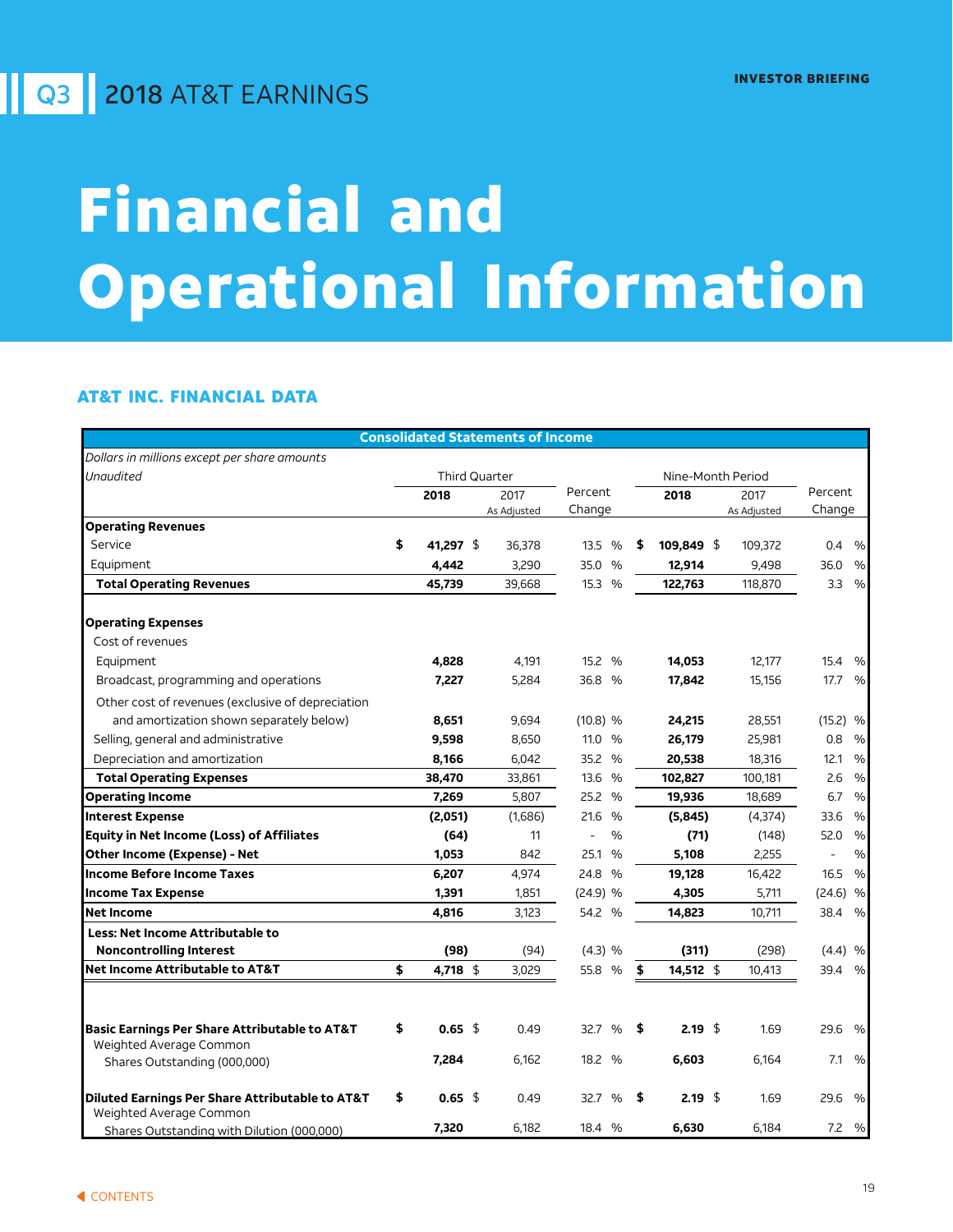

#### **Financial Data** AT&T INC. FINANCIAL DATA

| <b>Consolidated Balance Sheets</b>                                               |               |               |
|----------------------------------------------------------------------------------|---------------|---------------|
| Dollars in millions                                                              |               |               |
| <b>Unaudited</b>                                                                 | Sep. 30,      | Dec. 31,      |
|                                                                                  | 2018          | 2017          |
| <b>Assets</b>                                                                    |               |               |
| <b>Current Assets</b>                                                            |               |               |
| Cash and cash equivalents                                                        | \$<br>8,657   | \$<br>50,498  |
| Accounts receivable - net of allowances for doubtful accounts of \$845 and \$663 | 26,312        | 16,522        |
| Prepaid expenses                                                                 | 1,860         | 1,369         |
| Other current assets                                                             | 16,278        | 10.757        |
| Total current assets                                                             | 53,107        | 79,146        |
| Noncurrent Inventories and Theatrical Film and Television Production Costs       | 7,221         |               |
| <b>Property, Plant and Equipment - Net</b>                                       | 130,348       | 125,222       |
| Goodwill                                                                         | 146,475       | 105,449       |
| Licenses                                                                         | 96,077        | 96,136        |
| Trademarks and Trade Names - Net                                                 | 24,389        | 7,021         |
| <b>Distribution Networks</b>                                                     | 16,962        |               |
| <b>Other Intangible Assets - Net</b>                                             | 28,673        | 11,119        |
| <b>Investments in and Advances to Equity Affiliates</b>                          | 6,128         | 1,560         |
| <b>Other Assets</b>                                                              | 25,490        | 18,444        |
| <b>Total Assets</b>                                                              | \$<br>534,870 | \$<br>444,097 |
|                                                                                  |               |               |
| Liabilities and Stockholders' Equity                                             |               |               |
| <b>Current Liabilities</b>                                                       |               |               |
| Debt maturing within one year                                                    | \$<br>14,905  | \$<br>38,374  |
| Accounts payable and accrued liabilities                                         | 39,375        | 34,470        |
| Advanced billing and customer deposits                                           | 6,045         | 4,213         |
| Accrued taxes                                                                    | 1,460         | 1,262         |
| Dividends payable                                                                | 3,635         | 3,070         |
| Total current liabilities                                                        | 65,420        | 81,389        |
| <b>Long-Term Debt</b>                                                            | 168,513       | 125,972       |
| <b>Deferred Credits and Other Noncurrent Liabilities</b>                         |               |               |
| Deferred income taxes                                                            | 60,495        | 43,207        |
| Postemployment benefit obligation                                                | 28,981        | 31,775        |
| Other noncurrent liabilities                                                     | 26,490        | 19,747        |
| Total deferred credits and other noncurrent liabilities                          | 115,966       | 94,729        |
| <b>Stockholders' Equity</b>                                                      |               |               |
| Common stock                                                                     | 7,621         | 6,495         |
| Additional paid-in capital                                                       | 125,706       | 89,563        |
| Retained earnings                                                                | 57,624        | 50,500        |
| Treasury stock                                                                   | (12, 486)     | (12, 714)     |
| Accumulated other comprehensive income                                           | 5,383         | 7,017         |
| Noncontrolling interest                                                          | 1,123         | 1,146         |
| Total stockholders' equity                                                       | 184,971       | 142,007       |
| <b>Total Liabilities and Stockholders' Equity</b>                                | \$<br>534,870 | \$<br>444,097 |
|                                                                                  |               |               |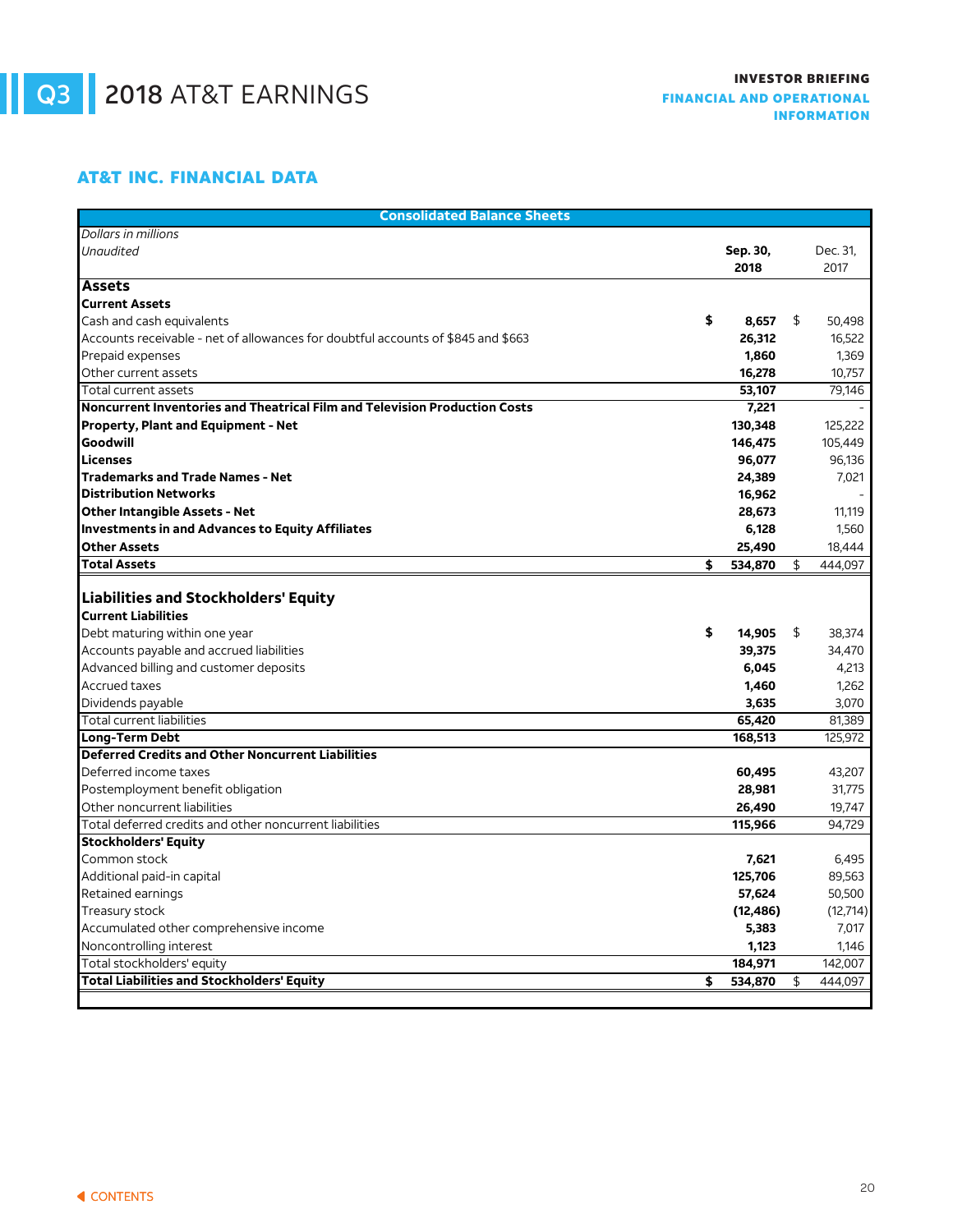

### **Financial Data** AT&T INC. FINANCIAL DATA

| <b>Consolidated Statements of Cash Flows</b>                                          |              |                   |
|---------------------------------------------------------------------------------------|--------------|-------------------|
| Dollars in millions                                                                   |              |                   |
| Unaudited                                                                             |              | Nine-Month Period |
|                                                                                       | 2018         | 2017              |
| <b>Operating Activities</b>                                                           |              | As Adjusted       |
| Net income                                                                            | \$<br>14,823 | \$<br>10,711      |
| Adjustments to reconcile net income to net cash provided by operating activities:     |              |                   |
| Depreciation and amortization                                                         | 20,538       | 18,316            |
| Amortization of film and television costs                                             | 1,608        |                   |
| Undistributed earnings from investments in equity affiliates                          | 312          | 171               |
| Provision for uncollectible accounts                                                  | 1,240        | 1,216             |
| Deferred income tax expense                                                           | 2,934        | 3,254             |
| Net (gain) loss from sale of investments, net of impairments                          | (501)        | (114)             |
| Actuarial (gain) loss on pension and postretirement benefits                          | (2,726)      | (259)             |
| Changes in operating assets and liabilities:                                          |              |                   |
| Accounts receivable                                                                   | (1,018)      | (652)             |
| Other current assets, inventories and theatrical film and television production costs | (2,729)      | (106)             |
| Accounts payable and other accrued liabilities                                        | (1, 385)     | (1, 437)          |
| Equipment installment receivables and related sales                                   | 220          | 451               |
| Deferred customer contract acquisition and fulfillment costs                          | (2,657)      | (1,102)           |
| Retirement benefit funding                                                            | (420)        | (420)             |
| Other - net                                                                           | 1,283        | (1,556)           |
| Total adjustments                                                                     | 16,699       | 17,762            |
| Net Cash Provided by Operating Activities                                             | 31,522       | 28,473            |
| <b>Investing Activities</b><br>Capital expenditures:                                  |              |                   |
| Purchase of property and equipment                                                    | (16, 695)    | (15,756)          |
| Interest during construction                                                          | (404)        | (718)             |
| Acquisitions, net of cash acquired                                                    | (43, 116)    | 1,154             |
| <b>Dispositions</b>                                                                   | 983          | 56                |
| (Purchases) sales of securities, net                                                  | (234)        | 235               |
| Advances to and investments in equity affiliates, net                                 | (1,021)      |                   |
| Cash collections of deferred purchase price                                           | 500          | 665<br>(14, 364)  |
| Net Cash Used in Investing Activities                                                 | (59, 987)    |                   |
| <b>Financing Activities</b>                                                           |              |                   |
| Net change in short-term borrowings with original maturities of three months or less  | 1            | (2)               |
| Issuance of other short-term borrowings                                               | 4,852        |                   |
| Repayment of other short-term borrowings                                              | (2, 147)     |                   |
| Issuance of long-term debt                                                            | 38,325       | 46,761            |
| Repayment of long-term debt                                                           | (43, 579)    | (10, 309)         |
| Purchase of treasury stock                                                            | (577)        | (460)             |
| Issuance of treasury stock                                                            | 359          | 26                |
| Dividends paid                                                                        | (9, 775)     | (9,030)           |
| Other                                                                                 | (1, 138)     | 1,716             |
| Net Cash (Used in) Provided by Financing Activities                                   | (13, 679)    | 28,702            |
| Net (decrease) increase in cash and cash equivalents and restricted cash              | (42, 144)    | 42,811            |
| Cash and cash equivalents and restricted cash beginning of year                       | 50,932       | 5,935             |
| Cash and Cash Equivalents and Restricted Cash End of Period                           | \$<br>8,788  | \$<br>48,746      |
|                                                                                       |              |                   |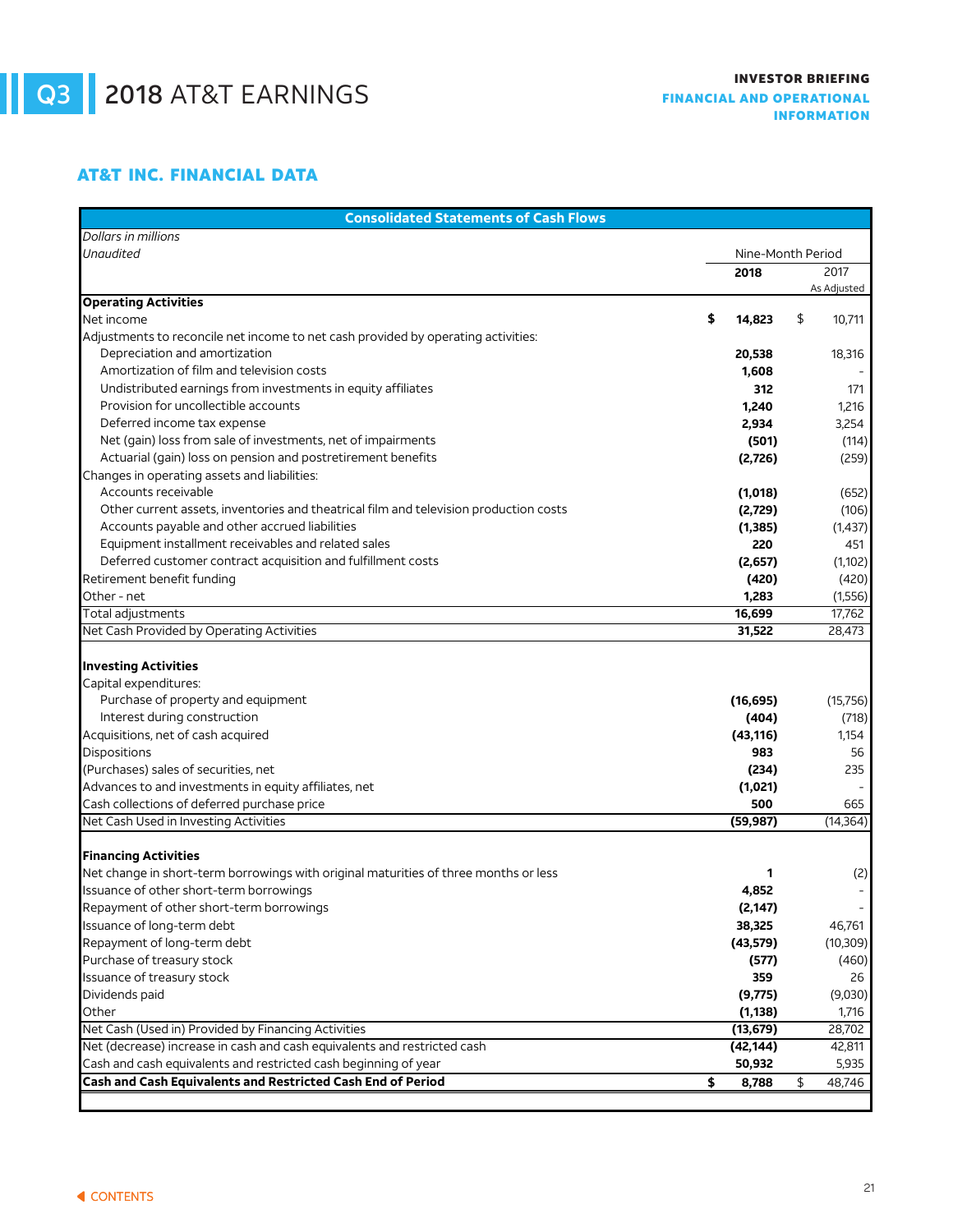#### AT&T INC. CONSOLIDATED SUPPLEMENTARY DATA **Consolidated Supplementary Data**

|                                                   |    |                      |  | <b>Supplementary Financial Data</b> |                               |                 |                   |             |
|---------------------------------------------------|----|----------------------|--|-------------------------------------|-------------------------------|-----------------|-------------------|-------------|
| Dollars in millions except per share amounts      |    |                      |  |                                     |                               |                 |                   |             |
| Unaudited                                         |    | <b>Third Quarter</b> |  |                                     | Percent                       |                 | Nine-Month Period | Percent     |
|                                                   |    | 2018                 |  | 2017                                | Change                        | 2018            | 2017              | Change      |
| Capital expenditures                              |    |                      |  |                                     |                               |                 |                   |             |
| Purchase of property and equipment                | \$ | 5,736 $$$            |  | 5,006                               | 14.6 %                        | \$<br>16,695 \$ | 15,756            | 6.0 %       |
| Interest during construction                      |    | 137                  |  | 245                                 | $(44.1)$ %                    | 404             | 718               | $(43.7)$ %  |
| <b>Total Capital Expenditures</b>                 | \$ | 5,873 \$             |  | 5,251                               | 11.8 %                        | \$<br>17,099 \$ | 16,474            | 3.8 %       |
| Dividends Declared per Share                      | \$ | $0.50~\frac{6}{3}$   |  | 0.49                                | 2.0%                          | \$<br>1.50 $$$  | 1.47              | 2.0 %       |
| End of Period Common Shares Outstanding (000,000) |    |                      |  |                                     |                               | 7,270           | 6,139             | 18.4 %      |
| Debt Ratio                                        |    |                      |  |                                     |                               | 49.8 %          | 56.4 %            | $(660)$ BP  |
| <b>Total Employees</b>                            |    |                      |  |                                     |                               | 269,280         | 256,800           | 4.9 %       |
|                                                   |    |                      |  |                                     |                               |                 |                   |             |
| Subscribers and connections in thousands          |    |                      |  | <b>Supplementary Operating Data</b> |                               |                 |                   |             |
| Unaudited                                         |    |                      |  |                                     |                               |                 | Nine-Month Period | Percent     |
|                                                   |    |                      |  |                                     |                               | 2018            | 2017              | Change      |
| <b>Wireless Subscribers</b>                       |    |                      |  |                                     |                               |                 |                   |             |
| Domestic                                          |    |                      |  |                                     |                               | 150,252         | 138,445           | 8.5 %       |
| Mexico                                            |    |                      |  |                                     |                               | 17,305          | 13,779            | 25.6 %      |
| <b>Total Wireless Subscribers</b>                 |    |                      |  |                                     |                               | 167,557         | 152,224           | 10.1 %      |
| <b>Total Branded Wireless Subscribers</b>         |    |                      |  |                                     |                               | 110,982         | 105,717           | 5.0 %       |
| <b>Video Connections</b>                          |    |                      |  |                                     |                               |                 |                   |             |
| Domestic                                          |    |                      |  |                                     |                               | 25,176          | 25,110            | 0.3 %       |
| Latin America                                     |    |                      |  |                                     |                               | 13,640          | 13,490            | 1.1<br>$\%$ |
| <b>Total Video Connections</b>                    |    |                      |  |                                     |                               | 38,816          | 38,600            | 0.6 %       |
|                                                   |    |                      |  |                                     |                               |                 |                   |             |
| <b>Broadband Connections</b>                      |    |                      |  |                                     |                               |                 |                   |             |
| IP                                                |    |                      |  |                                     |                               | 14,744          | 14,384            | 2.5 %       |
| <b>DSL</b>                                        |    |                      |  |                                     |                               | 1,002           | 1,331             | $(24.7)$ %  |
| <b>Total Broadband Connections</b>                |    |                      |  |                                     |                               | 15,746          | 15,715            | 0.2 %       |
| <b>Voice Connections</b>                          |    |                      |  |                                     |                               |                 |                   |             |
| Network Access Lines                              |    |                      |  |                                     |                               | 10,399          | 12,249            | $(15.1)$ %  |
| U-verse VoIP Connections                          |    |                      |  |                                     |                               | 5,274           | 5,774             | $(8.7)$ %   |
| <b>Total Retail Voice Connections</b>             |    |                      |  |                                     |                               | 15.673          | 18,023            | $(13.0)$ %  |
|                                                   |    |                      |  |                                     |                               |                 |                   |             |
|                                                   |    | <b>Third Quarter</b> |  |                                     | Percent                       |                 | Nine-Month Period | Percent     |
|                                                   |    | 2018                 |  | 2017                                | Change                        | 2018            | 2017              | Change      |
| <b>Wireless Net Additions</b>                     |    |                      |  |                                     |                               |                 |                   |             |
| Domestic                                          |    | 3,363                |  | 2,341                               | 43.7 %                        | 9,057           | 6,717             | 34.8 %      |
| Mexico                                            |    | 907                  |  | 697                                 | 30.1 %                        | 2,206           | 1,806             | 22.1 %      |
| <b>Total Wireless Net Additions</b>               |    | 4,270                |  | 3,038                               | 40.6 %                        | 11,263          | 8,523             | 32.1 %      |
| <b>Total Branded Wireless Net Additions</b>       |    | 1,213                |  | 1,173                               | 3.4 %                         | 3,351           | 2,812             | 19.2 %      |
| <b>Video Net Additions</b>                        |    |                      |  |                                     |                               |                 |                   |             |
| Domestic                                          |    | (296)                |  | (90)                                | %<br>$\overline{\phantom{a}}$ | (93)            | (450)             | 79.3 %      |
| Latin America                                     |    | (73)                 |  | (132)                               | 44.7 %                        | 52              | (97)              | ÷,<br>%     |
| Total Video Net Additions                         |    | (369)                |  | (222)                               | $(66.2)$ %                    | (41)            | (547)             | 92.5 %      |
| <b>Broadband Net Additions</b>                    |    |                      |  |                                     |                               |                 |                   |             |
| IP                                                |    | 35                   |  | 150                                 | $(76.7)$ %                    | 257             | 520               | $(50.6)$ %  |
|                                                   |    |                      |  |                                     |                               |                 |                   |             |
| <b>DSL</b>                                        |    | (60)                 |  | (121)                               | 50.4 %                        | (230)           | (410)             | 43.9 %      |

**Supplementary Financial Data**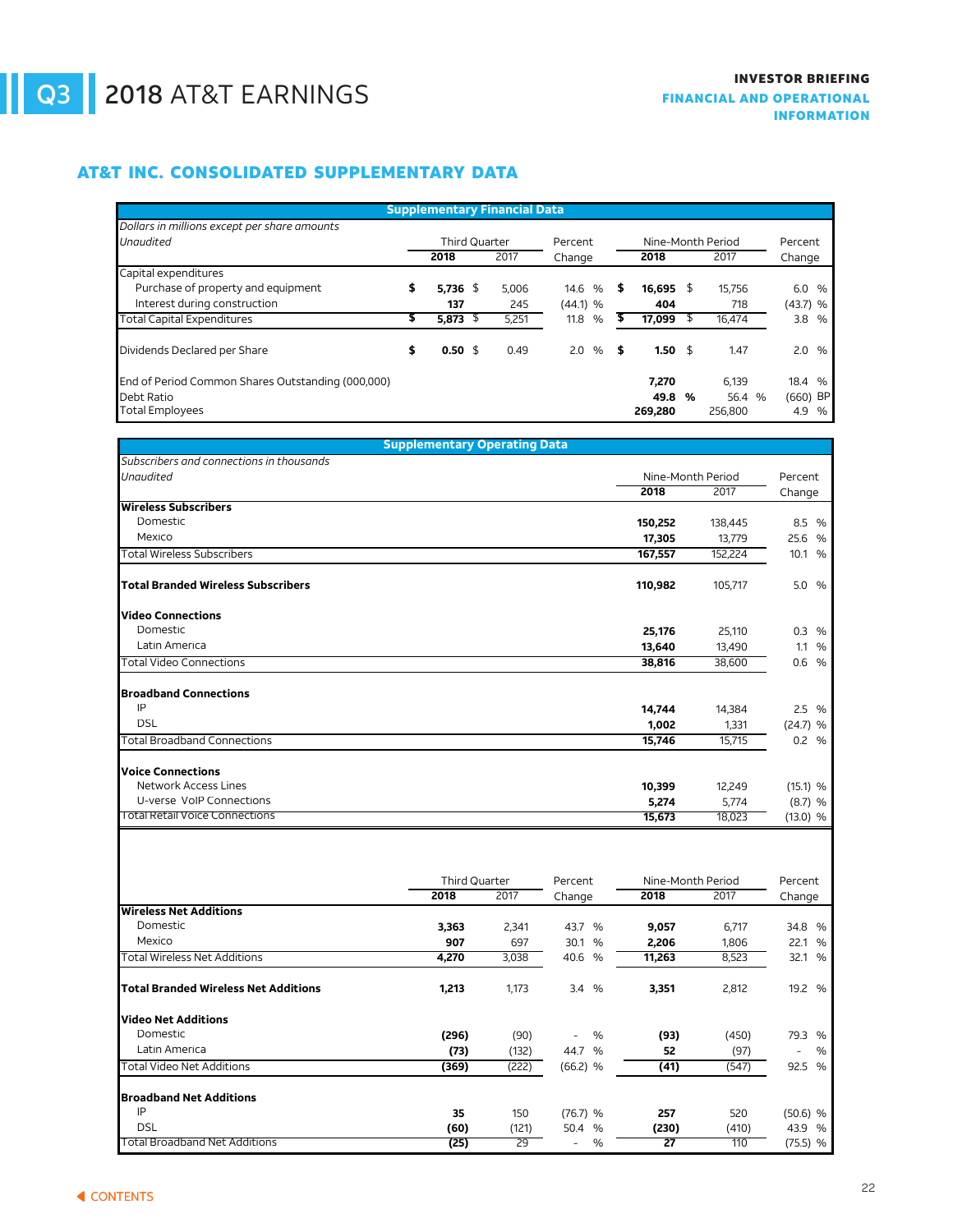### **COMMUNICATIONS SEGMENT** COMMUNICATIONS SEGMENT

The Communications segment provides wireless and wireline telecom, video and broadband services to consumers located in the U.S. or in U.S. territories and businesses globally. The Communications segment contains three reporting units: Mobility, Entertainment Group, and Business Wireline.

| <b>Segment Results</b>                      |  |        |     |                      |            |      |    |         |    |                   |         |      |
|---------------------------------------------|--|--------|-----|----------------------|------------|------|----|---------|----|-------------------|---------|------|
| Dollars in millions                         |  |        |     |                      |            |      |    |         |    |                   |         |      |
| Unaudited                                   |  |        |     | <b>Third Quarter</b> | Percent    |      |    |         |    | Nine-Month Period | Percent |      |
|                                             |  | 2018   |     | 2017                 | Change     |      |    | 2018    |    | 2017              | Change  |      |
| <b>Segment Operating Revenues</b>           |  |        |     |                      |            |      |    |         |    |                   |         |      |
| Mobility                                    |  | 17,938 | -\$ | 17.370               | 3.3        | $\%$ | \$ | 52,575  | \$ | 51,922            | 1.3     | $\%$ |
| <b>Entertainment Group</b>                  |  | 11,589 |     | 12,467               | (7.0)      | %    |    | 34,498  |    | 37,435            | (7.8)   | %    |
| <b>Business Wireline</b>                    |  | 6,703  |     | 7,278                | (7.9)      | %    |    | 20,100  |    | 21,911            | (8.3)   | %    |
| <b>Total Segment Operating Revenues</b>     |  | 36,230 |     | 37,115               | (2.4)      | %    |    | 107,173 |    | 111,268           | (3.7)   | %    |
| <b>Segment Operating Contribution</b>       |  |        |     |                      |            |      |    |         |    |                   |         |      |
| Mobility                                    |  | 5,603  |     | 5,333                | 5.1        | $\%$ |    | 16,267  |    | 15,929            | 2.1     | $\%$ |
| Entertainment Group                         |  | 1,104  |     | 1,283                | $(14.0)$ % |      |    | 3,888   |    | 4,470             | (13.0)  | %    |
| <b>Business Wireline</b>                    |  | 1.475  |     | 1,455                | 1.4        | $\%$ |    | 4,468   |    | 4,422             | 1.0     | $\%$ |
| <b>Total Segment Operating Contribution</b> |  | 8,182  |     | 8,071                | 1.4        | %    |    | 24,623  |    | 24,821            | (0.8)   | $\%$ |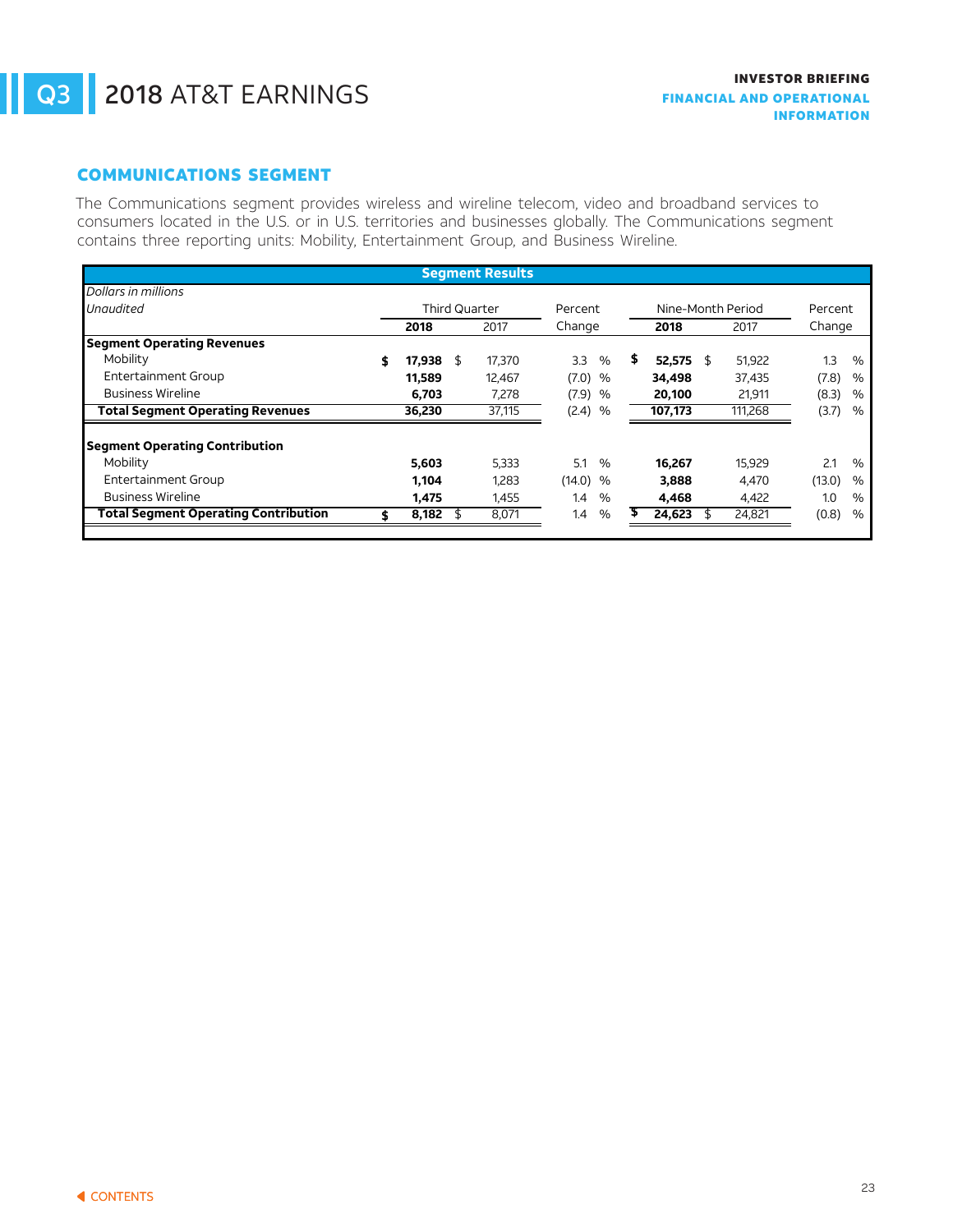#### **Mobility** MOBILITY

Mobility provides nationwide wireless service and equipment.

|                                                  |                        | <b>Mobility Results</b>             |                       |              |                   |                          |               |
|--------------------------------------------------|------------------------|-------------------------------------|-----------------------|--------------|-------------------|--------------------------|---------------|
| Dollars in millions                              |                        |                                     |                       |              |                   |                          |               |
| <b>Unaudited</b>                                 | Third Quarter          |                                     | Percent               |              | Nine-Month Period | Percent                  |               |
|                                                  | 2018                   | 2017                                | Change                | 2018         | 2017              | Change                   |               |
| <b>Operating Revenues</b>                        |                        |                                     |                       |              |                   |                          |               |
| Service<br>\$                                    | 13,989<br>\$           | 14,475                              | %<br>(3.4)            | 41,074<br>\$ | \$<br>43,414      | (5.4)                    | $\frac{0}{0}$ |
| Equipment                                        | 3.949                  | 2,895                               | $\frac{0}{0}$<br>36.4 | 11,501       | 8,508             | 35.2                     | $\frac{0}{0}$ |
| <b>Total Operating Revenues</b>                  | 17,938                 | 17,370                              | 3.3<br>$\frac{0}{0}$  | 52,575       | 51,922            | 1.3                      | $\frac{0}{0}$ |
| <b>Operating Expenses</b>                        |                        |                                     |                       |              |                   |                          |               |
| Operations and support                           | 10,255                 | 10,029                              | $\%$<br>2.3           | 30,020       | 30,005            | $\overline{\phantom{0}}$ | %             |
| Depreciation and amortization                    | 2,079                  | 2,008                               | 3.5<br>$\frac{0}{0}$  | 6.287        | 5,988             | 5.0                      | $\frac{0}{0}$ |
| <b>Total Operating Expenses</b>                  | 12,334                 | 12,037                              | 2.5<br>$\frac{0}{0}$  | 36,307       | 35,993            | 0.9                      | $\%$          |
| <b>Operating Income</b>                          | 5,604                  | 5,333                               | 5.1<br>$\%$           | 16,268       | 15,929            | 2.1                      | $\%$          |
| <b>Equity in Net Income (Loss) of Affiliates</b> | (1)                    |                                     | $\frac{0}{0}$         |              | (1)               |                          | $\%$          |
| <b>Operating Contribution</b><br>Ŧ               | $\mathcal{P}$<br>5,603 | 5,333                               | $\frac{0}{0}$<br>5.1  | 16,267<br>¥. | 15,929<br>\$      | 2.1                      | $\frac{0}{0}$ |
| <b>Operating Income Margin</b>                   | 31.2 %                 | 30.7 %                              | 50 BP                 | 30.9         | - %<br>30.7 %     |                          | 20 BP         |
|                                                  |                        | <b>Supplementary Operating Data</b> |                       |              |                   |                          |               |
| Subscribers and connections in thousands         |                        |                                     |                       |              |                   |                          |               |
| <b>Unaudited</b>                                 |                        |                                     |                       |              | Nine-Month Period | Percent                  |               |
|                                                  |                        |                                     |                       | 2018         | 2017              | Change                   |               |
| <b>Mobility Subscribers</b>                      |                        |                                     |                       |              |                   |                          |               |
| Postpaid                                         |                        |                                     |                       | 76,996       | 77,034            |                          | $\%$          |
| Prepaid                                          |                        |                                     |                       | 16,894       | 15,136            | 11.6                     | $\%$          |
| <b>Branded</b>                                   |                        |                                     |                       | 93,890       | 92,170            | 1.9                      | $\frac{0}{0}$ |
| Reseller                                         |                        |                                     |                       | 8,183        | 9,877             | (17.2)                   | $\%$          |
| <b>Connected Devices</b>                         |                        |                                     |                       | 48,179       | 36,398            | 32.4                     | $\%$          |
| <b>Total Mobility Subscribers</b>                |                        |                                     |                       | 150,252      | 138,445           | 8.5                      | $\%$          |
|                                                  |                        |                                     |                       |              |                   |                          |               |
|                                                  | <b>Third Quarter</b>   |                                     | Percent               |              | Nine-Month Period | Percent                  |               |
|                                                  | 2018                   | 2017                                | Change                | 2018         | 2017              | Change                   |               |

|                                     | 2018   | 2017   | Change                   |           | 2018    | 2017     | Change                   |           |
|-------------------------------------|--------|--------|--------------------------|-----------|---------|----------|--------------------------|-----------|
| <b>Mobility Net Additions</b>       |        |        |                          |           |         |          |                          |           |
| Postpaid                            | (232)  | 134    | $\overline{\phantom{0}}$ | $\%$      | (110)   | 83       | $\overline{\phantom{0}}$ | %         |
| Prepaid                             | 570    | 324    | 75.9                     | $\%$      | 1.264   | 873      | 44.8                     | $\%$      |
| <b>Branded</b>                      | 338    | 458    | (26.2)                   | %         | 1,154   | 956      | 20.7                     | $\%$      |
| Reseller                            | (434)  | (391)  | (11.0)                   | %         | (1,266) | (1, 341) | 5.6                      | $\%$      |
| <b>Connected Devices</b>            | 3.459  | 2,274  | 52.1                     | %         | 9.169   | 7,102    | 29.1                     | $\%$      |
| <b>Total Mobility Net Additions</b> | 3,363  | 2,341  | 43.7                     | $\%$      | 9,057   | 6,717    | 34.8                     | $\%$      |
| <b>Branded Churn</b>                | 1.70 % | 1.70%  | $\overline{\phantom{0}}$ | -BP       | 1.62%   | 1.66 %   | (4)                      | BP        |
| Postpaid Churn                      | 1.17 % | 1.06 % | 11                       | <b>BP</b> | 1.08%   | 1.06 %   | 2                        | <b>BP</b> |
| Postpaid Phone-Only Churn           | 0.93%  | 0.84 % | 9                        | <b>BP</b> | 0.87 %  | 0.84 %   | 3                        | <b>BP</b> |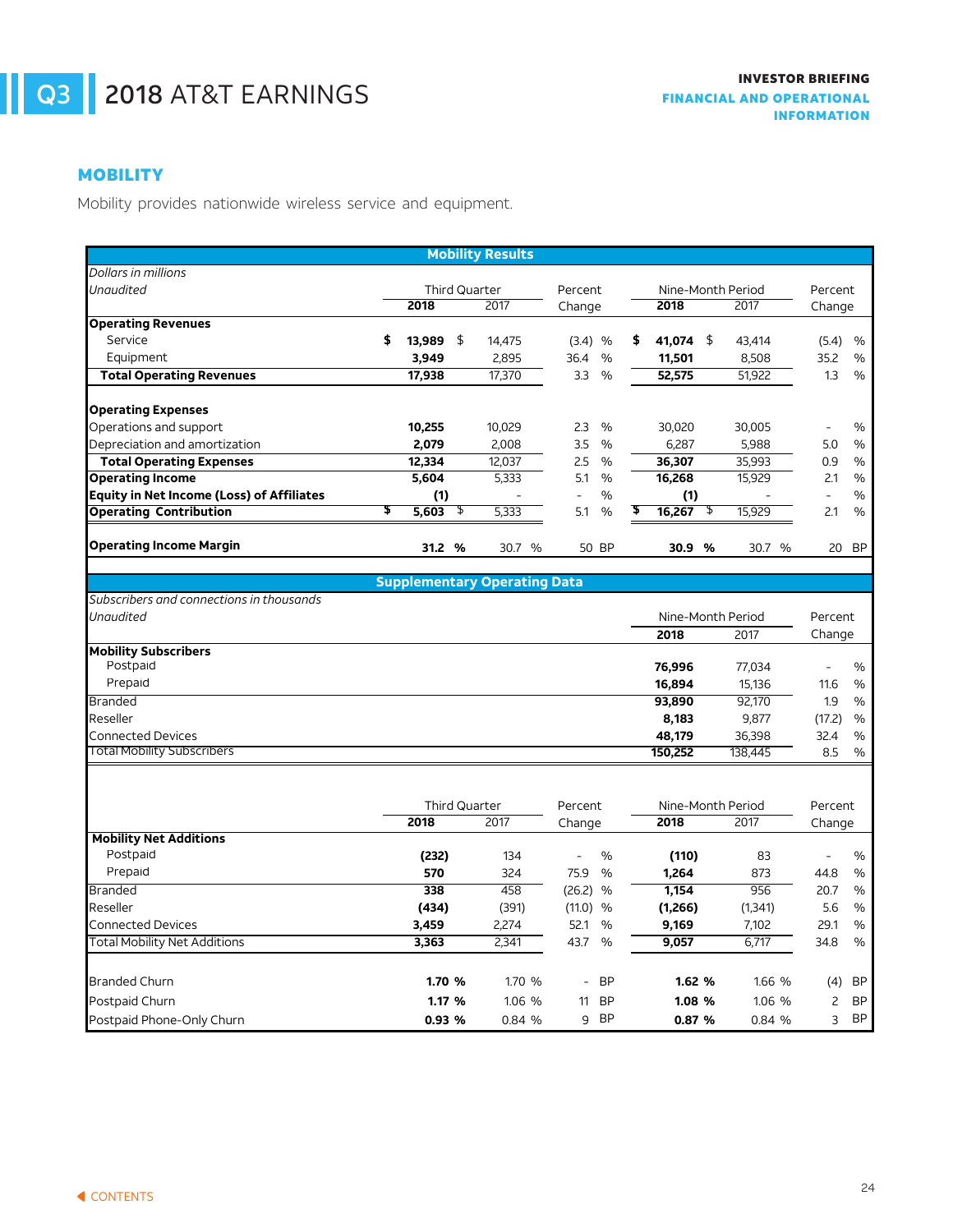

#### **Entertainment Group** ENTERTAINMENT GROUP

Entertainment Group provides video, including over-the-top (OTT) services, broadband and voice communication services primarily to communication services primarily to residential customers. This business unit also sells advertising on DIRECTV Entertainment Group provides video, including over-the-top (OTT) services, broadband and voice and U-verse distribution platforms.

|                                                  |               |    | <b>Entertainment Group Results</b> |           |               |    |        |                   |         |               |
|--------------------------------------------------|---------------|----|------------------------------------|-----------|---------------|----|--------|-------------------|---------|---------------|
| Dollars in millions                              |               |    |                                    |           |               |    |        |                   |         |               |
| <b>Unaudited</b>                                 | Third Quarter |    |                                    |           | Percent       |    |        | Nine-Month Period | Percent |               |
|                                                  | 2018          |    | 2017                               | Change    |               |    | 2018   | 2017              | Change  |               |
| <b>Operating Revenues</b>                        |               |    |                                    |           |               |    |        |                   |         |               |
| Video entertainment                              | \$<br>8,283   | \$ | 9,052                              | (8.5)     | $\%$          | \$ | 24,681 | \$<br>26,967      | (8.5)   | %             |
| High-speed internet                              | 2,045         |    | 1,916                              | 6.7       | $\%$          |    | 5,904  | 5,784             | 2.1     | $\%$          |
| Legacy voice and data services                   | 740           |    | 913                                | (18.9)    | %             |    | 2,317  | 2,889             | (19.8)  | %             |
| Other service and equipment                      | 521           |    | 586                                | (11.1)    | %             |    | 1,596  | 1,795             | (11.1)  | $\frac{0}{0}$ |
| <b>Total Operating Revenues</b>                  | 11,589        |    | 12,467                             | (7.0)     | $\%$          |    | 34,498 | 37,435            | (7.8)   | $\frac{0}{0}$ |
| <b>Operating Expenses</b>                        |               |    |                                    |           |               |    |        |                   |         |               |
| Operations and support                           | 9,155         |    | 9,804                              | (6.6)     | $\%$          |    | 26,623 | 28,711            | (7.3)   | %             |
| Depreciation and amortization                    | 1,331         |    | 1,379                              | (3.5)     | %             |    | 3,986  | 4,254             | (6.3)   | %             |
| <b>Total Operating Expenses</b>                  | 10,486        |    | 11,183                             | (6.2)     | %             |    | 30,609 | 32,965            | (7.1)   | %             |
| <b>Operating Income</b>                          | 1,103         |    | 1,284                              | (14.1)    | $\%$          |    | 3,889  | 4,470             | (13.0)  | %             |
| <b>Equity in Net Income (Loss) of Affiliates</b> |               |    | (1)                                |           | $\%$          |    | (1)    |                   |         | %             |
| <b>Operating Contribution</b>                    | 1,104         | £. | 1,283                              | (14.0)    | $\frac{0}{0}$ |    | 3,888  | 4,470             | (13.0)  | $\frac{0}{0}$ |
| <b>Operating Income Margin</b>                   | 9.5           | %  | 10.3<br>%                          | $(80)$ BP |               |    | 11.3   | %<br>11.9<br>$\%$ | (60)    | BP            |

| Supplementary Operating Data |  |  |
|------------------------------|--|--|
|                              |  |  |

| Subscribers and connections in thousands       |        |                   |        |      |
|------------------------------------------------|--------|-------------------|--------|------|
| <b>Unaudited</b>                               |        | Nine-Month Period |        |      |
|                                                | 2018   | 2017              | Change |      |
| <b>Video Connections</b>                       |        |                   |        |      |
| Satellite                                      | 19,625 | 20,605            | (4.8)  | %    |
| U-verse                                        | 3,669  | 3,691             | (0.6)  | $\%$ |
| <b>DIRECTV NOW</b>                             | 1,858  | 787               |        | $\%$ |
| <b>Total Video Connections</b>                 | 25,152 | 25,083            | 0.3    | $\%$ |
| <b>Broadband Connections</b>                   |        |                   |        |      |
| IP                                             | 13,723 | 13,367            | 2.7    | $\%$ |
| <b>DSL</b>                                     | 718    | 964               | (25.5) | %    |
| <b>Total Broadband Connections</b>             | 14,441 | 14,331            | 0.8    | $\%$ |
| <b>Voice Connections</b>                       |        |                   |        |      |
| <b>Retail Consumer Switched Access Lines</b>   | 4,144  | 4,996             | (17.1) | %    |
| U-verse Consumer VoIP Connections              | 4,757  | 5,337             | (10.9) | $\%$ |
| <b>Total Retail Consumer Voice Connections</b> | 8,901  | 10,333            | (13.9) | $\%$ |

|                                                                | <b>Third Quarter</b> |       | Percent                                   |       | Nine-Month Period |                          |      |
|----------------------------------------------------------------|----------------------|-------|-------------------------------------------|-------|-------------------|--------------------------|------|
|                                                                | 2018                 | 2017  | Change                                    | 2018  | 2017              | Change                   |      |
| Video Net Additions <sup>1</sup>                               |                      |       |                                           |       |                   |                          |      |
| Satellite                                                      | (359)                | (251) | (43.0)<br>%                               | (833) | (407)             | $\overline{\phantom{0}}$ | $\%$ |
| U-verse                                                        | 13                   | (134) | $\%$<br>$\overline{\phantom{0}}$          | 38    | (562)             | $\overline{\phantom{0}}$ | $\%$ |
| DIRECTV NOW                                                    | 49                   | 296   | (83.4)<br>%                               | 703   | 520               | 35.2                     | $\%$ |
| <b>Total Video Net Additions</b>                               | (297)                | (89)  | $\frac{0}{0}$<br>$\overline{\phantom{0}}$ | (92)  | (449)             | 79.5                     | $\%$ |
| <b>Broadband Net Additions</b>                                 |                      |       |                                           |       |                   |                          |      |
| IP                                                             | 31                   | 125   | (75.2)<br>%                               | 261   | 479               | (45.5)                   | $\%$ |
| <b>DSL</b>                                                     | (45)                 | (96)  | 53.1<br>$\frac{0}{0}$                     | (170) | (327)             | 48.0                     | $\%$ |
| <b>Total Broadband Net Additions</b>                           | (14)                 | 29    | %<br>$\overline{\phantom{0}}$             | 91    | 152               | (40.1)                   | $\%$ |
| Includes the impact of customers that migrated to DIRECTV NOW. |                      |       |                                           |       |                   |                          |      |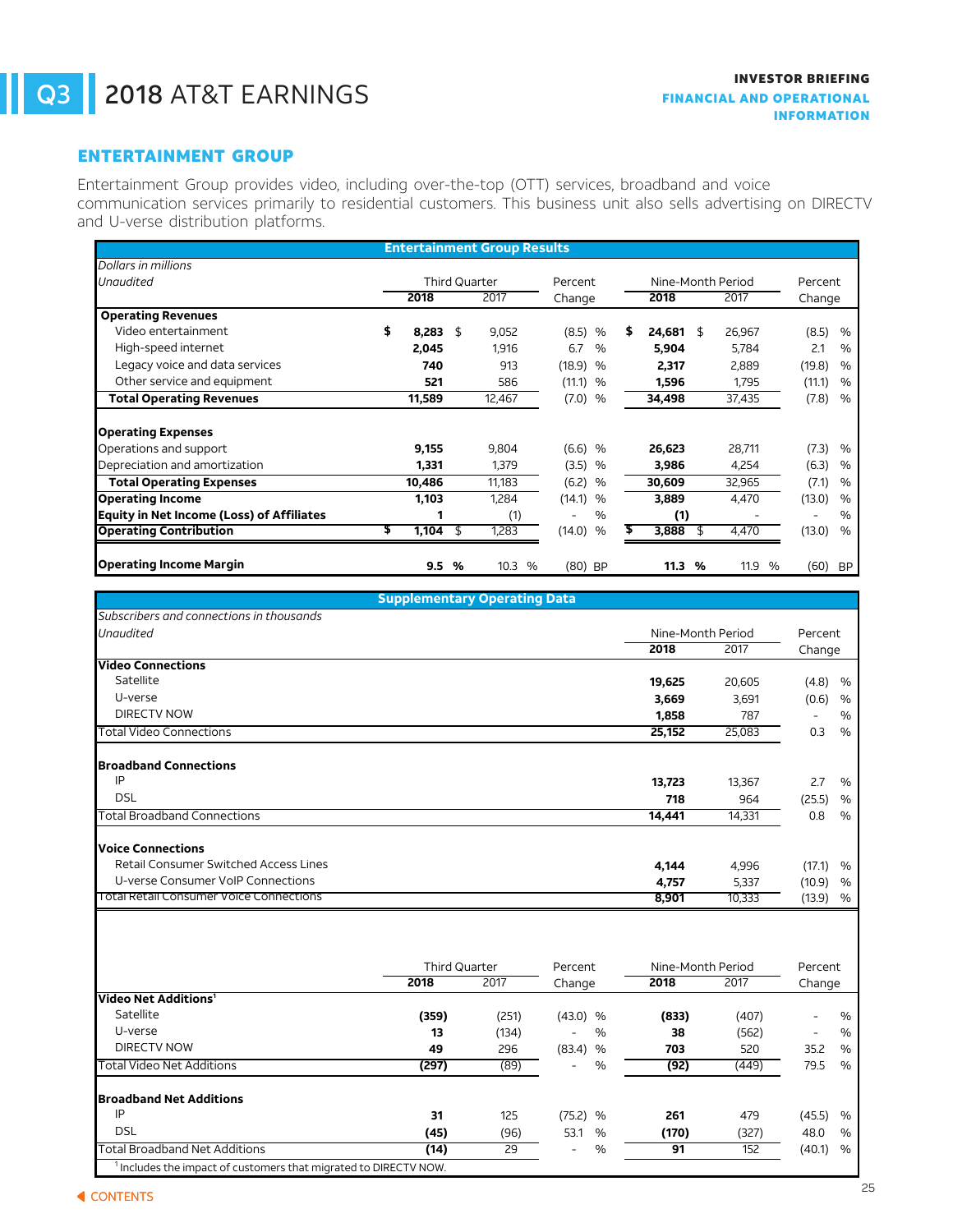#### **Business Wireline** BUSINESS WIRELINE

Business Wireline unit provides advanced IP-based services, as well as traditional data services to business customers. customers. Business Wireline unit provides advanced IP-based services, as well as traditional data services to business

|                                                  |                      |      | <b>Business Wireline Results</b> |            |           |             |                |                   |         |      |
|--------------------------------------------------|----------------------|------|----------------------------------|------------|-----------|-------------|----------------|-------------------|---------|------|
| Dollars in millions                              |                      |      |                                  |            |           |             |                |                   |         |      |
| <b>Unaudited</b>                                 | <b>Third Quarter</b> |      |                                  | Percent    |           |             |                | Nine-Month Period | Percent |      |
|                                                  | 2018                 |      | 2017                             | Change     |           | 2018        |                | 2017              | Change  |      |
| <b>Operating Revenues</b>                        |                      |      |                                  |            |           |             |                |                   |         |      |
| Strategic services                               | \$<br>3.059          | - \$ | 3,018                            | 1.4        | %         | \$<br>9,168 | $\mathfrak{L}$ | 8,880             | 3.2     | $\%$ |
| Legacy voice and data services                   | 2,615                |      | 3,343                            | (21.8)     | %         | 8,176       |                | 10,314            | (20.7)  | $\%$ |
| Other service and equipment                      | 1,029                |      | 917                              | 12.2       | $\%$      | 2,756       |                | 2,717             | 1.4     | $\%$ |
| <b>Total Operating Revenues</b>                  | 6,703                |      | 7,278                            | (7.9)      | $\%$      | 20,100      |                | 21,911            | (8.3)   | $\%$ |
| <b>Operating Expenses</b>                        |                      |      |                                  |            |           |             |                |                   |         |      |
| Operations and support                           | 4,030                |      | 4.635                            | $(13.1)$ % |           | 12.084      |                | 13,906            | (13.1)  | $\%$ |
| Depreciation and amortization                    | 1,197                |      | 1,189                            | 0.7        | $\%$      | 3,547       |                | 3,583             | (1.0)   | $\%$ |
| <b>Total Operating Expenses</b>                  | 5,227                |      | 5,824                            | (10.3)     | $\%$      | 15,631      |                | 17,489            | (10.6)  | $\%$ |
| <b>Operating Income</b>                          | 1,476                |      | 1,454                            | 1.5        | $\%$      | 4,469       |                | 4,422             | 1.1     | $\%$ |
| <b>Equity in Net Income (Loss) of Affiliates</b> | (1)                  |      |                                  |            | %         | (1)         |                |                   |         | $\%$ |
| <b>Operating Contribution</b>                    | 1,475                |      | 1,455                            | 1.4        | %         | 4,468       |                | 4,422             | 1.0     | $\%$ |
| <b>Operating Income Margin</b>                   | 22.0                 | %    | 20.0<br>$\%$                     | 200        | <b>BP</b> | 22.2        | %              | 20.2<br>$\%$      | 200     | BP   |

#### As a supplemental presentation to our Communications segment operating results, we are providing a view of our AT&T Business Solutions BUSINESS SOLUTIONS

results which includes both wireless and fixed operations. This combined view presents a complete profile of the entire business customer is a supplemental presentation to our communications segment operating res presents a complete profile of the entire business customer relationship, and underscores the importance of mobile solutions to serving our business customers. our AT&T Business Solutions results which includes both wireless and fixed operations. This combined view As a supplemental presentation to our Communications segment operating results, we are providing a view of

|                                                  |                      |    | <b>Business Solutions Results</b> |         |           |                   |     |              |         |           |
|--------------------------------------------------|----------------------|----|-----------------------------------|---------|-----------|-------------------|-----|--------------|---------|-----------|
| Dollars in millions                              |                      |    |                                   |         |           |                   |     |              |         |           |
| <b>Unaudited</b>                                 | <b>Third Quarter</b> |    |                                   | Percent |           | Nine-Month Period |     |              | Percent |           |
|                                                  | 2018                 |    | 2017                              | Change  |           | 2018              |     | 2017         | Change  |           |
| <b>Operating Revenues</b>                        |                      |    |                                   |         |           |                   |     |              |         |           |
| Wireless service                                 | \$<br>1.877          | \$ | 2,023                             | (7.2)   | $\%$      | \$<br>5,497       | \$. | 6,030        | (8.8)   | $\%$      |
| Strategic services                               | 3,059                |    | 3,018                             | 1.4     | $\%$      | 9,168             |     | 8,880        | 3.2     | $\%$      |
| Legacy voice and data services                   | 2,615                |    | 3,343                             | (21.8)  | %         | 8,176             |     | 10,314       | (20.7)  | $\%$      |
| Other service and equipment                      | 1,029                |    | 917                               | 12.2    | $\%$      | 2,756             |     | 2,717        | 1.4     | $\%$      |
| Wireless equipment                               | 590                  |    | 340                               | 73.5    | $\%$      | 1,752             |     | 988          | 77.3    | $\%$      |
| <b>Total Operating Revenues</b>                  | 9,170                |    | 9,641                             | (4.9)   | $\%$      | 27,349            |     | 28,929       | (5.5)   | $\%$      |
| <b>Operating Expenses</b>                        |                      |    |                                   |         |           |                   |     |              |         |           |
| Operations and support                           | 5,598                |    | 6,096                             | (8.2)   | $\%$      | 16,808            |     | 18,147       | (7.4)   | $\%$      |
| Depreciation and amortization                    | 1,499                |    | 1,466                             | 2.3     | $\%$      | 4,444             |     | 4,409        | 0.8     | $\%$      |
| <b>Total Operating Expenses</b>                  | 7,097                |    | 7,562                             | (6.1)   | $\%$      | 21,252            |     | 22,556       | (5.8)   | $\%$      |
| <b>Operating Income</b>                          | 2,073                |    | 2,079                             | (0.3)   | $\%$      | 6,097             |     | 6,373        | (4.3)   | $\%$      |
| <b>Equity in Net Income (Loss) of Affiliates</b> | (1)                  |    |                                   |         | $\%$      | (1)               |     |              |         | $\%$      |
| <b>Operating Contribution</b>                    | $2,072$ \$           |    | 2,079                             | (0.3)   | $\%$      | 6,096             | \$  | 6,373        | (4.3)   | $\%$      |
| <b>Operating Income Margin</b>                   | 22.6                 | %  | 21.6<br>$\%$                      | 100     | <b>BP</b> | 22.3              | %   | 22.0<br>$\%$ | 30      | <b>BP</b> |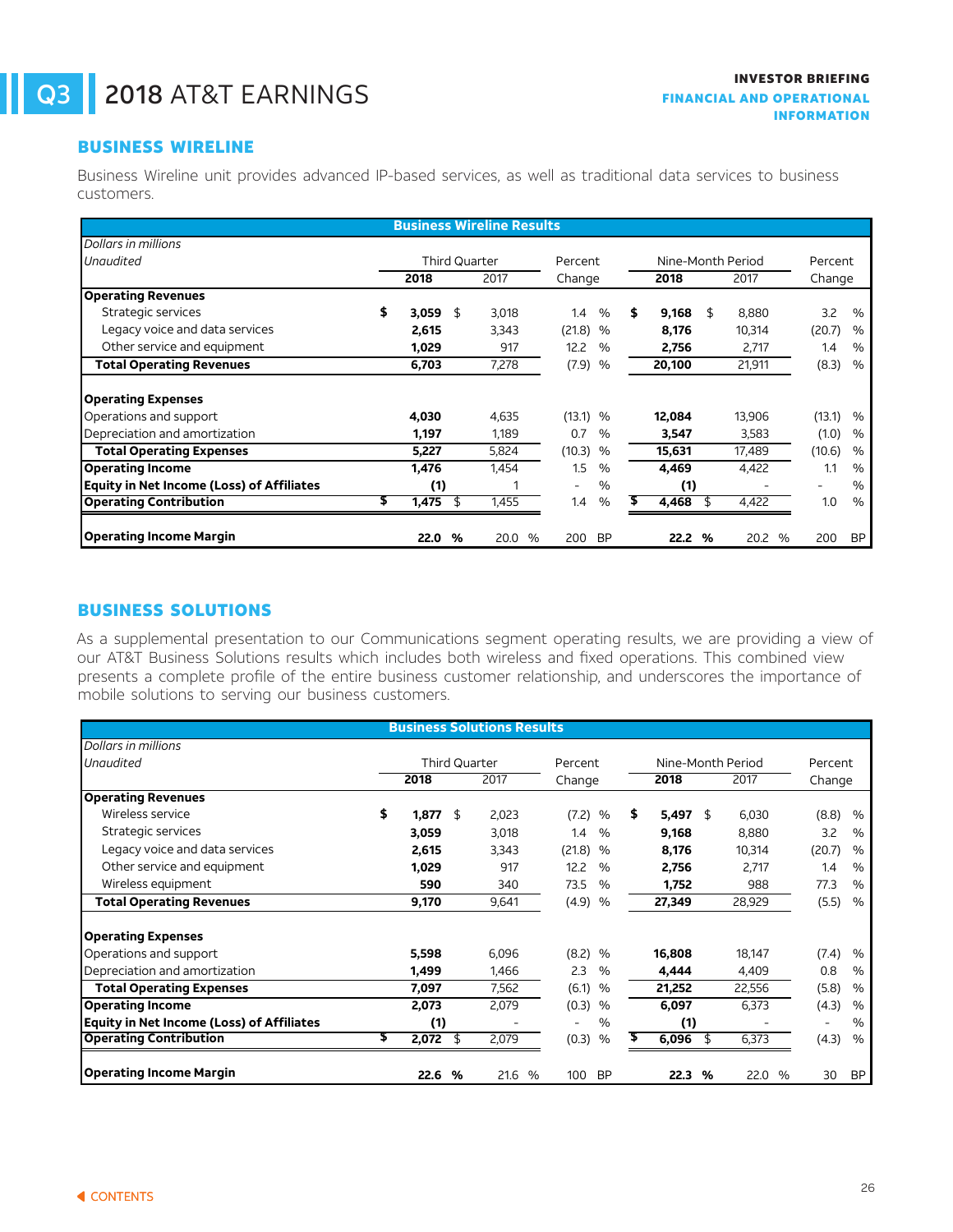#### WARNERMEDIA SEGMENT

**The WarnerMedia segment develops, produces and distributes feature films, television, gaming and other but the<br>** content in various physical and digital formats globally. Results from AT&T's Regional Sports Network (RSN) ind Otter Media Holdings are also included in the WarnerMedia Segment. The WarnerMedia Segment contains three business units: Turner, Home Box Office, and Warner Bros. The Warners priyated and distributies globally, headied normalisme films, and other content in various physical and other content in various physical and other content in various physical and other content in various physi and Otter Media Holdings are also included in the WarnerMedia segment. The WarnerMedia segment contains

|                                             |   |               | <b>Segment Results</b> |                          |      |                |                   |      |                          |      |
|---------------------------------------------|---|---------------|------------------------|--------------------------|------|----------------|-------------------|------|--------------------------|------|
| Dollars in millions                         |   |               |                        |                          |      |                |                   |      |                          |      |
| <b>Unaudited</b>                            |   | Third Quarter |                        | Percent                  |      |                | Nine-Month Period |      | Percent                  |      |
|                                             |   | 2018          | 2017                   | Change                   |      | 2018           |                   | 2017 | Change                   |      |
| <b>Segment Operating Revenues</b>           |   |               |                        |                          |      |                |                   |      |                          |      |
| Turner                                      | S | 2,988<br>- \$ | 107                    |                          | %    | \$<br>3,767 \$ |                   | 323  |                          | %    |
| Home Box Office                             |   | 1,644         |                        | $\overline{\phantom{0}}$ | $\%$ | 1,925          |                   |      | $\overline{\phantom{0}}$ | $\%$ |
| Warner Bros.                                |   | 3,720         |                        |                          | $\%$ | 4,227          |                   |      |                          | $\%$ |
| Eliminations and other                      |   | (148)         |                        |                          | $\%$ | (210)          |                   |      |                          | $\%$ |
| <b>Total Segment Operating Revenues</b>     |   | 8,204         | 107                    |                          | $\%$ | 9,709          |                   | 323  |                          | $\%$ |
| <b>Segment Operating Contribution</b>       |   |               |                        |                          |      |                |                   |      |                          |      |
| Turner                                      |   | 1,449         | 22                     |                          | $\%$ | 1,802          |                   | 79   |                          | $\%$ |
| Home Box Office                             |   | 630           |                        |                          | $\%$ | 734            |                   |      |                          | $\%$ |
| Warner Bros.                                |   | 553           |                        |                          | $\%$ | 642            |                   |      | $\overline{\phantom{0}}$ | $\%$ |
| Eliminations and other                      |   | (104)         | (20)                   |                          | $\%$ | (186)          |                   | (58) |                          | $\%$ |
| <b>Total Segment Operating Contribution</b> |   | 2,528<br>-S   |                        |                          | $\%$ | 2,992          | . ፍ               | 21   |                          | $\%$ |

#### TURNER

Turner is comprised of the WarnerMedia businesses managed by Turner as well as our RSN. This business unit creates and programs branded news, entertainment, sports and kids multi-platform content that is sold to various distribution affiliates. Turner also sells advertising on its networks and digital properties.

|                                           |    |                      |    | <b>Turner Results</b> |         |           |                   |   |        |                          |           |
|-------------------------------------------|----|----------------------|----|-----------------------|---------|-----------|-------------------|---|--------|--------------------------|-----------|
| Dollars in millions                       |    |                      |    |                       |         |           |                   |   |        |                          |           |
| <b>Unaudited</b>                          |    | <b>Third Quarter</b> |    |                       | Percent |           | Nine-Month Period |   |        | Percent                  |           |
|                                           |    | 2018                 |    | 2017                  | Change  |           | 2018              |   | 2017   | Change                   |           |
| <b>Operating Revenues</b>                 |    |                      |    |                       |         |           |                   |   |        |                          |           |
| Subscription                              | \$ | 1,855 $\frac{2}{3}$  |    | 90                    |         | $\%$      | \$<br>$2,363$ \$  |   | 271    |                          | $\%$      |
| Advertising                               |    | 944                  |    | 17                    |         | $\%$      | 1,181             |   | 52     |                          | $\%$      |
| Content and other                         |    | 189                  |    |                       |         | $\%$      | 223               |   |        |                          | $\%$      |
| <b>Total Operating Revenues</b>           |    | 2,988                |    | 107                   |         | $\%$      | 3,767             |   | 323    |                          | $\%$      |
| <b>Operating Expenses</b>                 |    |                      |    |                       |         |           |                   |   |        |                          |           |
| Operations and support                    |    | 1,487                |    | 97                    |         | $\%$      | 1,933             |   | 273    |                          | %         |
| Depreciation and amortization             |    | 59                   |    |                       |         | $\%$      | 71                |   | 3      |                          | $\%$      |
| <b>Total Operating Expenses</b>           |    | 1,546                |    | 98                    |         | $\%$      | 2,004             |   | 276    |                          | $\%$      |
| <b>Operating Income</b>                   |    | 1.442                |    | 9                     | ۰       | $\%$      | 1,763             |   | 47     |                          | $\%$      |
| <b>Equity in Net Income of Affiliates</b> |    |                      |    | 13                    | (46.2)  | $\%$      | 39                |   | 32     | 21.9                     | $\%$      |
| <b>Operating Contribution</b>             | ፍ  | 1,449                | \$ | 22                    |         | $\%$      | 1,802             | ፍ | 79     |                          | %         |
| <b>Operating Income Margin</b>            |    | 48.3                 | %  | $\%$<br>8.4           |         | <b>BP</b> | 46.8              | % | 14.6 % | $\overline{\phantom{0}}$ | <b>BP</b> |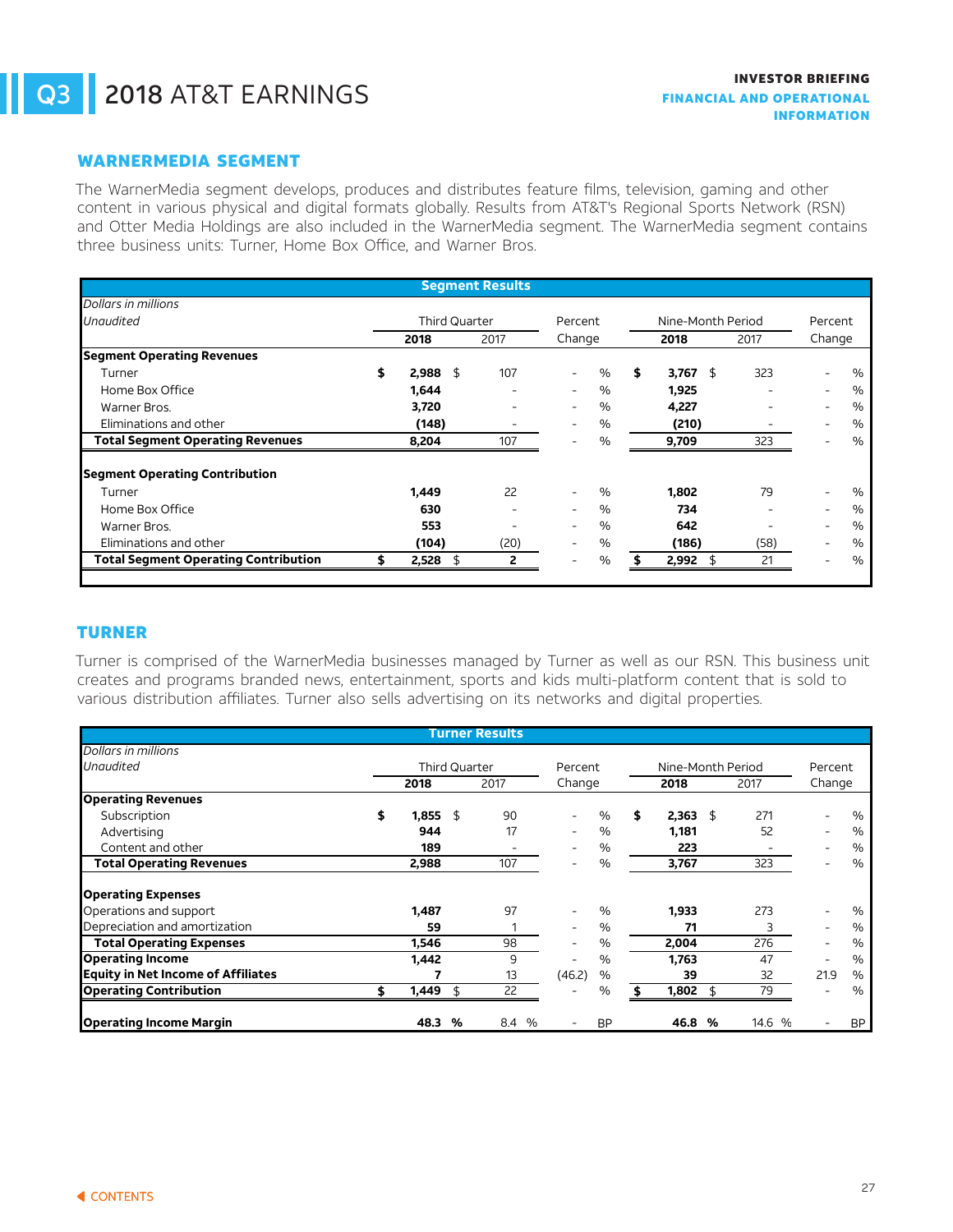#### **Home Box Office Home Box Office** HOME BOX OFFICE

Home Box Office consists of premium pay television and OTT services domestically and premium pay, basic ier television and OTT services internationally, as well as content licensing and home entertainment. tier television and OTT services internationally, as well as content licensing and home entertainment.<br>

|                                           |                      | <b>Home Box Office Results</b> |                                  |                   |      |                                       |
|-------------------------------------------|----------------------|--------------------------------|----------------------------------|-------------------|------|---------------------------------------|
| Dollars in millions                       |                      |                                |                                  |                   |      |                                       |
| <b>Unaudited</b>                          | <b>Third Quarter</b> |                                | Percent                          | Nine-Month Period |      | Percent                               |
|                                           | 2018                 | 2017                           | Change                           | 2018              | 2017 | Change                                |
| <b>Operating Revenues</b>                 |                      |                                |                                  |                   |      |                                       |
| Subscription                              | \$<br>1,517<br>\$    |                                | $\%$<br>$\qquad \qquad -$        | 1,787 $$$<br>\$   |      | $\%$                                  |
| Content and other                         | 127                  |                                | $\%$<br>$\overline{\phantom{0}}$ | 138               |      | $\%$                                  |
| <b>Total Operating Revenues</b>           | 1,644                |                                | $\%$<br>-                        | 1,925             |      | $\%$                                  |
| <b>Operating Expenses</b>                 |                      |                                |                                  |                   |      |                                       |
| Operations and support                    | 991                  |                                | $\%$<br>-                        | 1,162             |      | $\%$                                  |
| Depreciation and amortization             | 25                   |                                | $\%$<br>-                        | 30                |      | $\%$                                  |
| <b>Total Operating Expenses</b>           | 1,016                |                                | $\%$<br>-                        | 1,192             |      | $\frac{0}{0}$                         |
| <b>Operating Income</b>                   | 628                  |                                | $\%$<br>-                        | 733               |      | $\frac{0}{0}$                         |
| <b>Equity in Net Income of Affiliates</b> | 2                    |                                | $\%$<br>-                        |                   |      | %                                     |
| <b>Operating Contribution</b>             | 630                  |                                | $\%$<br>$\overline{\phantom{0}}$ | 734               |      | $\%$                                  |
| <b>Operating Income Margin</b>            | 38.2 %               | $\%$<br>$-$                    | <b>BP</b><br>-                   | %<br>38.1         | $\%$ | <b>BP</b><br>$\overline{\phantom{a}}$ |

### **Warner Bros. Warner Bros.** WARNER BROS.

Warner Bros. consists of the production, distribution and licensing of television programming and feature films, the distribution of home entertainment products and the production and distribution of games.

|                                                  |               |     | <b>Warner Bros. Results</b>      |                                           |             |                   |                    |
|--------------------------------------------------|---------------|-----|----------------------------------|-------------------------------------------|-------------|-------------------|--------------------|
| Dollars in millions                              |               |     |                                  |                                           |             |                   |                    |
| <b>Unaudited</b>                                 | Third Quarter |     |                                  | Percent                                   |             | Nine-Month Period | Percent            |
|                                                  | 2018          |     | 2017                             | Change                                    | 2018        | 2017              | Change             |
| <b>Operating Revenues</b>                        |               |     |                                  |                                           |             |                   |                    |
| Theatrical product                               | \$<br>1,694   | . ቴ |                                  | $\%$<br>$\overline{\phantom{a}}$          | \$<br>1,917 | \$                | $\%$<br>-          |
| Television product                               | 1,591         |     |                                  | $\frac{0}{0}$<br>$\overline{\phantom{a}}$ | 1,794       |                   | %<br>-             |
| Games and other                                  | 435           |     |                                  | $\frac{0}{0}$<br>$\overline{\phantom{0}}$ | 516         |                   | $\frac{0}{0}$      |
| <b>Total Operating Revenues</b>                  | 3,720         |     |                                  | $\frac{0}{0}$<br>$\overline{\phantom{0}}$ | 4,227       |                   | $\%$               |
| <b>Operating Expenses</b>                        |               |     |                                  |                                           |             |                   |                    |
| Operations and support                           | 3,104         |     |                                  | $\frac{0}{0}$<br>-                        | 3,507       |                   | %                  |
| Depreciation and amortization                    | 40            |     |                                  | $\frac{0}{0}$<br>$\overline{\phantom{a}}$ | 54          |                   | $\%$<br>Ξ.         |
| <b>Total Operating Expenses</b>                  | 3,144         |     |                                  | $\frac{0}{0}$<br>$\overline{\phantom{0}}$ | 3,561       |                   | $\frac{0}{0}$<br>- |
| <b>Operating Income</b>                          | 576           |     |                                  | $\frac{0}{0}$<br>$\overline{\phantom{0}}$ | 666         |                   | $\%$               |
| <b>Equity in Net Income (Loss) of Affiliates</b> | (23)          |     |                                  | $\frac{0}{0}$<br>$\overline{\phantom{0}}$ | (24)        |                   | $\%$               |
| <b>Operating Contribution</b>                    | 553           |     |                                  | $\%$<br>$\overline{\phantom{a}}$          | 642         |                   | $\%$<br>۰          |
| <b>Operating Income Margin</b>                   | 15.5          | %   | $\%$<br>$\overline{\phantom{0}}$ | <b>BP</b><br>$\qquad \qquad$              | 15.8        | $\%$<br>%<br>$-$  | <b>BP</b><br>-     |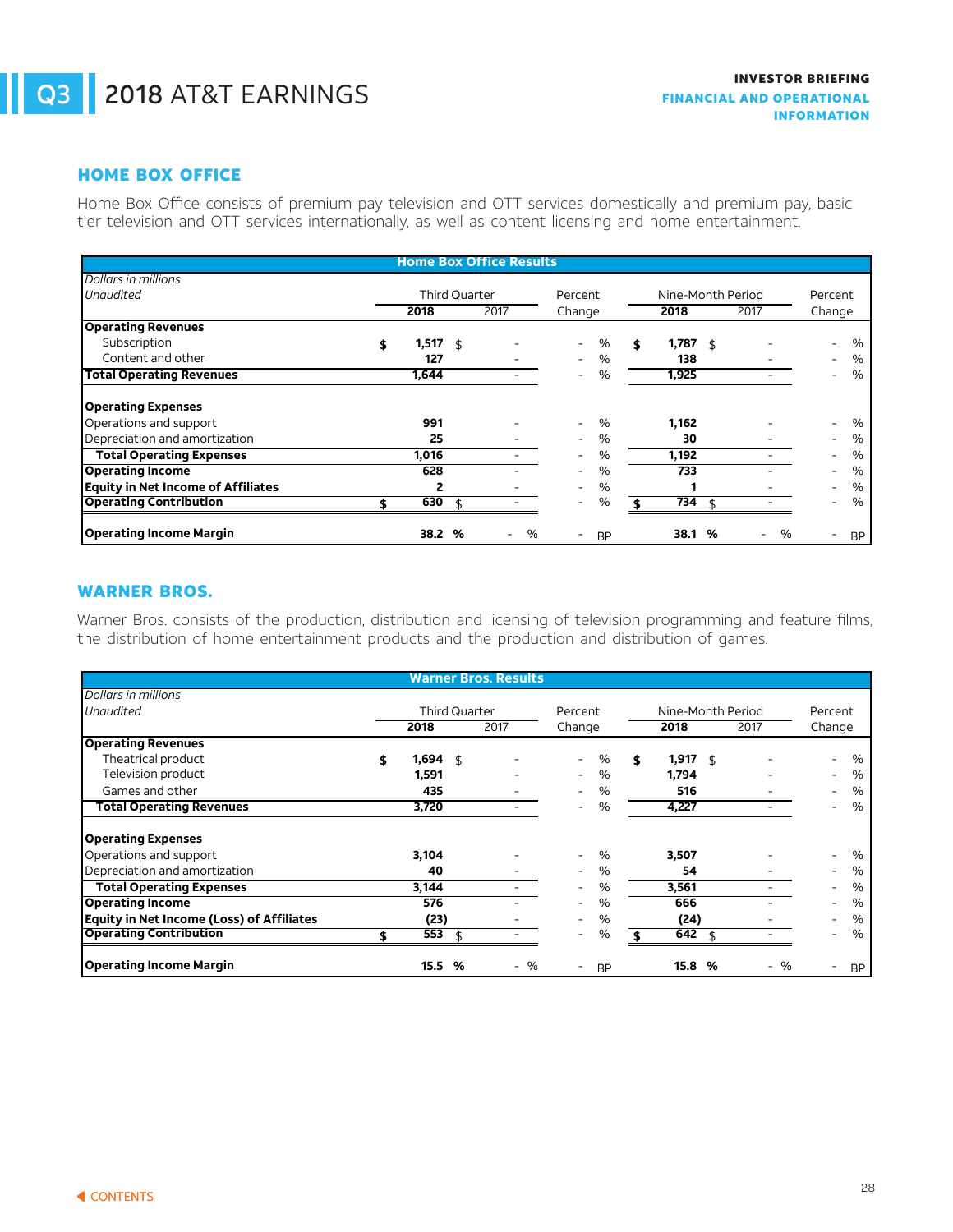#### **LATIN AMERICA SEGMENT** LATIN AMERICA SEGMENT

subsidiaries conduct business in their local currency and operating results are converted to U.S. dollars using official exchange rates. The Latin America segment contains two business units: Vrio and Mexico. business units: Vrio and Mexico. The Latin America segment provides entertainment and wireless service outside of the U.S. Our international

|                                             |                      |      | <b>Segment Results</b> |         |      |                           |       |         |               |
|---------------------------------------------|----------------------|------|------------------------|---------|------|---------------------------|-------|---------|---------------|
| Dollars in millions                         |                      |      |                        |         |      |                           |       |         |               |
| <b>Unaudited</b>                            | <b>Third Quarter</b> |      |                        | Percent |      | Nine-Month Period         |       | Percent |               |
|                                             | 2018                 |      | 2017                   | Change  |      | 2018                      | 2017  | Change  |               |
| <b>Segment Operating Revenues</b>           |                      |      |                        |         |      |                           |       |         |               |
| Vrio                                        | \$<br>1,102          | - \$ | 1,363                  | (19.1)  | $\%$ | \$<br>3,710 $\frac{1}{2}$ | 4,065 | (8.7)   | $\%$          |
| Mexico                                      | 731                  |      | 736                    | (0.7)   | $\%$ | 2,099                     | 1,989 | 5.5     | $\frac{0}{0}$ |
| <b>Total Segment Operating Revenues</b>     | 1,833                |      | 2,099                  | (12.7)  | $\%$ | 5,809                     | 6,054 | (4.0)   | $\%$          |
| <b>Segment Operating Contribution</b>       |                      |      |                        |         |      |                           |       |         |               |
| Vrio                                        | 66                   |      | 99                     | (33.3)  | $\%$ | 281                       | 362   | (22.4)  | %             |
| Mexico                                      | (267)                |      | (224)                  | (19.2)  | $\%$ | (743)                     | (619) | (20.0)  | $\%$          |
| <b>Total Segment Operating Contribution</b> | $(201)$ \$           |      | (125)                  | (60.8)  | $\%$ | $(462)$ \$                | (257) | (79.8)  | $\%$          |
|                                             |                      |      |                        |         |      |                           |       |         |               |

#### VRIO

Vrio provides entertainment services to customers utilizing satellite technology in Latin America and the Caribbean. **Vrio** Vrio provides entertainment services to customers utilizing satellite technology in Latin America and the Caribbean. Vrio provides entertainment services to customers utilizing satellite technology in Latin America and the Caribbean.

|                                           |                      | <b>Vrio Results</b> |         |               |                   |   |       |         |               |
|-------------------------------------------|----------------------|---------------------|---------|---------------|-------------------|---|-------|---------|---------------|
| Dollars in millions                       |                      |                     |         |               |                   |   |       |         |               |
| Unaudited                                 | <b>Third Quarter</b> |                     | Percent |               | Nine-Month Period |   |       | Percent |               |
|                                           | 2018                 | 2017                | Change  |               | 2018              |   | 2017  | Change  |               |
| <b>Operating Revenues</b>                 | 1,102                | 1,363               | (19.1)  | $\%$          | 3,710             |   | 4,065 | (8.7)   | %             |
| <b>Operating Expenses</b>                 |                      |                     |         |               |                   |   |       |         |               |
| Operations and support                    | 877                  | 1.075               | (18.4)  | $\frac{1}{2}$ | 2,894             |   | 3,123 | (7.3)   | %             |
| Depreciation and amortization             | 168                  | 206                 | (18.4)  | $\%$          | 559               |   | 642   | (12.9)  | %             |
| <b>Total Operating Expenses</b>           | 1,045                | 1,281               | (18.4)  | $\%$          | 3,453             |   | 3,765 | (8.3)   | %             |
| <b>Operating Income</b>                   | 57                   | 82                  | (30.5)  | $\%$          | 257               |   | 300   | (14.3)  | $\frac{0}{0}$ |
| <b>Equity in Net Income of Affiliates</b> | 9                    | 17                  | (47.1)  | $\%$          | 24                |   | 62    | (61.3)  | $\%$          |
| <b>Operating Contribution</b>             | 66                   | 99                  | (33.3)  | $\%$          | 281               |   | 362   | (22.4)  | $\%$          |
| <b>Operating Income Margin</b>            | 5.2 %                | 6.0<br>$\%$         | (80)    | <b>BP</b>     | 6.9               | % | 7.4 % | (50)    | <b>BP</b>     |

|                                                | <b>Supplementary Operating Data</b> |                      |              |                   |        |                               |
|------------------------------------------------|-------------------------------------|----------------------|--------------|-------------------|--------|-------------------------------|
| Subscribers and connections in thousands       |                                     |                      |              |                   |        |                               |
| <b>Unaudited</b>                               |                                     |                      |              | Nine-Month Period |        | Percent                       |
|                                                |                                     |                      |              | 2018              | 2017   | Change                        |
| <b>Vrio Satellite Subscribers</b>              |                                     |                      |              | 13.640            | 13.490 | $\%$<br>1.1                   |
|                                                |                                     | <b>Third Quarter</b> |              | Nine-Month Period |        |                               |
|                                                | 2018                                | 2017                 |              | 2.018             | 2,017  |                               |
| <b>Vrio Satellite Net Subscriber Additions</b> | (73)                                | (132)                | $\%$<br>44.7 | 52                | (97)   | %<br>$\overline{\phantom{a}}$ |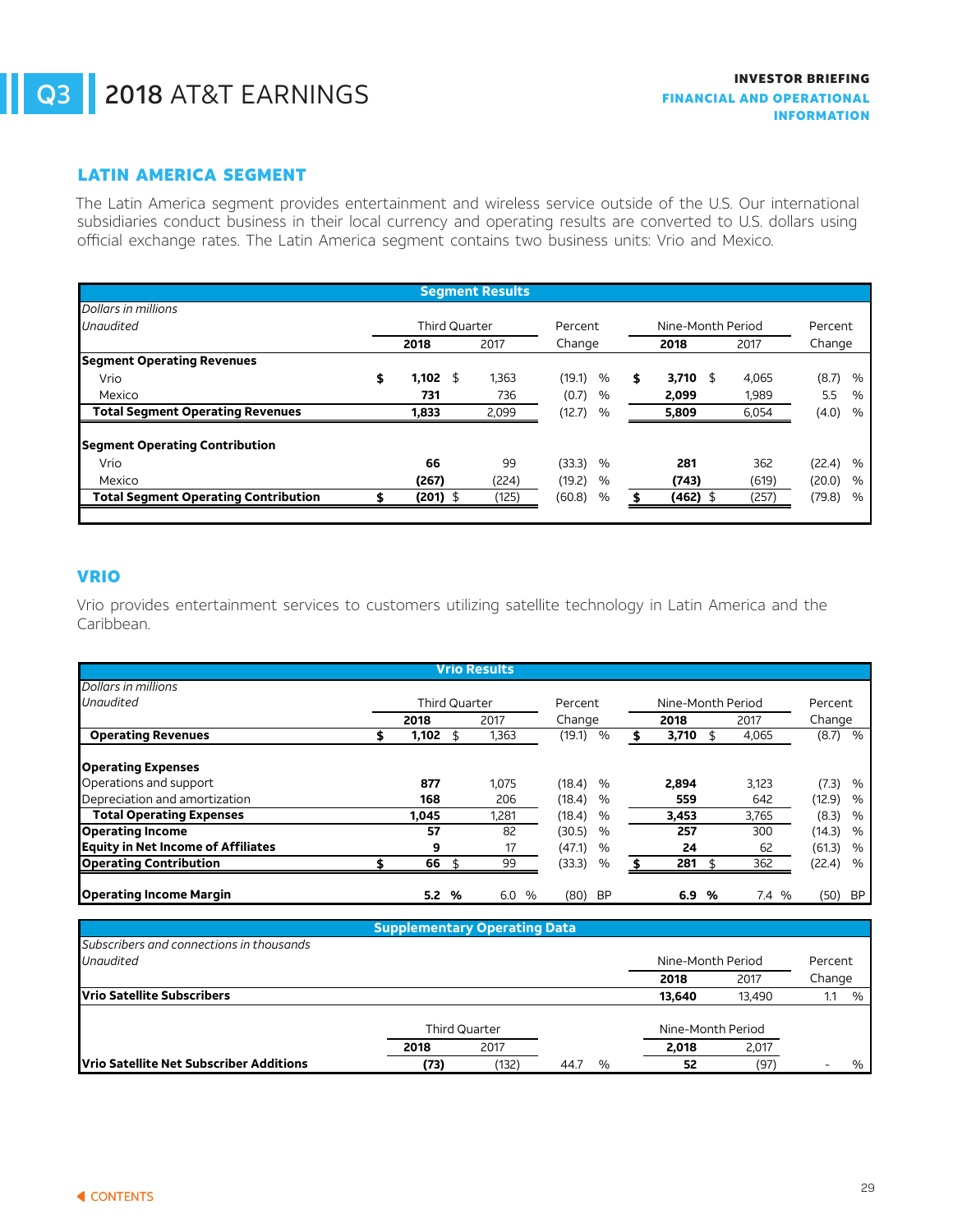#### **MEXICO**

**Mexico** Mexico provides wireless services and equipment to customers in Mexico.

|                                          |                                     | <b>Mexico Results</b> |                       |                   |            |                       |
|------------------------------------------|-------------------------------------|-----------------------|-----------------------|-------------------|------------|-----------------------|
| Dollars in millions                      |                                     |                       |                       |                   |            |                       |
| <b>Unaudited</b>                         | <b>Third Quarter</b>                |                       | Percent               | Nine-Month Period |            | Percent               |
|                                          | 2018                                | 2017                  | Change                | 2018              | 2017       | Change                |
| <b>Operating Revenues</b>                |                                     |                       |                       |                   |            |                       |
| Wireless service                         | \$<br>\$<br>440                     | 536                   | $(17.9)$ %            | \$<br>1,261<br>\$ | 1,546      | (18.4)<br>%           |
| Wireless equipment                       | 291                                 | 200                   | 45.5<br>$\%$          | 838               | 443        | 89.2<br>$\%$          |
| <b>Total Operating Revenues</b>          | 731                                 | 736                   | (0.7)<br>$\%$         | 2,099             | 1.989      | 5.5<br>$\frac{0}{0}$  |
| <b>Operating Expenses</b>                |                                     |                       |                       |                   |            |                       |
| Operations and support                   | 869                                 | 862                   | 0.8<br>$\%$           | 2,459             | 2,345      | 4.9<br>$\frac{0}{0}$  |
| Depreciation and amortization            | 129                                 | 98                    | 31.6<br>$\frac{0}{0}$ | 383               | 263        | $\frac{0}{0}$<br>45.6 |
| <b>Total Operating Expenses</b>          | 998                                 | 960                   | 4.0<br>$\%$           | 2,842             | 2,608      | $\frac{0}{0}$<br>9.0  |
| <b>Operating Income (Loss)</b>           | (267)                               | (224)                 | (19.2)<br>$\%$        | (743)             | (619)      | (20.0)<br>$\%$        |
| <b>Operating Contribution</b>            | \$<br>$(267)$ \$                    | (224)                 | (19.2)<br>$\%$        | $(743)$ \$<br>\$  | (619)      | $\%$<br>(20.0)        |
| <b>Operating Income Margin</b>           | $(36.5)$ %                          | $(30.4)$ %            | $(610)$ BP            | (35.4) %          | $(31.1)$ % | (430)<br>BP           |
|                                          | <b>Supplementary Operating Data</b> |                       |                       |                   |            |                       |
| Subscribers and connections in thousands |                                     |                       |                       |                   |            |                       |
| <b>Unaudited</b>                         |                                     |                       |                       | Nine-Month Period |            | Percent               |
|                                          |                                     |                       |                       | 2018              | 2017       | Change                |
| <b>Mexico Wireless Subscribers</b>       |                                     |                       |                       |                   |            |                       |
| Postpaid                                 |                                     |                       |                       | 5,822             | 5,316      | 9.5<br>%              |
| Prepaid                                  |                                     |                       |                       | 11,270            | 8,231      | 36.9<br>$\frac{0}{0}$ |
| <b>Branded</b>                           |                                     |                       |                       | 17,092            | 13,547     | $\%$<br>26.2          |
| Reseller                                 |                                     |                       |                       | 213               | 232        | $\%$<br>(8.2)         |
| <b>Total Mexico Wireless Subscribers</b> |                                     |                       |                       | 17,305            | 13,779     | 25.6<br>$\%$          |
|                                          |                                     |                       |                       |                   |            |                       |
|                                          | <b>Third Quarter</b>                |                       | Percent               | Nine-Month Period |            | Percent               |
|                                          | 2018                                | 2017                  | Change                | 2018              | 2017       | Change                |
| <b>Mexico Wireless Net Additions</b>     |                                     |                       |                       |                   |            |                       |
| Postpaid                                 | 73                                  | 129                   | $(43.4)$ %            | 324               | 351        | (7.7)<br>%            |

Prepaid **802** 585 37.1 % **1,873** 1,504 24.5 %

 **875** 714 22.5 % **2,197** 1,855 18.4 %  **32** (17) - % **9** (49) - %  **907** 697 30.1 % **2,206** 1,806 22.1 %

Reseller

Branded

Total Mexico Wireless Net Subscriber Additions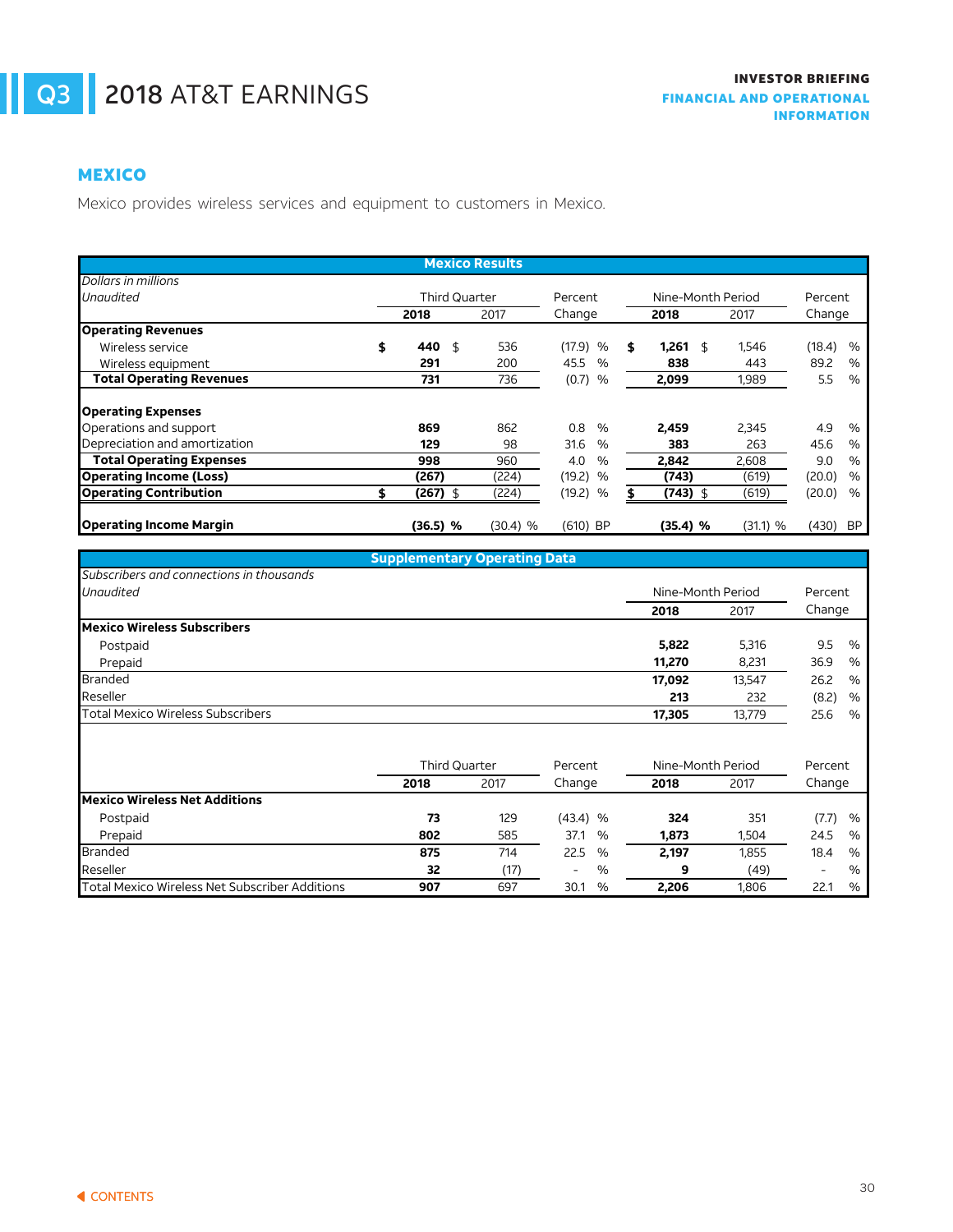

#### XANDR SEGMENT

The Xandr segment provides advertising services. These services utilize data insights to develop higher value are eliminated upon consolidation. These services utilization of the value targeted advertising of the value targeted advertising. Certain of the value targeted advertising. Certain of the value of the value of the value o revenues in this segment are also reported by the Communications segment and are eliminated upon consolidation. targeted advertising. Certain revenues in this segment are also reported by the Communications segment and

|                                         |      |   | <b>Segment Operating Results</b> |                        |                   |                       |                    |
|-----------------------------------------|------|---|----------------------------------|------------------------|-------------------|-----------------------|--------------------|
| Dollars in millions                     |      |   |                                  |                        |                   |                       |                    |
| Unaudited                               |      |   | <b>Third Quarter</b>             | Percent                | Nine-Month Period |                       | Percent            |
|                                         | 2018 |   | 2017                             | Change                 | 2018              | 2017                  | Change             |
| <b>Segment Operating Revenues</b>       | 445  |   | 333                              | 33.6<br>%              | 1,174             | 992                   | $\%$<br>18.3       |
| <b>Segment Operating Expenses</b>       |      |   |                                  |                        |                   |                       |                    |
| Operations and support                  | 109  |   | 39                               | $\%$<br>-              | 218               | 118                   | 84.7<br>$\%$       |
| Depreciation and amortization           | 3    |   |                                  | $\%$<br>-              | 4                 |                       | $\%$<br>-          |
| <b>Total Segment Operating Expenses</b> | 112  |   | 39                               | $\%$<br>$\overline{a}$ | 222               | 119                   | 86.6<br>$\%$       |
| <b>Operating Income</b>                 | 333  |   | 294                              | 13.3<br>$\%$           | 952               | 873                   | 9.0<br>$\%$        |
| <b>Segment Operating Contribution</b>   | 333  |   | 294                              | 13.3<br>%              | 952               | 873                   | 9.0<br>$\%$        |
| Segment Operating Income Margin         | 74.8 | % | 88.3<br>$\%$                     | $(1,350)$ BP           | %<br>81.1         | 88.0<br>$\frac{1}{2}$ | (690)<br><b>BP</b> |

#### SUPPLEMENTAL AT&T ADVERTISING REVENUES gemeente operation operation to total and total and total advertising r

As a supplemental presentation to our Xandr segment operating results, we are providing a view of total advertising revenues generated by AT&T, which combines the advertising revenues recorded across all assets and represents a significant strategic initiative and growth opportunity for AT&T. aver doing revenues grienated by  $m\alpha$ , when compiles the davertising revenues recorded at 000 and operating segments. This combined view presents the entire portfolio of revenues generated from AT&T

|                                   |                      | <b>Advertising Revenues</b> |                                  |   |                   |       |                          |      |
|-----------------------------------|----------------------|-----------------------------|----------------------------------|---|-------------------|-------|--------------------------|------|
| Dollars in millions               |                      |                             |                                  |   |                   |       |                          |      |
| <b>Unaudited</b>                  | <b>Third Quarter</b> |                             | Percent                          |   | Nine-Month Period |       | Percent                  |      |
|                                   | 2018                 | 2017                        | Change                           |   | 2018              | 2017  | Change                   |      |
| <b>Operating Revenues</b>         |                      |                             |                                  |   |                   |       |                          |      |
| WarnerMedia                       | 983 $$$              | 17                          | $\%$<br>$\overline{\phantom{0}}$ | s | 1,222             | 52    | $\overline{\phantom{a}}$ | %    |
| Communications                    | 478                  | 368                         | 29.9<br>$\%$                     |   | 1.284             | 1,093 | 17.5                     | $\%$ |
| Xandr                             | 445                  | 333                         | 33.6<br>$\%$                     |   | 1.174             | 992   | 18.3                     | $\%$ |
| Eliminations                      | (401)                | (329)                       | $(21.9)$ %                       |   | (1, 122)          | (980) | (14.5)                   | $\%$ |
| <b>Total Advertising Revenues</b> | 1,505                | 389                         | $\%$<br>Ξ.                       |   | 2,558             | 1,157 | $\overline{\phantom{0}}$ | %    |
|                                   |                      |                             |                                  |   |                   |       |                          |      |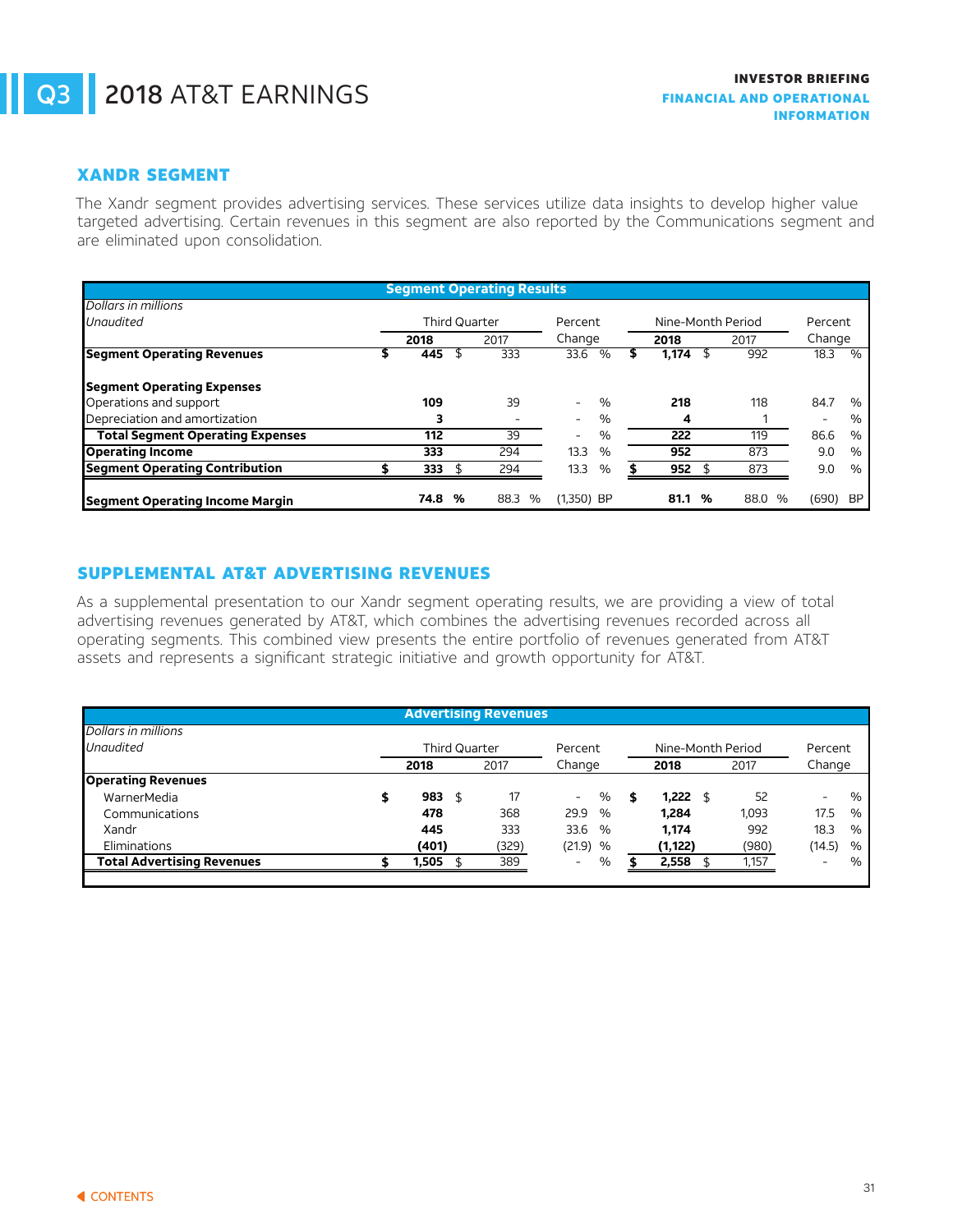#### **SUPPLEMENTAL SEGMENT RECONCILIATION** SUPPLEMENTAL SEGMENT RECONCILIATION

|                                                                                                                               |                                           |                                          | <b>Three Months Ended</b>               |                                        |                                        |                                                 |                                        |
|-------------------------------------------------------------------------------------------------------------------------------|-------------------------------------------|------------------------------------------|-----------------------------------------|----------------------------------------|----------------------------------------|-------------------------------------------------|----------------------------------------|
| Dollars in millions<br><b>Unaudited</b><br>September 30, 2018                                                                 |                                           |                                          |                                         |                                        |                                        |                                                 |                                        |
|                                                                                                                               | Revenues                                  | Operations<br>and Support<br>Expenses    | <b>EBITDA</b>                           | Depreciation<br>and<br>Amortization    | Operating<br>Income (Loss)             | Equity in Net<br>Income (Loss)<br>of Affiliates | Segment<br>Contribution                |
| <b>Communications</b><br>Mobility<br><b>Entertainment Group</b><br><b>Business Wireline</b><br><b>Total Communications</b>    | \$<br>17,938<br>11,589<br>6,703<br>36,230 | \$<br>10,255<br>9,155<br>4,030<br>23,440 | \$<br>7,683<br>2,434<br>2,673<br>12,790 | \$<br>2,079<br>1,331<br>1,197<br>4,607 | \$<br>5,604<br>1,103<br>1,476<br>8,183 | \$<br>(1)<br>1<br>(1)<br>(1)                    | \$<br>5,603<br>1,104<br>1,475<br>8,182 |
| WarnerMedia<br>Turner<br>Home Box Office<br>Warner Bros.<br>Other                                                             | 2,988<br>1,644<br>3,720<br>(148)          | 1,487<br>991<br>3,104<br>(79)            | 1,501<br>653<br>616<br>(69)             | 59<br>25<br>40<br>10                   | 1,442<br>628<br>576<br>(79)            | 7<br>2<br>(23)<br>(25)                          | 1,449<br>630<br>553<br>(104)           |
| Total WarnerMedia<br><b>Latin America</b>                                                                                     | 8,204                                     | 5,503                                    | 2,701                                   | 134                                    | 2,567                                  | (39)                                            | 2,528                                  |
| Vrio<br>Mexico<br><b>Total Latin America</b>                                                                                  | 1,102<br>731<br>1.833                     | 877<br>869<br>1,746                      | 225<br>(138)<br>87                      | 168<br>129<br>297                      | 57<br>(267)<br>(210)                   | 9<br>9                                          | 66<br>(267)<br>(201)                   |
| Xandr<br>Segment Total                                                                                                        | 445<br>46,712                             | 109<br>30,798                            | 336<br>15,914                           | 3<br>5.041                             | 333<br>10,873                          | (31)                                            | 333<br>10.842                          |
| Corporate and Other<br>Corporate<br>Acquisition-related items<br>Certain significant items<br>Eliminations and consolidations | 308<br>(1,281)                            | (18)<br>362<br>75<br>(913)               | 326<br>(362)<br>(75)<br>(368)           | 797<br>2,329<br>(1)                    | (471)<br>(2,691)<br>(75)<br>(367)      |                                                 |                                        |
| AT&T Inc.                                                                                                                     | 45,739<br>\$                              | \$<br>30,304                             | \$<br>15,435                            | \$<br>8,166                            | \$<br>7,269                            |                                                 |                                        |

*September 30, 2017*

|                                 | Revenues     | Operations<br>and Support<br>Expenses | <b>EBITDA</b> | Depreciation<br>and<br>Amortization | Operating<br>Income (Loss) | Equity in Net<br>Income (Loss)<br>of Affiliates | Segment<br>Contribution |
|---------------------------------|--------------|---------------------------------------|---------------|-------------------------------------|----------------------------|-------------------------------------------------|-------------------------|
| <b>Communications</b>           |              |                                       |               |                                     |                            |                                                 |                         |
| Mobility                        | 17,370<br>\$ | \$<br>10,029                          | \$<br>7,341   | \$<br>2,008                         | \$<br>5,333                | \$                                              | \$<br>5,333             |
| <b>Entertainment Group</b>      | 12,467       | 9,804                                 | 2.663         | 1,379                               | 1,284                      | (1)                                             | 1,283                   |
| <b>Business Wireline</b>        | 7,278        | 4,635                                 | 2,643         | 1,189                               | 1,454                      |                                                 | 1,455                   |
| <b>Total Communications</b>     | 37,115       | 24,468                                | 12,647        | 4,576                               | 8,071                      | $\sim$                                          | 8,071                   |
| <b>WarnerMedia</b>              |              |                                       |               |                                     |                            |                                                 |                         |
| Turner                          | 107          | 97                                    | 10            |                                     | 9                          | 13                                              | 22                      |
| Home Box Office                 |              |                                       |               |                                     |                            |                                                 |                         |
| Warner Bros.                    |              |                                       |               |                                     |                            |                                                 |                         |
| Other                           |              |                                       | (1)           |                                     | (1)                        | (19)                                            | (20)                    |
| Total WarnerMedia               | 107          | 98                                    | 9             | 1                                   | 8                          | (6)                                             | 2                       |
| <b>Latin America</b>            |              |                                       |               |                                     |                            |                                                 |                         |
| Vrio                            | 1,363        | 1,075                                 | 288           | 206                                 | 82                         | 17                                              | 99                      |
| Mexico                          | 736          | 862                                   | (126)         | 98                                  | (224)                      |                                                 | (224)                   |
| Total Latin America             | 2,099        | 1,937                                 | 162           | 304                                 | (142)                      | 17                                              | (125)                   |
| Xandr                           | 333          | 39                                    | 294           | $\overline{a}$                      | 294                        | $\sim$                                          | 294                     |
| Segment Total                   | 39,654       | 26,542                                | 13,112        | 4,881                               | 8,231                      | 11                                              | 8,242                   |
| Corporate and Other             |              |                                       |               |                                     |                            |                                                 |                         |
| Corporate                       | 382          | 801                                   | (419)         | 24                                  | (443)                      |                                                 |                         |
| Acquisition-related items       |              | 134                                   | (134)         | 1,136                               | (1,270)                    |                                                 |                         |
| Certain significant items       | (89)         | 325                                   | (414)         |                                     | (415)                      |                                                 |                         |
| Eliminations and consolidations | (279)        | 17                                    | (296)         |                                     | (296)                      |                                                 |                         |
| AT&T Inc.<br>\$                 | 39,668       | \$<br>27,819                          | \$<br>11,849  | \$<br>6,042                         | \$<br>5,807                |                                                 |                         |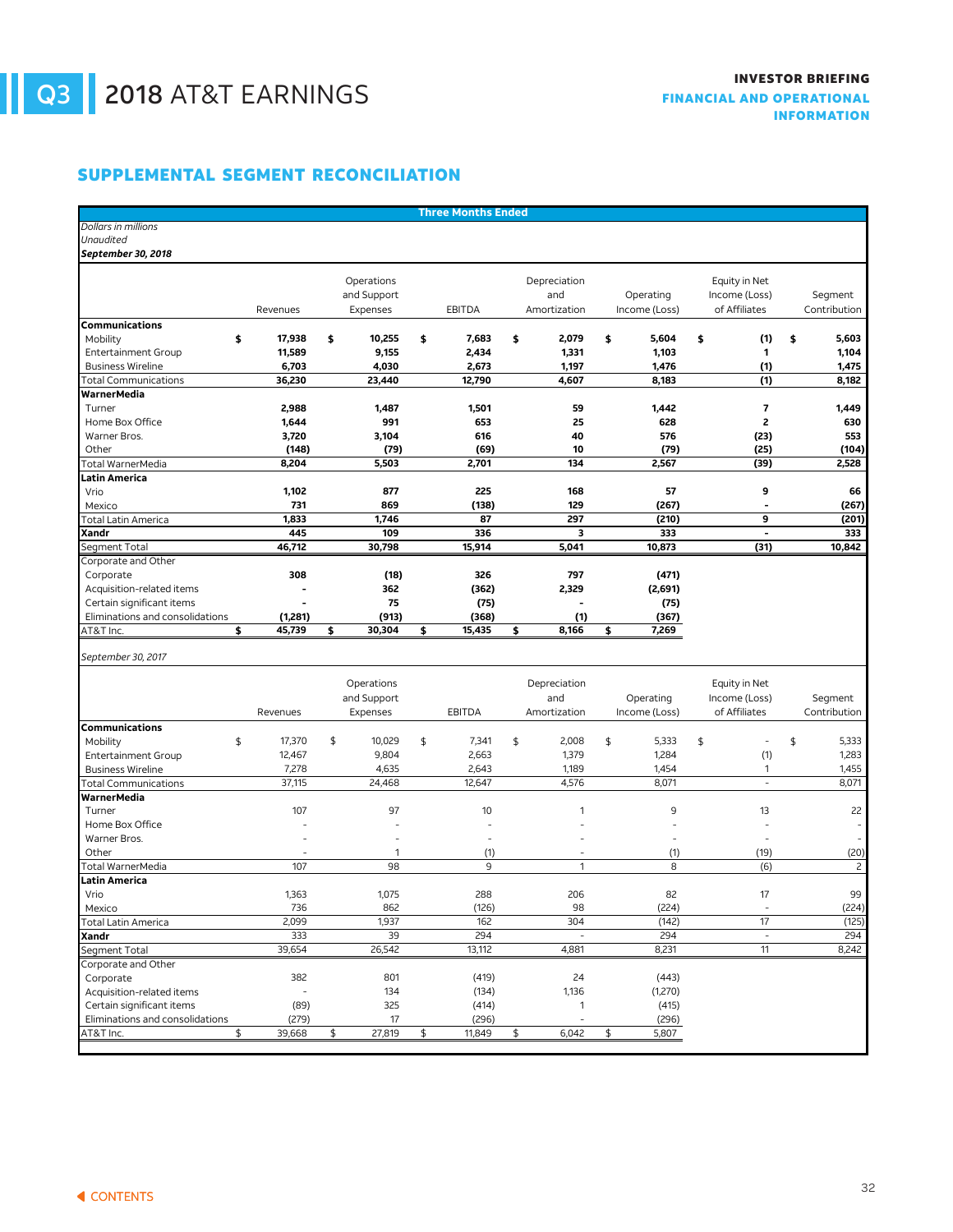#### **SUPPLEMENTAL SEGMENT RECONCILIATION** SUPPLEMENTAL SEGMENT RECONCILIATION

|                                 |                |          |              | <b>Nine Months Ended</b> |                     |               |               |              |
|---------------------------------|----------------|----------|--------------|--------------------------|---------------------|---------------|---------------|--------------|
| Dollars in millions             |                |          |              |                          |                     |               |               |              |
| <b>Unaudited</b>                |                |          |              |                          |                     |               |               |              |
| September 30, 2018              |                |          |              |                          |                     |               |               |              |
|                                 |                |          |              |                          |                     |               |               |              |
|                                 |                |          | Operations   |                          | Depreciation        |               | Equity in Net |              |
|                                 |                |          | and Support  |                          | and                 | Operating     | Income (Loss) | Segment      |
|                                 |                | Revenues | Expenses     | <b>EBITDA</b>            | Amortization        | Income (Loss) | of Affiliates | Contribution |
| <b>Communications</b>           |                |          |              |                          |                     |               |               |              |
| Mobility                        | \$             | 52,575   | \$<br>30,020 | \$<br>22,555             | \$<br>6,287         | \$<br>16,268  | (1)<br>\$     | \$<br>16,267 |
| <b>Entertainment Group</b>      |                | 34,498   | 26,623       | 7,875                    | 3,986               | 3,889         | (1)           | 3,888        |
| <b>Business Wireline</b>        |                | 20,100   | 12,084       | 8,016                    | 3,547               | 4,469         | (1)           | 4,468        |
| <b>Total Communications</b>     |                | 107,173  | 68,727       | 38,446                   | 13,820              | 24,626        | (3)           | 24,623       |
| WarnerMedia                     |                |          |              |                          |                     |               |               |              |
| Turner                          |                | 3,767    | 1,933        | 1,834                    | 71                  | 1,763         | 39            | 1,802        |
| Home Box Office                 |                | 1,925    | 1,162        | 763                      | 30                  | 733           | 1             | 734          |
| Warner Bros.                    |                | 4,227    | 3,507        | 720                      | 54                  | 666           | (24)          | 642          |
| Other                           |                | (210)    | (106)        | (104)                    | 11                  | (115)         | (71)          | (186)        |
| Total WarnerMedia               |                | 9,709    | 6,496        | 3,213                    | 166                 | 3,047         | (55)          | 2,992        |
| Latin America                   |                |          |              |                          |                     |               |               |              |
| Vrio                            |                | 3,710    | 2,894        | 816                      | 559                 | 257           | 24            | 281          |
| Mexico                          |                | 2,099    | 2,459        | (360)                    | 383                 | (743)         |               | (743)        |
| <b>Total Latin America</b>      |                | 5,809    | 5,353        | 456                      | 942                 | (486)         | 24            | (462)        |
| Xandr                           |                | 1,174    | 218          | 956                      | $\overline{\bf{4}}$ | 952           | $\sim$        | 952          |
| Segment Total                   |                | 123,865  | 80,794       | 43,071                   | 14,932              | 28,139        | (34)          | 28,105       |
| Corporate and Other             |                |          |              |                          |                     |               |               |              |
| Corporate                       |                | 961      | 1,378        | (417)                    | 938                 | (1, 355)      |               |              |
| Acquisition-related items       |                | ÷        | 750          | (750)                    | 4,669               | (5, 419)      |               |              |
| Certain significant items       |                |          | 407          | (407)                    |                     | (407)         |               |              |
| Eliminations and consolidations |                | (2,063)  | (1,040)      | (1,023)                  | (1)                 | (1,022)       |               |              |
| AT&T Inc.                       | \$             | 122,763  | \$<br>82,289 | \$<br>40,474             | \$<br>20,538        | \$<br>19,936  |               |              |
| September 30, 2017              |                |          |              |                          |                     |               |               |              |
|                                 |                |          |              |                          |                     |               |               |              |
|                                 |                |          | Operations   |                          | Depreciation        |               | Equity in Net |              |
|                                 |                |          | and Support  |                          | and                 | Operating     | Income (Loss) | Segment      |
|                                 |                | Revenues | Expenses     | <b>EBITDA</b>            | Amortization        | Income (Loss) | of Affiliates | Contribution |
| <b>Communications</b>           |                |          |              |                          |                     |               |               |              |
| Mobility                        | \$             | 51,922   | \$<br>30,005 | \$<br>21,917             | \$<br>5,988         | \$<br>15,929  | \$            | \$<br>15,929 |
| <b>Entertainment Group</b>      |                | 37,435   | 28,711       | 8,724                    | 4,254               | 4,470         |               | 4,470        |
| <b>Business Wireline</b>        |                | 21,911   | 13,906       | 8,005                    | 3,583               | 4,422         | ۰             | 4,422        |
| <b>Total Communications</b>     |                | 111,268  | 72,622       | 38,646                   | 13,825              | 24,821        | ÷,            | 24,821       |
| WarnerMedia                     |                |          |              |                          |                     |               |               |              |
| Turner                          |                | 323      | 273          | 50                       | 3                   | 47            | 32            | 79           |
| Home Box Office                 |                |          |              |                          |                     |               | ÷             |              |
| Warner Bros.                    |                |          |              |                          |                     |               | ÷             |              |
| Other                           |                |          | 3            | (3)                      |                     | (3)           | (55)          | (58)         |
| Total WarnerMedia               |                | 323      | 276          | 47                       | 3                   | 44            | (23)          | 21           |
| <b>Latin America</b>            |                |          |              |                          |                     |               |               |              |
| Vrio                            |                | 4,065    | 3,123        | 942                      | 642                 | 300           | 62            | 362          |
| Mexico                          |                | 1,989    | 2,345        | (356)                    | 263                 | (619)         |               | (619)        |
|                                 |                |          |              |                          |                     |               |               |              |
| <b>Total Latin America</b>      |                | 6,054    | 5,468        | 586                      | 905                 | (319)         | 62            | (257)        |
| Xandr                           |                | 992      | 118          | 874                      | $\mathbf{1}$        | 873           | $\equiv$      | 873          |
| Segment Total                   |                | 118,637  | 78,484       | 40,153                   | 14,734              | 25,419        | 39            | 25,458       |
| Corporate and Other             |                |          |              |                          |                     |               |               |              |
| Corporate                       |                | 1,182    | 2,440        | (1,258)                  | 73                  | (1, 331)      |               |              |
|                                 |                |          |              |                          |                     |               |               |              |
| Acquisition-related items       |                |          | 622          | (622)                    | 3,508               | (4, 130)      |               |              |
| Certain significant items       |                | (89)     | 302          | (391)                    | 1                   | (392)         |               |              |
| Eliminations and consolidations |                | (860)    | 17           | (877)                    |                     | (877)         |               |              |
| AT&T Inc.                       | $\mathfrak{D}$ | 118,870  | \$<br>81,865 | \$<br>37,005             | \$<br>18,316        | \$<br>18,689  |               |              |
|                                 |                |          |              |                          |                     |               |               |              |
|                                 |                |          |              |                          |                     |               |               |              |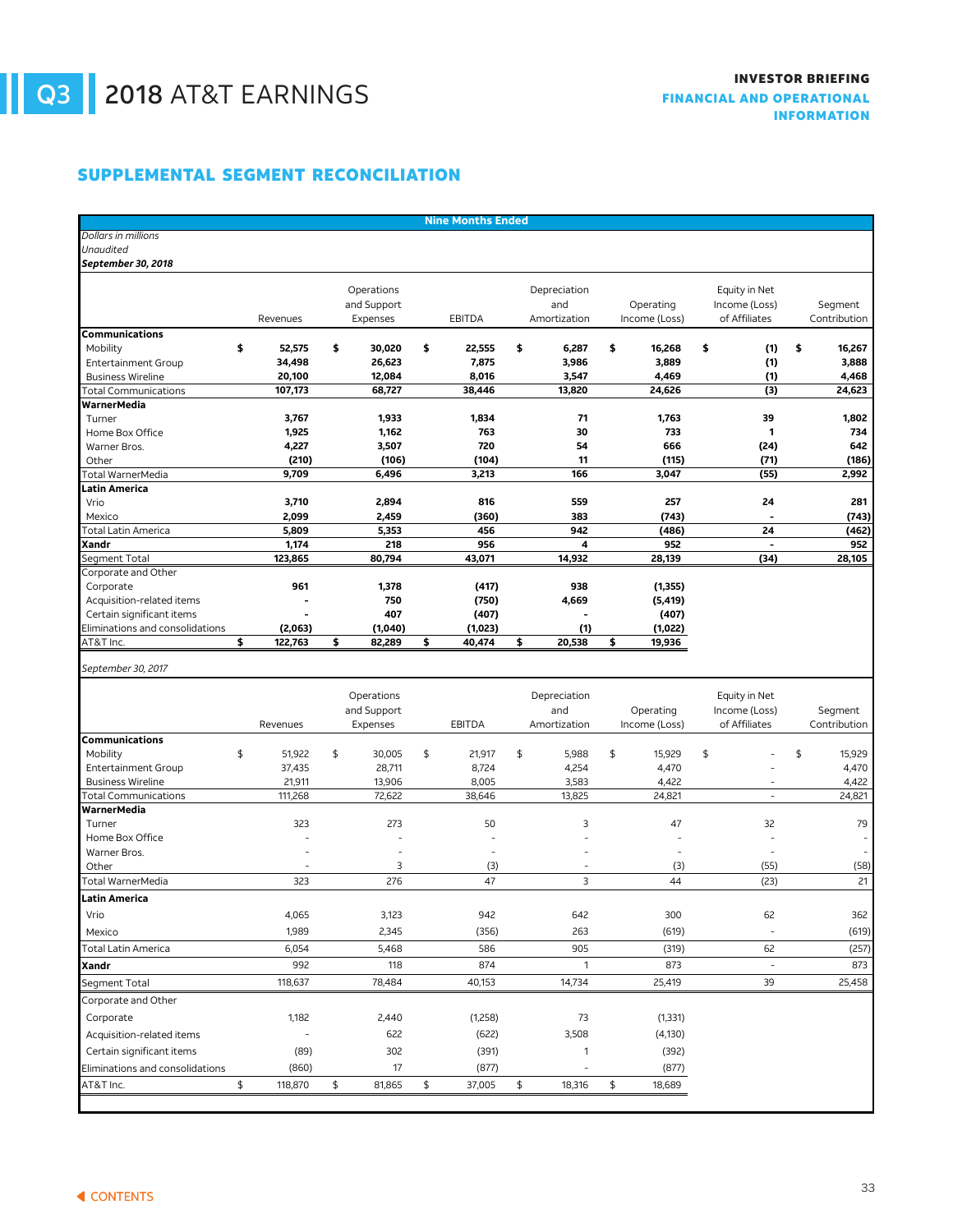historical accounting method prior to our adoption of ASC 606 and other accounting changes. As a supplemental discussion of our operating results, we are providing results under the comparative

#### SUPPLEMENTAL INCOME STATEMENT

| <b>Supplemental Consolidated Statements of Income</b>                      |                       |                          |               |                   |         |              |
|----------------------------------------------------------------------------|-----------------------|--------------------------|---------------|-------------------|---------|--------------|
| Dollars in millions except per share amounts                               |                       |                          |               |                   |         |              |
| <b>Unaudited</b>                                                           |                       |                          | Third Quarter |                   |         |              |
|                                                                            |                       | Accounting               |               | <b>Historical</b> |         | Percent      |
|                                                                            | 2018                  | Impact                   |               | 2018              | 2017    | Change       |
| <b>Operating Revenues</b>                                                  |                       |                          |               |                   |         |              |
| Service                                                                    | \$<br>41,297 \$       | (1, 384)                 | \$            | 42,681 \$         | 36,378  | 17.3 %       |
| Equipment                                                                  | 4,442                 | 516                      |               | 3,926             | 3,290   | 19.3<br>$\%$ |
| <b>Total Operating Revenues</b>                                            | 45,739                | (868)                    |               | 46,607            | 39,668  | 17.5 %       |
|                                                                            |                       |                          |               |                   |         |              |
| <b>Operating Expenses</b><br>Cost of revenues                              |                       |                          |               |                   |         |              |
|                                                                            |                       |                          |               |                   |         |              |
| Equipment                                                                  | 4,828                 |                          |               | 4,828             | 4,191   | 15.2 %       |
| Broadcast, programming and operations                                      | 7,227                 |                          |               | 7,227             | 5,284   | 36.8 %       |
| Other cost of revenues (exclusive of depreciation                          |                       |                          |               |                   |         |              |
| and amortization shown separately below)                                   | 8,651                 | (917)                    |               | 9,568             | 9,694   | $(1.3)$ %    |
| Selling, general and administrative                                        | 9,598                 | (547)                    |               | 10,145            | 8,650   | $\%$<br>17.3 |
| Depreciation and amortization                                              | 8,166                 |                          |               | 8,166             | 6,042   | 35.2 %       |
| <b>Total Operating Expenses</b>                                            | 38,470                | (1,464)                  |               | 39,934            | 33,861  | 17.9 %       |
| <b>Operating Income</b>                                                    | 7,269                 | 596                      |               | 6,673             | 5,807   | $\%$<br>14.9 |
| <b>Interest Expense</b>                                                    | (2,051)               | $\overline{\phantom{a}}$ |               | (2,051)           | (1,686) | 21.6<br>$\%$ |
| Equity in Net Income (Loss) of Affiliates                                  | (64)                  |                          |               | (64)              | 11      | $\%$         |
| Other Income (Expense) - Net                                               | 1,053                 |                          |               | 1,053             | 842     | 25.1 %       |
| Income Before Income Taxes                                                 | 6,207                 | 596                      |               | 5,611             | 4,974   | 12.8 %       |
| <b>Income Tax Expense</b>                                                  | 1,391                 | 146                      |               | 1,245             | 1,851   | $(32.7)$ %   |
| <b>Net Income</b>                                                          | 4,816                 | 450                      |               | 4,366             | 3,123   | 39.8 %       |
| Less: Net Income Attributable to                                           |                       |                          |               |                   |         |              |
| <b>Noncontrolling Interest</b>                                             | (98)                  | (5)                      |               | (93)              | (94)    | $\%$<br>1.1  |
| Net Income Attributable to AT&T                                            | \$<br>4,718 \$        | 445                      | \$            | $4,273$ \$        | 3.029   | 41.1 %       |
|                                                                            |                       |                          |               |                   |         |              |
| Basic Earnings Per Share Attributable to AT&T<br>Weighted Average Common   | \$<br>$0.65~\text{S}$ | 0.06                     | \$            | $0.59$ \$         | 0.49    | 20.4 %       |
| Shares Outstanding (000,000)                                               | 7,284                 |                          |               | 7,284             | 6,162   | 18.2 %       |
| Diluted Earnings Per Share Attributable to AT&T<br>Weighted Average Common | \$<br>$0.65$ \$       | 0.06                     | \$            | $0.59$ \$         | 0.49    | 20.4 %       |
| Shares Outstanding with Dilution (000,000)                                 | 7,320                 |                          |               | 7,320             | 6,182   | 18.4 %       |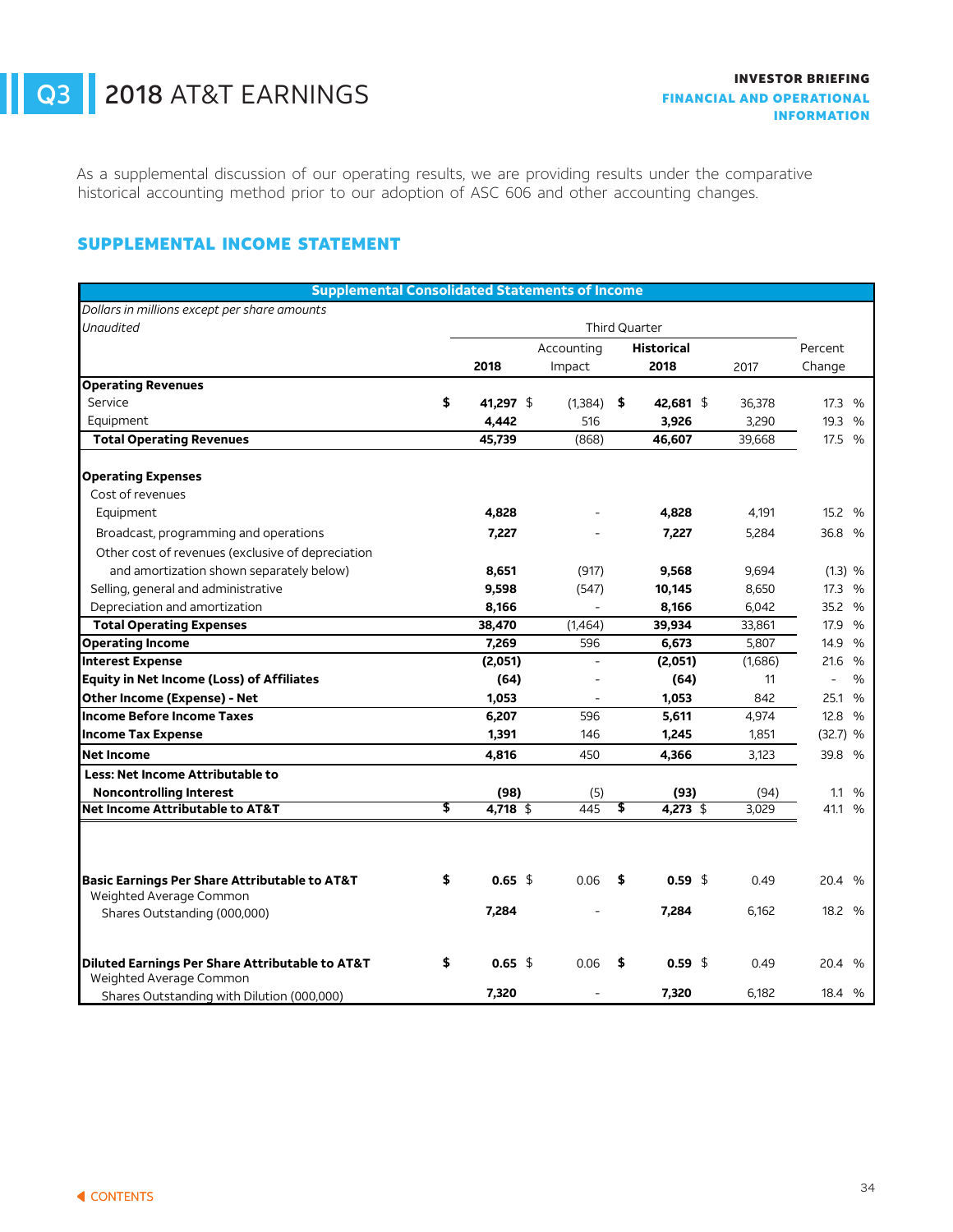

#### SUPPLEMENTAL MOBILITY **Supplemental Mobility**

|                                                  | <b>Supplemental Results</b> |                      |            |                   |        |                          |               |  |  |
|--------------------------------------------------|-----------------------------|----------------------|------------|-------------------|--------|--------------------------|---------------|--|--|
| Dollars in millions                              |                             |                      |            |                   |        |                          |               |  |  |
| <b>Unaudited</b>                                 |                             | <b>Third Quarter</b> |            |                   |        |                          |               |  |  |
|                                                  |                             |                      | Accounting | <b>Historical</b> |        | Percent                  |               |  |  |
|                                                  |                             | 2018                 | Impact     | 2018              | 2017   | Change                   |               |  |  |
| <b>Operating Revenues</b>                        |                             |                      |            |                   |        |                          |               |  |  |
| Service                                          | \$                          | 13,989 \$            | $(821)$ \$ | 14,810 $$$        | 14,475 | 2.3                      | $\%$          |  |  |
| Equipment                                        |                             | 3,949                | 505        | 3,444             | 2,895  | 19.0                     | %             |  |  |
| <b>Total Operating Revenues</b>                  |                             | 17,938               | (316)      | 18,254            | 17,370 | 5.1                      | $\%$          |  |  |
| <b>Operating Expenses</b>                        |                             |                      |            |                   |        |                          |               |  |  |
| Operations and support                           |                             | 10,255               | (650)      | 10,905            | 10.029 | 8.7                      | $\%$          |  |  |
| <b>EBITDA</b>                                    |                             | 7,683                | 334        | 7,349             | 7,341  | 0.1                      | $\frac{0}{0}$ |  |  |
| Depreciation and amortization                    |                             | 2,079                |            | 2,079             | 2,008  | 3.5                      | $\frac{0}{0}$ |  |  |
| <b>Total Operating Expenses</b>                  |                             | 12,334               | (650)      | 12,984            | 12,037 | 7.9                      | $\frac{0}{0}$ |  |  |
| <b>Operating Income</b>                          |                             | 5,604                | 334        | 5,270             | 5,333  | (1.2)                    | $\%$          |  |  |
| <b>Equity in Net Income (Loss) of Affiliates</b> |                             | (1)                  |            | (1)               |        | $\overline{\phantom{a}}$ | %             |  |  |
| <b>Operating Contribution</b>                    | \$                          | 5,603 $$$            | 334        | \$<br>5,269 $$$   | 5,333  | $(1.2)$ %                |               |  |  |
| Operating Income Margin                          |                             | 31.2%                |            | 28.9%             | 30.7%  | (180)                    | <b>BP</b>     |  |  |
| <b>EBITDA Margin</b>                             |                             | 42.8%                |            | 40.3%             | 42.3%  | (200)                    | BP            |  |  |
| <b>EBITDA Service Margin</b>                     |                             | 54.9%                |            | 49.6%             | 50.7%  | (110)                    | <b>BP</b>     |  |  |

#### SUPPLEMENTAL ENTERTAINMENT GROUP **Supplemental Entertainment Group Supplemental Entertainment Group**

|                                                  | <b>Supplemental Entertainment Group Results</b> |            |               |                   |        |            |               |
|--------------------------------------------------|-------------------------------------------------|------------|---------------|-------------------|--------|------------|---------------|
| Dollars in millions                              |                                                 |            |               |                   |        |            |               |
| <b>Unaudited</b>                                 |                                                 |            | Third Quarter |                   |        |            |               |
|                                                  |                                                 |            | Accounting    | <b>Historical</b> |        | Percent    |               |
|                                                  |                                                 | 2018       | Impact        | 2018              | 2017   | Change     |               |
| <b>Operating Revenues</b>                        |                                                 |            |               |                   |        |            |               |
| Video entertainment                              | \$                                              | 8.283 \$   | (113)         | \$<br>8.396 \$    | 9,052  | (7.2)      | $\%$          |
| High-speed internet                              |                                                 | 2,045      |               | 2,045             | 1,916  | 6.7        | %             |
| Legacy voice and data services                   |                                                 | 740        | (29)          | 769               | 913    | (15.8)     | %             |
| Other service and equipment                      |                                                 | 521        | (64)          | 585               | 586    | (0.2)      | %             |
| <b>Total Operating Revenues</b>                  |                                                 | 11,589     | (206)         | 11,795            | 12,467 | (5.4)      | %             |
| <b>Operating Expenses</b>                        |                                                 |            |               |                   |        |            |               |
| Operations and support                           |                                                 | 9,155      | (431)         | 9,586             | 9,804  | (2.2)      | %             |
| <b>EBITDA</b>                                    |                                                 | 2,434      | 225           | 2,209             | 2,663  | (17.0)     | %             |
| Depreciation and amortization                    |                                                 | 1,331      |               | 1,331             | 1,379  | (3.5)      | %             |
| <b>Total Operating Expenses</b>                  |                                                 | 10,486     | (431)         | 10,917            | 11,183 | (2.4)      | %             |
| <b>Operating Income</b>                          |                                                 | 1,103      | 225           | 878               | 1,284  | (31.6)     | %             |
| <b>Equity in Net Income (Loss) of Affiliates</b> |                                                 | 1          |               | 1                 | (1)    |            | $\frac{0}{0}$ |
| <b>Contribution</b>                              | \$                                              | $1,104$ \$ | 225           | \$<br>\$<br>879   | 1,283  | $(31.5)$ % |               |
| Operating Income Margin                          |                                                 | 9.5%       |               | 7.4%              | 10.3%  | (290) BP   |               |
| <b>EBITDA Margin</b>                             |                                                 | 21.0%      |               | 18.7%             | 21.4%  | (270) BP   |               |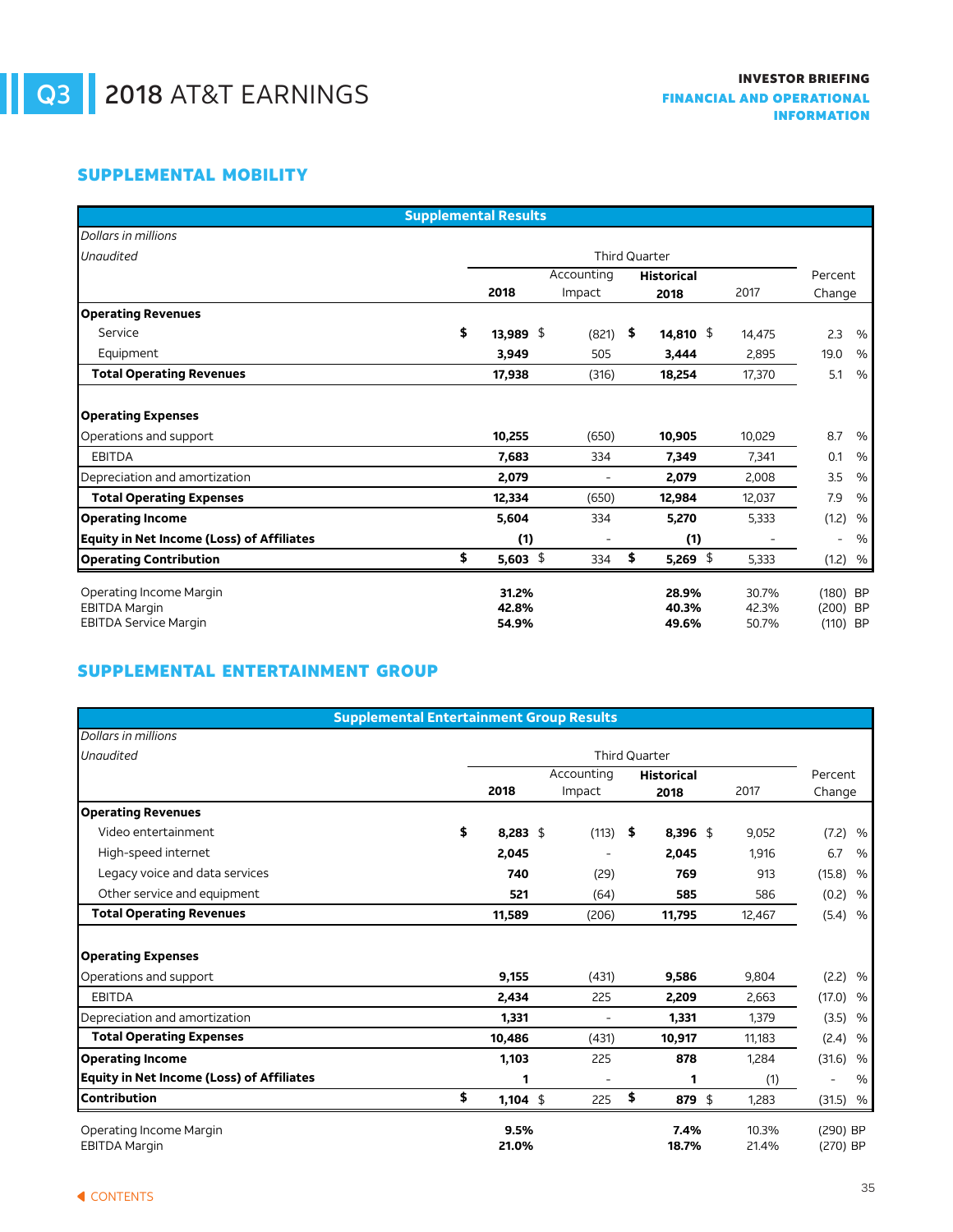

#### SUPPLEMENTAL BUSINESS WIRELINE **Supplemental Business Wireline Supplemental Business Wireline**

| <b>Supplemental Business Wireline Results</b>    |                      |                          |                   |       |         |               |  |  |  |
|--------------------------------------------------|----------------------|--------------------------|-------------------|-------|---------|---------------|--|--|--|
| Dollars in millions                              |                      |                          |                   |       |         |               |  |  |  |
| <b>Unaudited</b>                                 | <b>Third Quarter</b> |                          |                   |       |         |               |  |  |  |
|                                                  |                      | Accounting               | <b>Historical</b> |       | Percent |               |  |  |  |
|                                                  | 2018                 | Impact                   | 2018              | 2017  | Change  |               |  |  |  |
| <b>Operating Revenues</b>                        |                      |                          |                   |       |         |               |  |  |  |
| \$<br>Strategic services                         | 3,059 $$$            | (3)                      | \$<br>3.062 \$    | 3.018 | 1.5     | $\%$          |  |  |  |
| Legacy voice and data services                   | 2,615                | (242)                    | 2,857             | 3,343 | (14.5)  | %             |  |  |  |
| Other service and equipment                      | 1,029                | (69)                     | 1,098             | 917   | 19.7    | $\%$          |  |  |  |
| <b>Total Operating Revenues</b>                  | 6,703                | (314)                    | 7,017             | 7,278 | (3.6)   | $\%$          |  |  |  |
| <b>Operating Expenses</b>                        |                      |                          |                   |       |         |               |  |  |  |
| Operations and support                           | 4,030                | (339)                    | 4,369             | 4,635 | (5.7)   | %             |  |  |  |
| <b>EBITDA</b>                                    | 2,673                | 25                       | 2,648             | 2,643 | 0.2     | %             |  |  |  |
| Depreciation and amortization                    | 1,197                | $\overline{\phantom{0}}$ | 1,197             | 1,189 | 0.7     | $\%$          |  |  |  |
| <b>Total Operating Expenses</b>                  | 5,227                | (339)                    | 5,566             | 5.824 | (4.4)   | $\%$          |  |  |  |
| <b>Operating Income</b>                          | 1,476                | 25                       | 1,451             | 1,454 | (0.2)   | %             |  |  |  |
| <b>Equity in Net Income (Loss) of Affiliates</b> | (1)                  | $\overline{\phantom{0}}$ |                   | (1)   |         | $\frac{0}{0}$ |  |  |  |
| \$<br><b>Operating Contribution</b>              | $1,475$ \$           | 25                       | \$<br>1,450 $$$   | 1,455 | (0.3)   | %             |  |  |  |
| Operating Income Margin                          | 22.0%                |                          | 20.7%             | 20.0% | 70      | <b>BP</b>     |  |  |  |
| <b>EBITDA Margin</b>                             | 39.9%                |                          | 37.7%             | 36.3% | 140     | <b>BP</b>     |  |  |  |

#### SUPPLEMENTAL LATIN AMERICA **Supplemental Latin America Supplemental Latin America**

|                                           | <b>Supplemental Segment Results</b> |            |               |                   |           |                |
|-------------------------------------------|-------------------------------------|------------|---------------|-------------------|-----------|----------------|
| Dollars in millions                       |                                     |            |               |                   |           |                |
| <b>Unaudited</b>                          |                                     |            | Third Quarter |                   |           |                |
|                                           |                                     |            | Accounting    | <b>Historical</b> |           | Percent        |
|                                           |                                     | 2018       | Impact        | 2018              | 2017      | Change         |
| <b>Segment Operating Revenues</b>         |                                     |            |               |                   |           |                |
| Vrio                                      | \$                                  | $1,102$ \$ |               | \$<br>1,102 $$$   | 1,363     | (19.1)<br>%    |
| Mexico                                    |                                     | 731        | (24)          | 755               | 736       | 2.6<br>$\%$    |
| <b>Total Segment Operating Revenues</b>   |                                     | 1,833      | (24)          | 1,857             | 2,099     | (11.5)<br>$\%$ |
| <b>Segment Operating Expenses</b>         |                                     |            |               |                   |           |                |
| Operations and support                    |                                     | 1,746      | (38)          | 1,784             | 1,937     | (7.9)<br>%     |
| <b>EBITDA</b>                             |                                     | 87         | 14            | 73                | 162       | $(54.9)$ %     |
| Depreciation and amortization             |                                     | 297        |               | 297               | 304       | (2.3)<br>$\%$  |
| <b>Total Segment Operating Expenses</b>   |                                     | 2,043      | (38)          | 2,081             | 2,241     | (7.1)<br>%     |
| <b>Segment Operating Income (Loss)</b>    |                                     | (210)      | 14            | (224)             | (142)     | (57.7)<br>$\%$ |
| <b>Equity in Net Income of Affiliates</b> |                                     | 9          |               | 9                 | 17        | (47.1)<br>%    |
| <b>Segment Contribution</b>               | \$                                  | $(201)$ \$ | 14            | \$<br>$(215)$ \$  | (125)     | $(72.0)$ %     |
| Operating Income Margin                   |                                     | (11.5) %   |               | $(12.1)$ %        | $(6.8)$ % | (530) BP       |
| <b>EBITDA Margin</b>                      |                                     | 4.7 %      |               | 3.9<br>9⁄         | 7.7 %     | (380) BP       |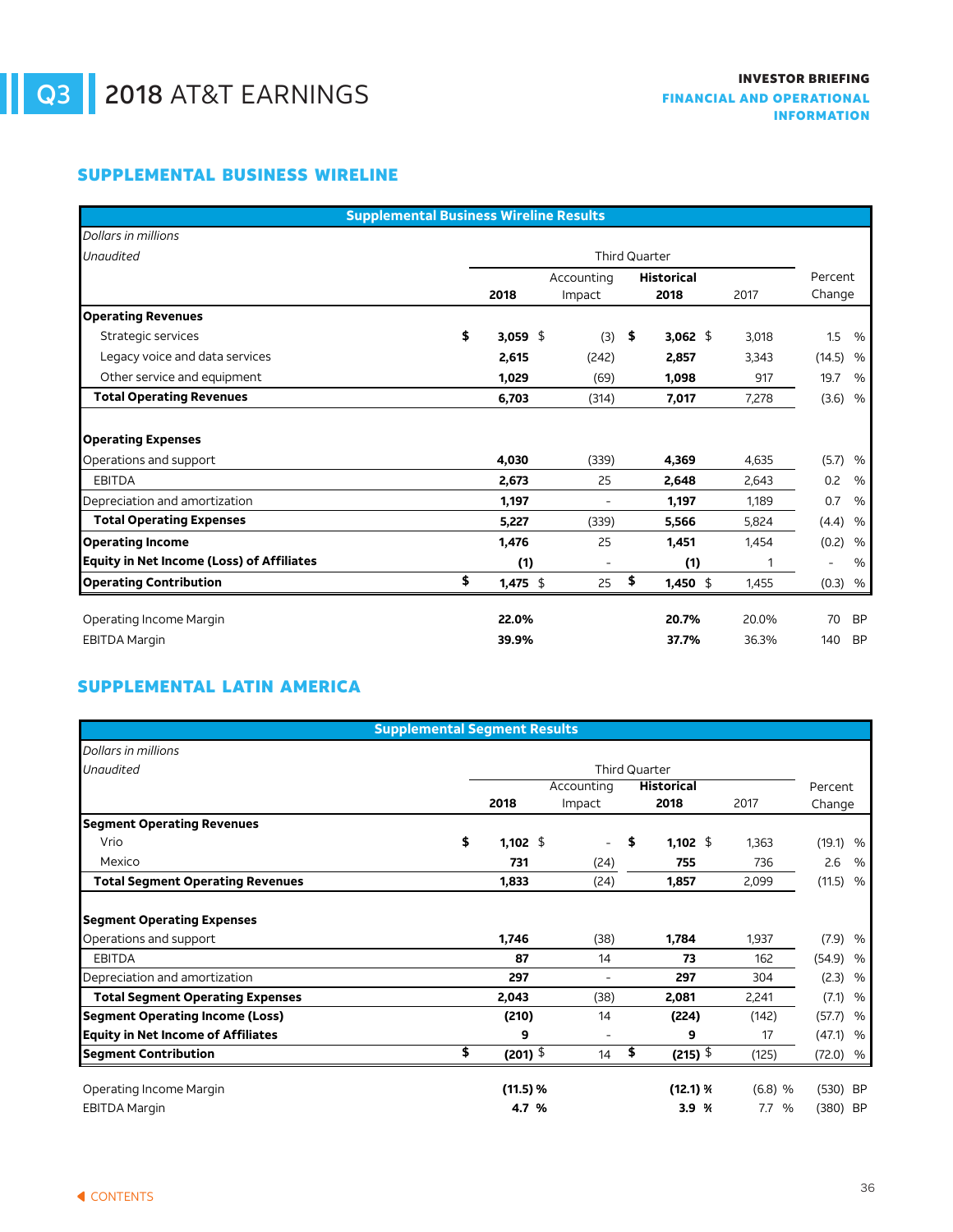

#### SUPPLEMENTAL BUSINESS SOLUTIONS

As a supplemental presentation to our Communications segment operating results, we are providing a view of our AT&T Business Solutions results which includes both wireless and fixed operations. This combined view presents a complete profile of the entire business customer relationship, and underscores the importance of mobile solutions to serving our business customers.

|                                                  | <b>Supplemental Operating Results</b> |            |                |                      |       |           |           |
|--------------------------------------------------|---------------------------------------|------------|----------------|----------------------|-------|-----------|-----------|
| Dollars in millions                              |                                       |            |                |                      |       |           |           |
| <b>Unaudited</b>                                 |                                       |            |                | <b>Third Quarter</b> |       |           |           |
|                                                  |                                       |            | Accounting     | <b>Historical</b>    |       | Percent   |           |
|                                                  |                                       | 2018       | Impact         | 2018                 | 2017  | Change    |           |
| <b>Operating Revenues</b>                        |                                       |            |                |                      |       |           |           |
| Wireless service                                 | \$                                    | 1,877 $$$  | $(206)$ \$     | 2,083 \$             | 2,023 | 3.0       | $\%$      |
| Strategic services                               |                                       | 3,059      | (3)            | 3,062                | 3,018 | 1.5       | $\%$      |
| Legacy voice and data services                   |                                       | 2,615      | (242)          | 2,857                | 3,343 | (14.5)    | %         |
| Other service and equipment                      |                                       | 1,029      | (69)           | 1,098                | 917   | 19.7      | $\%$      |
| Wireless equipment                               |                                       | 590        | 167            | 423                  | 340   | 24.4      | $\%$      |
| <b>Total Operating Revenues</b>                  |                                       | 9,170      | (353)          | 9,523                | 9,641 | (1.2)     | $\%$      |
|                                                  |                                       |            |                |                      |       |           |           |
| <b>Operating Expenses</b>                        |                                       |            |                |                      |       |           |           |
| Operations and support                           |                                       | 5,598      | (404)          | 6,002                | 6,096 | $(1.5)$ % |           |
| <b>EBITDA</b>                                    |                                       | 3,572      | 51             | 3,521                | 3,545 | (0.7)     | %         |
| Depreciation and amortization                    |                                       | 1,499      | $\overline{a}$ | 1,499                | 1,466 | 2.3       | $\%$      |
| <b>Total Operating Expenses</b>                  |                                       | 7,097      | (404)          | 7,501                | 7,562 | (0.8)     | %         |
| <b>Operating Income</b>                          |                                       | 2,073      | 51             | 2,022                | 2,079 | (2.7)     | %         |
| <b>Equity in Net Income (Loss) of Affiliates</b> |                                       | (1)        |                | (1)                  |       |           | $\%$      |
| <b>Operating Contribution</b>                    | \$                                    | $2,072$ \$ | $51$ \$        | 2,021 $$$            | 2,079 | (2.8)     | %         |
| Operating Income Margin                          |                                       | 22.6%      |                | 21.2%                | 21.6% | (40)      | <b>BP</b> |
| <b>EBITDA Margin</b>                             |                                       | 39.0%      |                | 37.0%                | 36.8% | 20        | <b>BP</b> |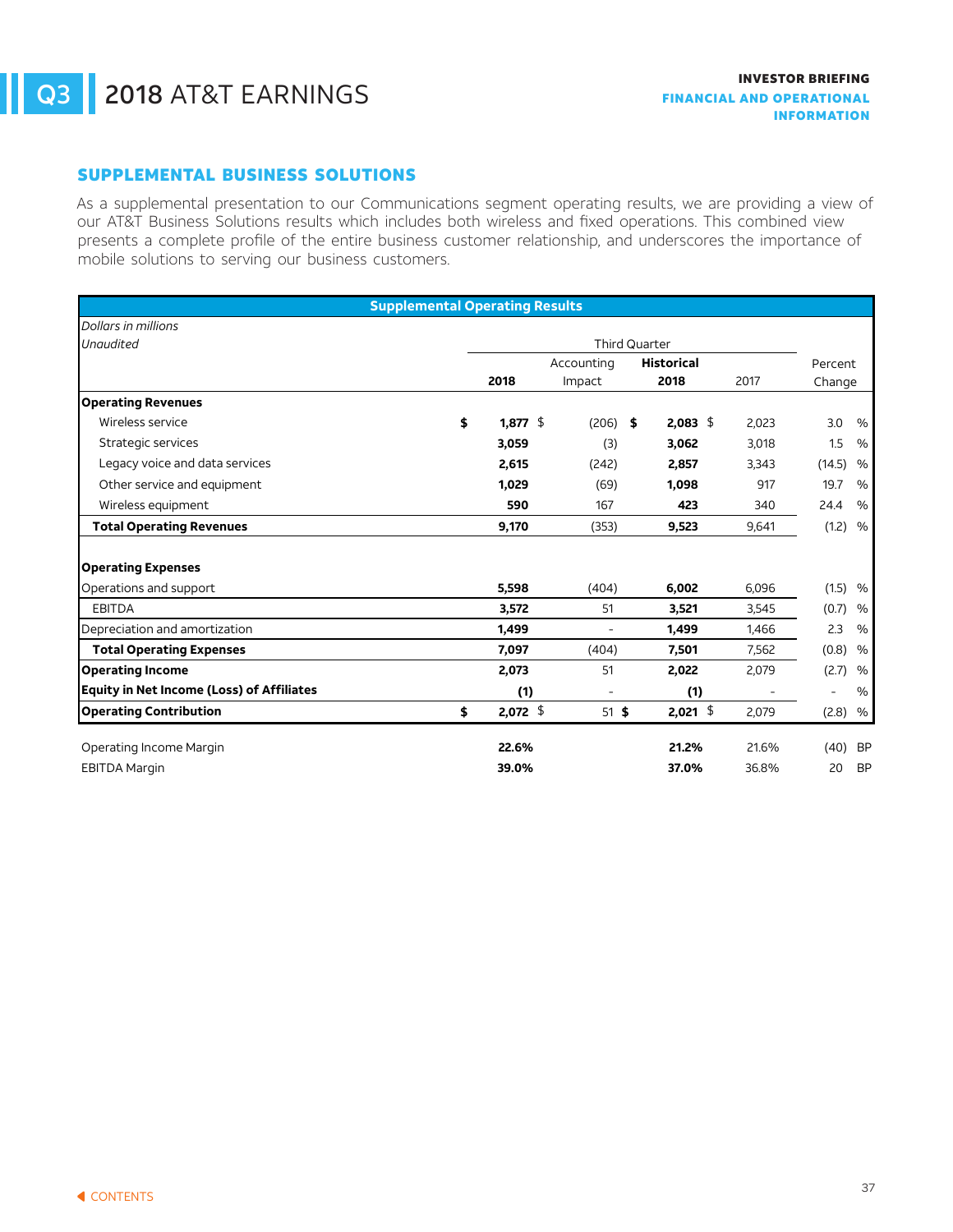## **Discussion and Reco** Discussion and Reconciliation of Non-GAAP Measures

We believe the following measures are relevant and useful information to investors as they are part of AT&T's internal management reporting and planning processes and are important metrics that management uses to evaluate the operating performance of AT&T and its **Discussion and Reconciliation of Non-GAAP Measures**  segments. Management also uses these measures as a method of comparing performance with that of many of our competitors. The following measures are relevant and useful information to investors and u management reporting and planning processes and are important metrics that management uses to evaluate the operating

Certain amounts have been conformed to the current period's presentation, including our adoption of new accounting standards; ASU No. 2017-07, "Compensation – Retirement Benefits (Topic 715): Improving the Presentation of Net Periodic Pension Cost and Net Periodic Postretirement Benefit Cost," ASU No. 2016-15, "Statement of Cash Flows (Topic 230): Classification of Certain Cash Receipts and Cash Payments," and ASU No. Statement of Cash Hows (Topic 230): Classification of Certain Cash Receipts and Cash Fayments, and Aso Re<br>2016-18, Statement of Cash Flows (Topic 230): Restricted Cash; and our revised operating segments. Pend, Statement Or Cash Flows (Topic LSO). Restricted Cash, and our revised operating segments.

#### FREE CASH FLOW THE CASH RECEIPTS AND CASH PAYMENTS," AND ASU NO. 2016-18, STATEMENTS, STATEMENTS, STATEMENTS, STATEMENTS,  $\mathcal{L}(\mathbf{X}, \mathbf{Y}) = \mathcal{L}(\mathbf{X}, \mathbf{Y})$ : STATEMENTS, STATEMENTS, STATEMENTS, STATEMENTS, STATEMENTS,

Free cash flow is defined as cash from operations minus Capital expenditures. Free cash flow after dividends is defined as cash from operations minus Capital expenditures and dividends. Free cash flow dividend payout ratio **Free Cash Flow** is defined as the percentage of dividends paid to free cash flow. We believe these metrics provide useful information to our investors because management views free cash flow as an important indicator of how much cash is generated by routine business operations, including Capital expenditures, and makes decisions based on the Management also views free cash flow as a measure of cash available to pay debt and return cash to shareowners. ľ management views free cash flow as an important indicator of how much cash is generated by routine business operations, including  $C$  and makes decisions based on it. Management also views free cash flow as a measure of cash flow as a measure of cash flow as a measure of cash flow as a measure of cash flow as a measure of cash flow as a me

| <b>Free Cash Flow and Free Cash Flow Dividend Payout Ratio</b> |  |               |         |  |                   |          |  |  |  |
|----------------------------------------------------------------|--|---------------|---------|--|-------------------|----------|--|--|--|
| Dollars in millions                                            |  |               |         |  |                   |          |  |  |  |
|                                                                |  | Third Quarter |         |  | Nine-Month Period |          |  |  |  |
|                                                                |  | 2018          | 2017    |  | 2018              | 2017     |  |  |  |
| Net cash provided by operating activities                      |  | 12.346 $$$    | 10,803  |  | 31,522 $$$        | 28,473   |  |  |  |
| Less: Capital expenditures                                     |  | (5, 873)      | (5,251) |  | (17,099)          | (16,474) |  |  |  |
| <b>Free Cash Flow</b>                                          |  | 6,473         | 5,552   |  | 14.423            | 11,999   |  |  |  |
|                                                                |  |               |         |  |                   |          |  |  |  |
| Less: Dividends paid                                           |  | (3,631)       | (3,009) |  | (9,775)           | (9,030)  |  |  |  |
| Free Cash Flow after Dividends                                 |  | $2,842$ \$    | 2,543   |  | 4,648 \$          | 2,969    |  |  |  |
| <b>Free Cash Flow Dividend Payout Ratio</b>                    |  | 56.1%         | 54.2%   |  | 67.8%             | 75.3%    |  |  |  |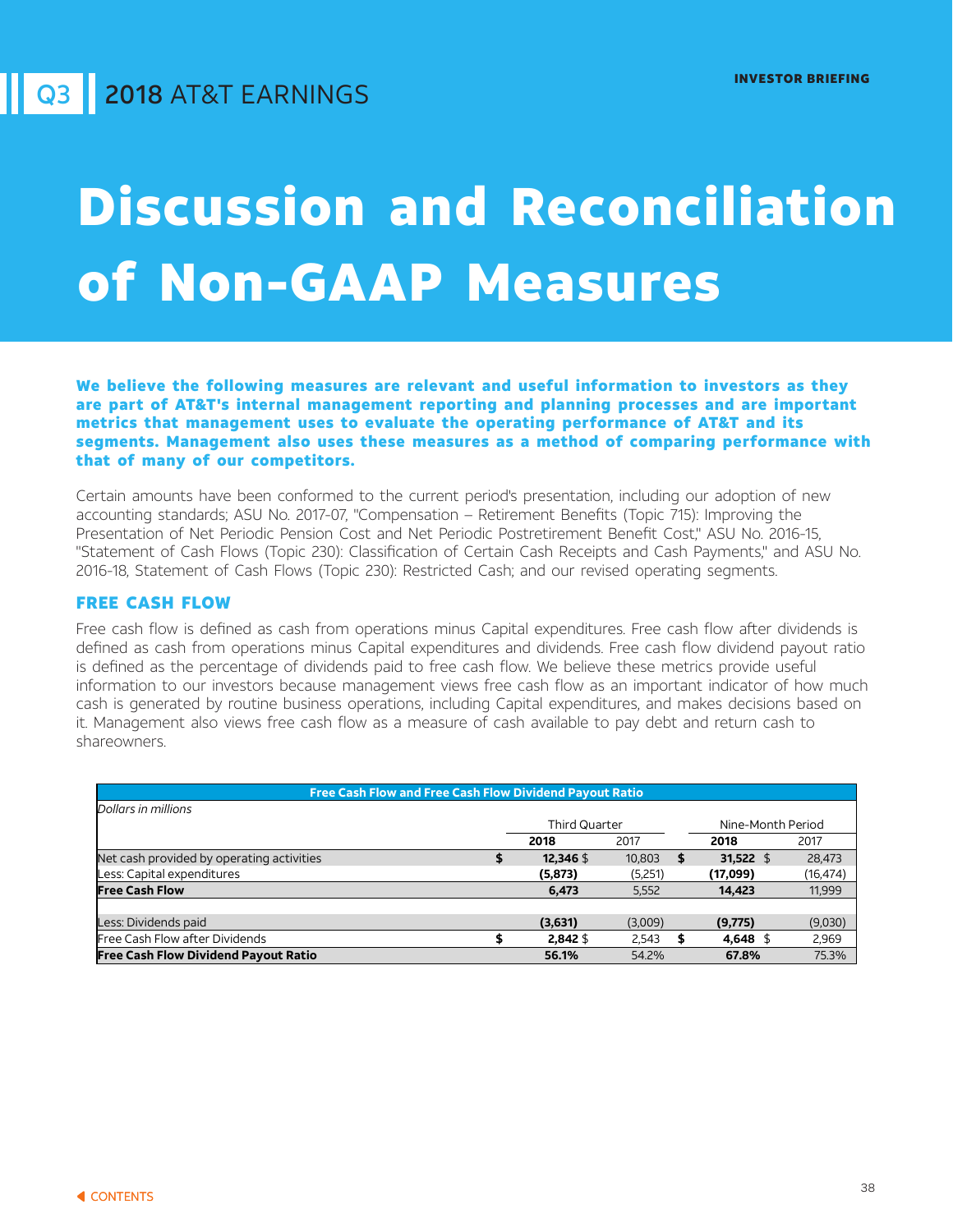

#### EBITDA

Our calculation of EBITDA, as presented, may differ from similarly titled measures reported by other companies. For AT&T, EBITDA excludes other income (expense) – net, and equity in net income (loss) of affiliates, as these do not reflect the operating results of our subscriber base or operations that are not under our control. Equity in net income (loss) of affiliates represents the proportionate share of the net income (loss) of affiliates in which we exercise significant influence, but do not control. Because we do not control these entities, management excludes these results when evaluating the performance of our primary operations. EBITDA also excludes interest expense and the provision for income taxes. Excluding these items eliminates the expenses associated with our capital and tax structures. Finally, EBITDA excludes depreciation and amortization in order to eliminate the impact of capital investments. EBITDA does not give effect to cash used for debt service requirements and thus does not reflect available funds for distributions, reinvestment or other discretionary uses. EBITDA is not presented as an alternative measure of operating results or cash flows from operations, as determined in accordance with U.S. generally accepted accounting principles (GAAP).

EBITDA service margin is calculated as EBITDA divided by service revenues.

When discussing our segment, business unit and supplemental results, EBITDA excludes equity in net income (loss) of affiliates, and depreciation and amortization from operating contribution.

These measures are used by management as a gauge of our success in acquiring, retaining and servicing subscribers because we believe these measures reflect AT&T's ability to generate and grow subscriber revenues while providing a high level of customer service in a cost-effective manner. Management also uses these measures as a method of comparing operating performance with that of many of its competitors. The financial and operating metrics which affect EBITDA include the key revenue and expense drivers for which management is responsible and upon which we evaluate performance.

We believe EBITDA Service Margin (EBITDA as a percentage of service revenues) to be a more relevant measure than EBITDA Margin (EBITDA as a percentage of total revenue) for our Mobility business unit operating margin. We also use wireless service revenues to calculate margin to facilitate comparison, both internally and externally with our wireless competitors, as they calculate their margins using wireless service revenues as well.

There are material limitations to using these non-GAAP financial measures. EBITDA, EBITDA margin and EBITDA service margin, as we have defined them, may not be comparable to similarly titled measures reported by other companies. Furthermore, these performance measures do not take into account certain significant items, including depreciation and amortization, interest expense, tax expense and equity in net income (loss) of affiliates. Management compensates for these limitations by carefully analyzing how its competitors present performance measures that are similar in nature to EBITDA as we present it, and considering the economic effect of the excluded expense items independently as well as in connection with its analysis of net income as calculated in accordance with GAAP. EBITDA, EBITDA margin and EBITDA service margin should be considered in addition to, but not as a substitute for, other measures of financial performance reported in accordance with GAAP.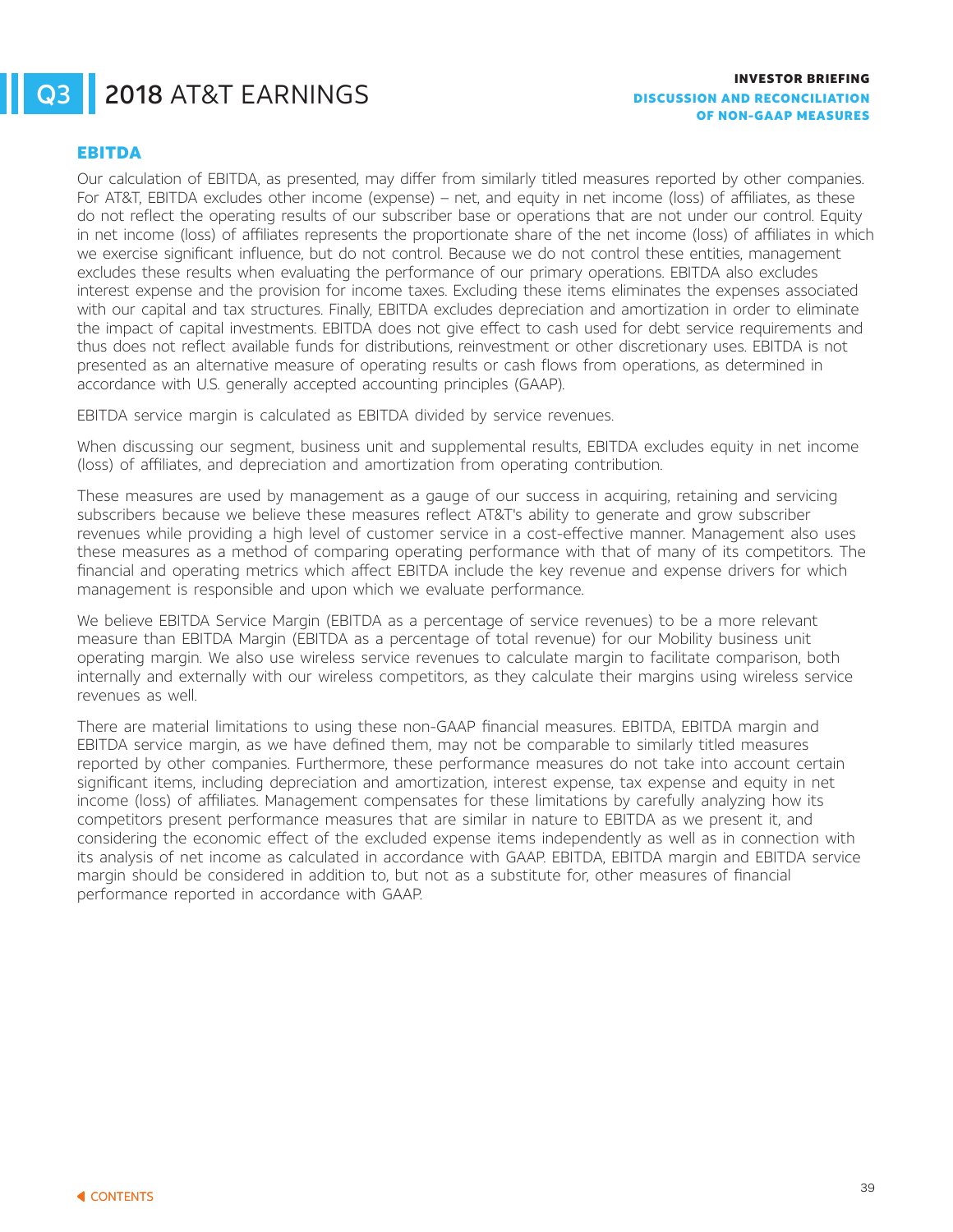

| <b>EBITDA, EBITDA Margin and EBITDA Service Margin</b> |                      |        |                 |                   |
|--------------------------------------------------------|----------------------|--------|-----------------|-------------------|
| Dollars in millions                                    |                      |        |                 |                   |
|                                                        | <b>Third Quarter</b> |        |                 | Nine-Month Period |
|                                                        | 2018                 | 2017   | 2018            | 2017              |
| <b>Net Income</b>                                      | \$<br>4,816 $$$      | 3,123  | 14,823 \$<br>\$ | 10,711            |
| Additions:                                             |                      |        |                 |                   |
| Income Tax (Benefit) Expense                           | 1,391                | 1,851  | 4,305           | 5,711             |
| Interest Expense                                       | 2,051                | 1,686  | 5,845           | 4,374             |
| Equity in Net (Income) Loss of Affiliates              | 64                   | (11)   | 71              | 148               |
| Other (Income) Expense - Net                           | (1,053)              | (842)  | (5, 108)        | (2,255)           |
| Depreciation and amortization                          | 8,166                | 6,042  | 20,538          | 18,316            |
| <b>EBITDA</b>                                          | 15,435               | 11,849 | 40,474          | 37,005            |
|                                                        |                      |        |                 |                   |
| <b>Total Operating Revenues</b>                        | 45,739               | 39,668 | 122,763         | 118,870           |
| Service Revenues                                       | 41,297               | 36,378 | 109,849         | 109,372           |
|                                                        |                      |        |                 |                   |
| <b>EBITDA Margin</b>                                   | 33.7%                | 29.9%  | 33.0%           | 31.1%             |
| <b>EBITDA Service Margin</b>                           | 37.4%                | 32.6%  | 36.8%           | 33.8%             |

| Supplemental Historical EBITDA, EBITDA Margin and EBITDA Service Margin |               |
|-------------------------------------------------------------------------|---------------|
| Dollars in millions                                                     |               |
|                                                                         | Third Quarter |
|                                                                         | 2018          |
| <b>Net Income</b>                                                       | \$<br>4,366   |
| Additions:                                                              |               |
| Income Tax (Benefit) Expense                                            | 1,245         |
| Interest Expense                                                        | 2,051         |
| Equity in Net (Income) Loss of Affiliates                               | 64            |
| Other (Income) Expense - Net                                            | (1,053)       |
| Depreciation and amortization                                           | 8,166         |
| <b>EBITDA</b>                                                           | 14,839        |
|                                                                         |               |
| <b>Total Operating Revenues</b>                                         | 46,607        |
| <b>Service Revenues</b>                                                 | 42,681        |
|                                                                         |               |
| <b>EBITDA Margin</b>                                                    | 31.8%         |
| <b>EBITDA Service Margin</b>                                            | 34.8%         |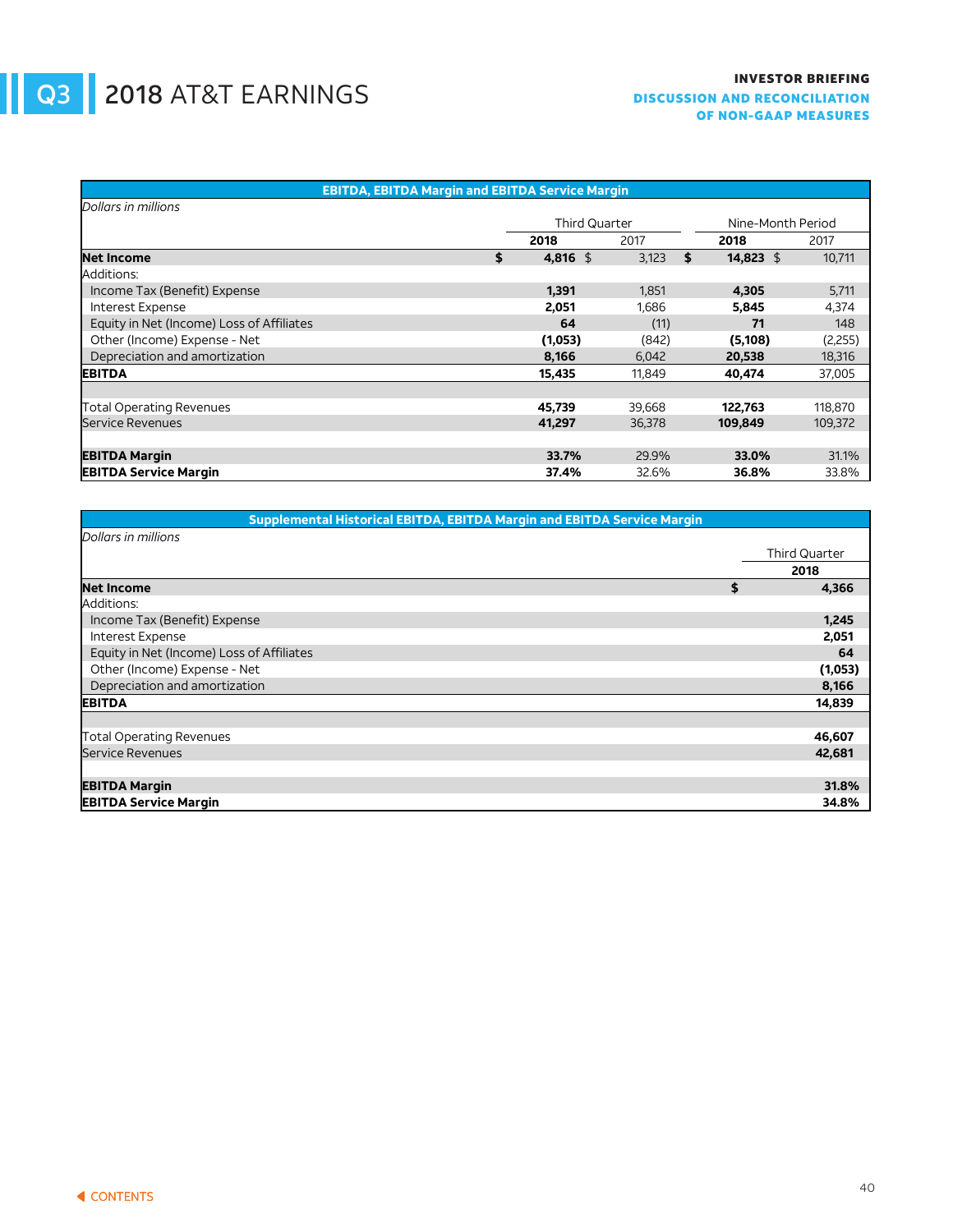

| Segment and Business Unit EBITDA, EBITDA Margin and EBITDA Service Margin |                  |                          |    |                   |                          |
|---------------------------------------------------------------------------|------------------|--------------------------|----|-------------------|--------------------------|
| Dollars in millions                                                       |                  |                          |    |                   |                          |
|                                                                           | Third Quarter    |                          |    | Nine-Month Period |                          |
|                                                                           | 2018             | 2017                     |    | 2018              | 2017                     |
| <b>Communications Segment</b>                                             |                  |                          |    |                   |                          |
| <b>Operating Contribution</b>                                             | \$<br>8,182 \$   | 8,071                    | \$ | 24,623 \$         | 24,821                   |
| <b>Additions:</b>                                                         |                  |                          |    |                   |                          |
| Equity in Net (Income) Loss of Affiliates                                 | 1                | $\overline{\phantom{a}}$ |    | 3                 |                          |
| Depreciation and amortization                                             | 4,607            | 4,576                    |    | 13,820            | 13,825                   |
| <b>EBITDA</b>                                                             | 12,790           | 12,647                   |    | 38,446            | 38,646                   |
|                                                                           |                  |                          |    |                   |                          |
| <b>Total Operating Revenues</b>                                           | 36,230           | 37,115                   |    | 107,173           | 111,268                  |
|                                                                           |                  |                          |    |                   |                          |
| <b>Operating Income Margin</b>                                            | 22.6%            | 21.7%                    |    | 23.0%             | 22.3%                    |
| <b>EBITDA Margin</b>                                                      | 35.3%            | 34.1%                    |    | 35.9%             | 34.7%                    |
| <b>Mobility</b>                                                           |                  |                          |    |                   |                          |
| <b>Operating Contribution</b>                                             | \$<br>5,603 \$   | 5,333                    | \$ | 16,267 \$         | 15,929                   |
| Additions:                                                                |                  |                          |    |                   |                          |
| Equity in Net (Income) of Affiliates                                      | 1                |                          |    | 1                 | $\overline{\phantom{a}}$ |
| Depreciation and amortization                                             | 2,079            | 2,008                    |    | 6,287             | 5,988                    |
| <b>EBITDA</b>                                                             | 7,683            | 7,341                    |    | 22,555            | 21,917                   |
|                                                                           |                  |                          |    |                   |                          |
| <b>Total Operating Revenues</b>                                           | 17,938           | 17,370                   |    | 52,575            | 51,922                   |
| Service Revenues                                                          | 13,989           | 14,475                   |    | 41,074            | 43,414                   |
|                                                                           |                  |                          |    |                   |                          |
| <b>Operating Income Margin</b>                                            | 31.2%            | 30.7%                    |    | 30.9%             | 30.7%                    |
| <b>EBITDA Margin</b>                                                      | 42.8%            | 42.3%                    |    | 42.9%             | 42.2%                    |
| <b>EBITDA Service Margin</b>                                              | 54.9%            | 50.7%                    |    | 54.9%             | 50.5%                    |
| <b>Entertainment Group</b>                                                |                  |                          |    |                   |                          |
| <b>Operating Contribution</b>                                             | \$<br>$1,104$ \$ | 1,283                    | \$ | 3,888 $$$         | 4,470                    |
| <b>Additions:</b>                                                         |                  |                          |    |                   |                          |
| Equity in Net (Income) Loss of Affiliates                                 | (1)              | 1                        |    | 1                 |                          |
| Depreciation and amortization                                             | 1,331            | 1,379                    |    | 3,986             | 4,254                    |
| <b>EBITDA</b>                                                             | 2,434            | 2,663                    |    | 7,875             | 8,724                    |
|                                                                           |                  |                          |    |                   |                          |
| <b>Total Operating Revenues</b>                                           | 11,589           | 12,467                   |    | 34,498            | 37,435                   |
|                                                                           |                  |                          |    |                   |                          |
| <b>Operating Income Margin</b>                                            | 9.5%             | 10.3%                    |    | 11.3%             | 11.9%                    |
| <b>EBITDA Margin</b>                                                      | 21.0%            | 21.4%                    |    | 22.8%             | 23.3%                    |
| <b>Business Wireline</b>                                                  |                  |                          |    |                   |                          |
| <b>Operating Contribution</b>                                             | \$<br>1,475 $$$  | 1,455                    | \$ | 4,468 \$          | 4,422                    |
| <b>Additions:</b>                                                         |                  |                          |    |                   |                          |
| Equity in Net (Income) Loss of Affiliates                                 | 1                | (1)                      |    | 1                 |                          |
| Depreciation and amortization                                             | 1,197            | 1,189                    |    | 3,547             | 3,583                    |
| <b>EBITDA</b>                                                             | 2,673            | 2,643                    |    | 8,016             | 8,005                    |
|                                                                           |                  |                          |    |                   |                          |
| <b>Total Operating Revenues</b>                                           | 6,703            | 7,278                    |    | 20,100            | 21,911                   |
|                                                                           |                  |                          |    |                   |                          |
| <b>Operating Income Margin</b>                                            | 22.0%            | 20.0%                    |    | 22.2%             | 20.2%                    |
| <b>EBITDA Margin</b>                                                      | 39.9%            | 36.3%                    |    | 39.9%             | 36.5%                    |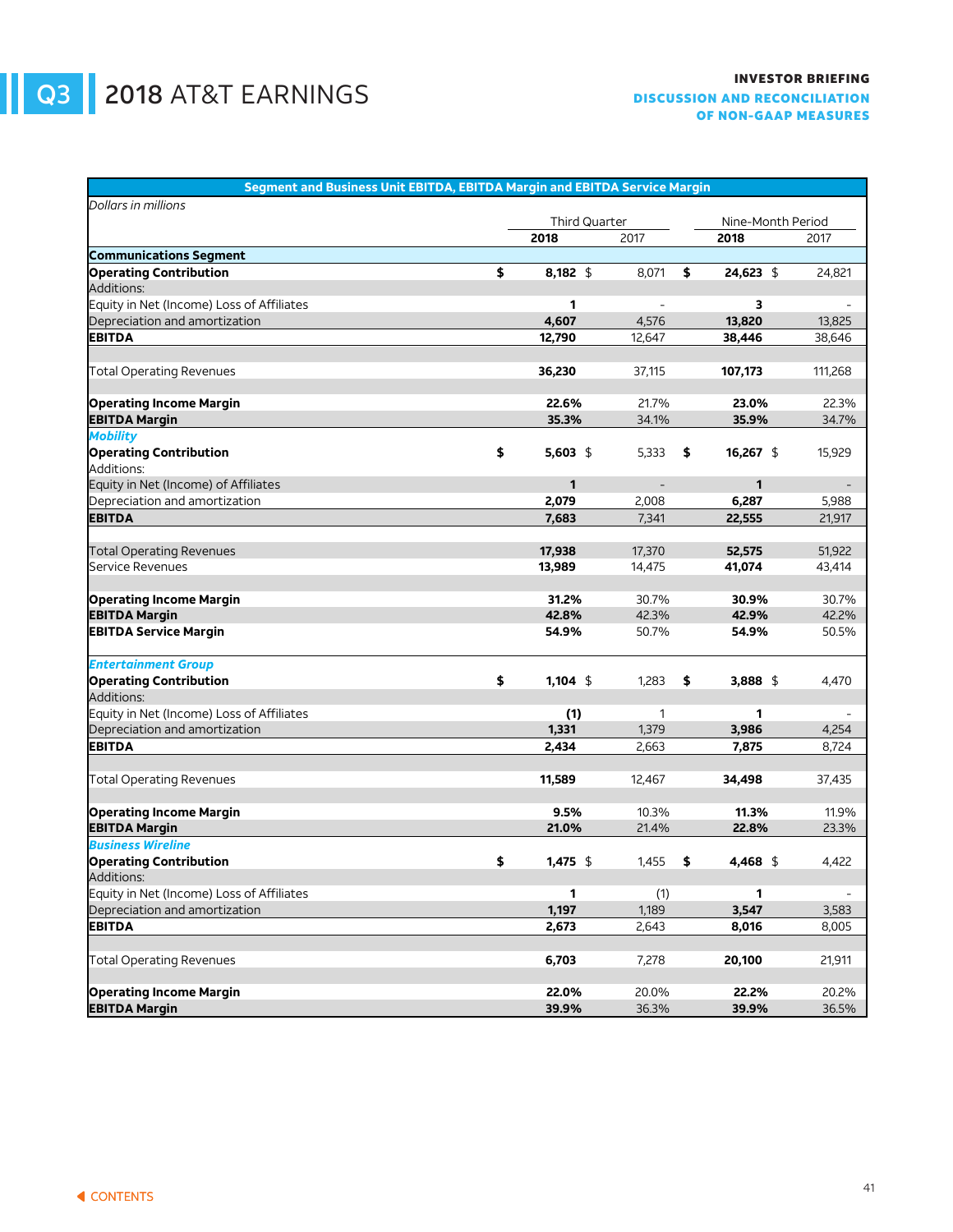| Segment and Business Unit EBITDA, EBITDA Margin and EBITDA Service Margin |                  |                          |                   |                          |
|---------------------------------------------------------------------------|------------------|--------------------------|-------------------|--------------------------|
| Dollars in millions                                                       |                  |                          |                   |                          |
|                                                                           | Third Quarter    |                          | Nine-Month Period |                          |
|                                                                           | 2018             | 2017                     | 2018              | 2017                     |
| <b>WarnerMedia Segment</b>                                                |                  |                          |                   |                          |
| <b>Operating Contribution</b>                                             | \$<br>2,528 \$   | 2                        | \$<br>2,992 \$    | 21                       |
| Additions:                                                                |                  |                          |                   |                          |
| Equity in Net (Income) of Affiliates                                      | 39               | 6                        | 55                | 23                       |
| Depreciation and amortization                                             | 134              | 1                        | 166               | 3                        |
| <b>EBITDA</b>                                                             | 2,701            | 9                        | 3,213             | 47                       |
|                                                                           |                  |                          |                   |                          |
| <b>Total Operating Revenues</b>                                           | 8,204            | 107                      | 9,709             | 323                      |
| <b>Operating Income Margin</b>                                            | 31.3%            | 7.5%                     | 31.4%             | 13.6%                    |
| <b>EBITDA Margin</b>                                                      | 32.9%            | 8.4%                     | 33.1%             | 14.6%                    |
| <b>Turner</b>                                                             |                  |                          |                   |                          |
| <b>Operating Contribution</b>                                             | \$<br>$1,449$ \$ | 22                       | \$<br>1,802 $$$   | 79                       |
| Additions:                                                                |                  |                          |                   |                          |
| Equity in Net (Income) of Affiliates                                      | (7)              | (13)                     | (39)              | (32)                     |
| Depreciation and amortization                                             | 59               | 1                        | 71                | 3                        |
| <b>EBITDA</b>                                                             | 1,501            | 10                       | 1,834             | 50                       |
| <b>Total Operating Revenues</b>                                           | 2,988            | 107                      | 3,767             | 323                      |
| <b>Operating Income Margin</b>                                            | 48.3%            | 8.4%                     | 46.8%             | 14.6%                    |
| <b>EBITDA Margin</b>                                                      | 50.2%            | 9.3%                     | 48.7%             | 15.5%                    |
|                                                                           |                  |                          |                   |                          |
| <b>Home Box Office</b>                                                    |                  |                          |                   |                          |
| <b>Operating Contribution</b>                                             | \$<br>630 \$     |                          | \$<br>$734$ \$    |                          |
| Additions:                                                                |                  |                          |                   |                          |
| Equity in Net (Income) Loss of Affiliates                                 | (2)              |                          | (1)               | $\equiv$                 |
| Depreciation and amortization                                             | 25               |                          | 30                |                          |
| <b>EBITDA</b>                                                             | 653              | $\overline{\phantom{a}}$ | 763               | $\equiv$                 |
| <b>Total Operating Revenues</b>                                           | 1,644            | $\overline{a}$           | 1,925             |                          |
| <b>Operating Income Margin</b>                                            | 38.2%            | $\overline{a}$           | 38.1%             |                          |
| <b>EBITDA Margin</b>                                                      | 39.7%            |                          | 39.6%             | $\overline{\phantom{a}}$ |
| <b>Warner Bros.</b>                                                       |                  |                          |                   |                          |
| <b>Operating Contribution</b>                                             | \$<br>553 $$$    |                          | \$<br>642 $$$     | $\overline{a}$           |
| Additions:                                                                |                  |                          |                   |                          |
| Equity in Net (Income) Loss of Affiliates                                 | 23               |                          | 24                |                          |
| Depreciation and amortization                                             | 40               | $\overline{a}$           | 54                |                          |
| <b>EBITDA</b>                                                             | 616              |                          | 720               |                          |
| <b>Total Operating Revenues</b>                                           | 3,720            | $\overline{a}$           | 4,227             | $\overline{a}$           |
| <b>Operating Income Margin</b>                                            | 15.5%            |                          | 15.8%             |                          |
| <b>EBITDA Margin</b>                                                      | 16.6%            |                          | 17.0%             | $\overline{\phantom{a}}$ |
|                                                                           |                  |                          |                   |                          |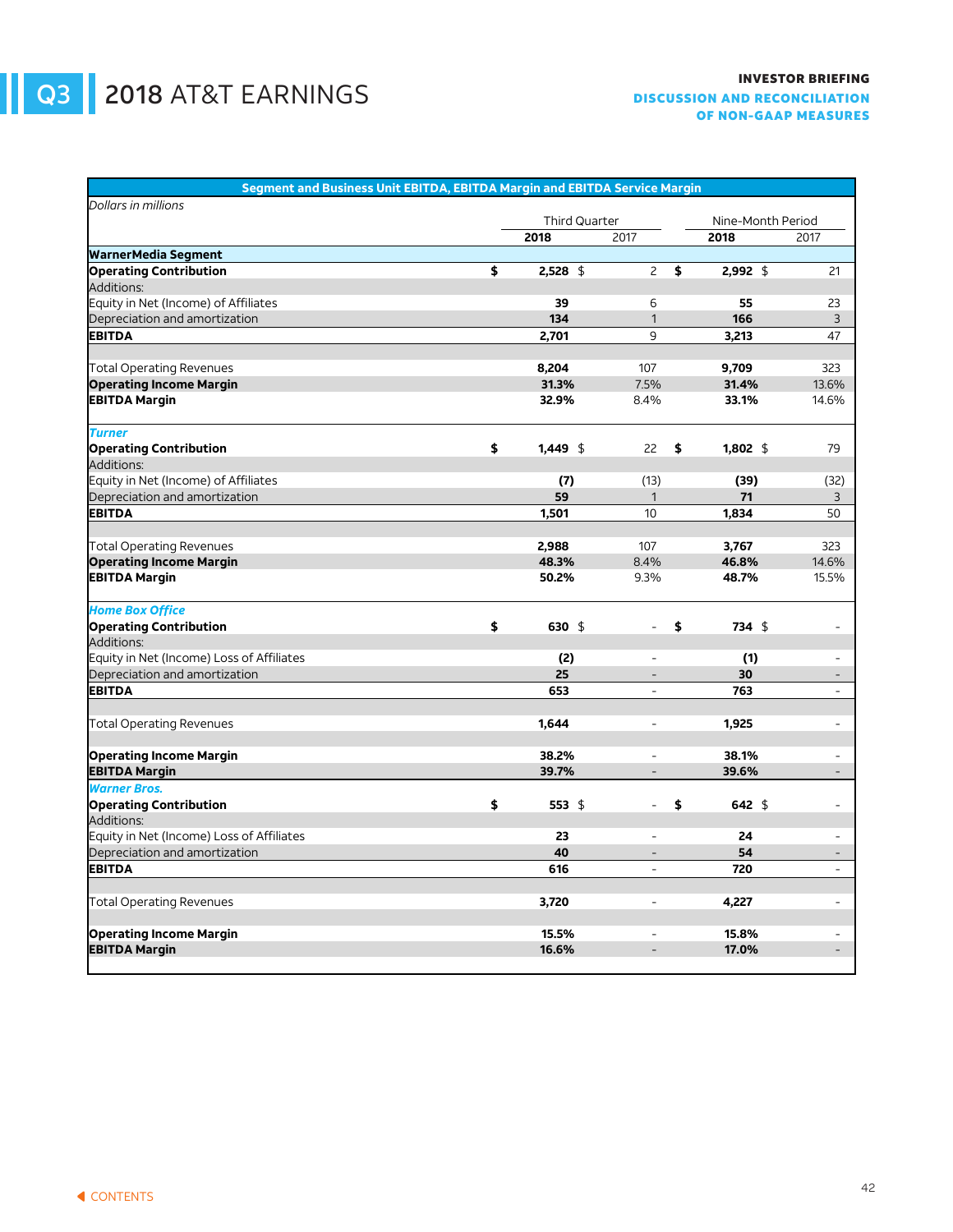| Segment and Business Unit EBITDA, EBITDA Margin and EBITDA Service Margin |               |          |      |                   |          |
|---------------------------------------------------------------------------|---------------|----------|------|-------------------|----------|
| Dollars in millions                                                       |               |          |      |                   |          |
|                                                                           | Third Quarter |          |      | Nine-Month Period |          |
|                                                                           | 2018          | 2017     |      | 2018              | 2017     |
| <b>Latin America Segment</b>                                              |               |          |      |                   |          |
| <b>Operating Contribution</b><br>\$                                       | $(201)$ \$    | (125)    | - \$ | $(462)$ \$        | (257)    |
| Additions:                                                                |               |          |      |                   |          |
| Equity in Net (Income) of Affiliates                                      | (9)           | (17)     |      | (24)              | (62)     |
| Depreciation and amortization                                             | 297           | 304      |      | 942               | 905      |
| <b>EBITDA</b>                                                             | 87            | 162      |      | 456               | 586      |
|                                                                           |               |          |      |                   |          |
| <b>Total Operating Revenues</b>                                           | 1,833         | 2,099    |      | 5,809             | 6,054    |
|                                                                           |               |          |      |                   |          |
| <b>Operating Income Margin</b>                                            | $-11.5%$      | $-6.8%$  |      | $-8.4%$           | $-5.3%$  |
| <b>EBITDA Margin</b>                                                      | 4.7%          | 7.7%     |      | 7.8%              | 9.7%     |
|                                                                           |               |          |      |                   |          |
| <b>Vrio</b>                                                               |               |          |      |                   |          |
| \$<br><b>Operating Contribution</b>                                       | 66 \$         | 99       | \$   | $281$ \$          | 362      |
| Additions:                                                                |               |          |      |                   |          |
| Equity in Net (Income) of Affiliates                                      | (9)           | (17)     |      | (24)              | (62)     |
| Depreciation and amortization                                             | 168           | 206      |      | 559               | 642      |
| <b>EBITDA</b>                                                             | 225           | 288      |      | 816               | 942      |
|                                                                           |               |          |      |                   |          |
| <b>Total Operating Revenues</b>                                           | 1,102         | 1,363    |      | 3,710             | 4,065    |
|                                                                           |               |          |      |                   |          |
| <b>Operating Income Margin</b>                                            | 5.2%          | 6.0%     |      | 6.9%              | 7.4%     |
| <b>EBITDA Margin</b>                                                      | 20.4%         | 21.1%    |      | 22.0%             | 23.2%    |
|                                                                           |               |          |      |                   |          |
| <b>Mexico</b>                                                             |               |          |      |                   |          |
| \$<br><b>Operating Contribution</b>                                       | $(267)$ \$    | (224)    | - \$ | $(743)$ \$        | (619)    |
| Additions:                                                                |               |          |      |                   |          |
| Depreciation and amortization                                             | 129           | 98       |      | 383               | 263      |
| <b>EBITDA</b>                                                             | (138)         | (126)    |      | (360)             | (356)    |
|                                                                           |               |          |      |                   |          |
| <b>Total Operating Revenues</b>                                           | 731           | 736      |      | 2,099             | 1,989    |
|                                                                           |               |          |      |                   |          |
| <b>Operating Income Margin</b>                                            | $-36.5%$      | $-30.4%$ |      | $-35.4%$          | $-31.1%$ |
| <b>EBITDA Margin</b>                                                      | $-18.9%$      | $-17.1%$ |      | $-17.2%$          | $-17.9%$ |

| <b>Segment EBITDA, EBITDA Margin and EBITDA Service Margin</b> |                      |                          |                   |       |  |  |  |  |  |  |  |
|----------------------------------------------------------------|----------------------|--------------------------|-------------------|-------|--|--|--|--|--|--|--|
| Dollars in millions                                            |                      |                          |                   |       |  |  |  |  |  |  |  |
|                                                                | <b>Third Quarter</b> |                          | Nine-Month Period |       |  |  |  |  |  |  |  |
|                                                                | 2018                 | 2017                     | 2018              | 2017  |  |  |  |  |  |  |  |
| Xandr                                                          |                      |                          |                   |       |  |  |  |  |  |  |  |
| <b>Operating Contribution</b><br>\$                            | 333<br>\$            | 294                      | 952 $$$<br>\$     | 873   |  |  |  |  |  |  |  |
| Additions:                                                     |                      |                          |                   |       |  |  |  |  |  |  |  |
| Depreciation and amortization                                  | 3                    | $\overline{\phantom{0}}$ | $\boldsymbol{4}$  |       |  |  |  |  |  |  |  |
| <b>EBITDA</b>                                                  | 336                  | 294                      | 956               | 874   |  |  |  |  |  |  |  |
|                                                                |                      |                          |                   |       |  |  |  |  |  |  |  |
| <b>Total Operating Revenues</b>                                | 445                  | 333                      | 1,174             | 992   |  |  |  |  |  |  |  |
|                                                                |                      |                          |                   |       |  |  |  |  |  |  |  |
| <b>Operating Income Margin</b>                                 | 74.8%                | 88.3%                    | 81.1%             | 88.0% |  |  |  |  |  |  |  |
| <b>EBITDA Margin</b>                                           | 75.5%                | 88.3%                    | 81.4%             | 88.1% |  |  |  |  |  |  |  |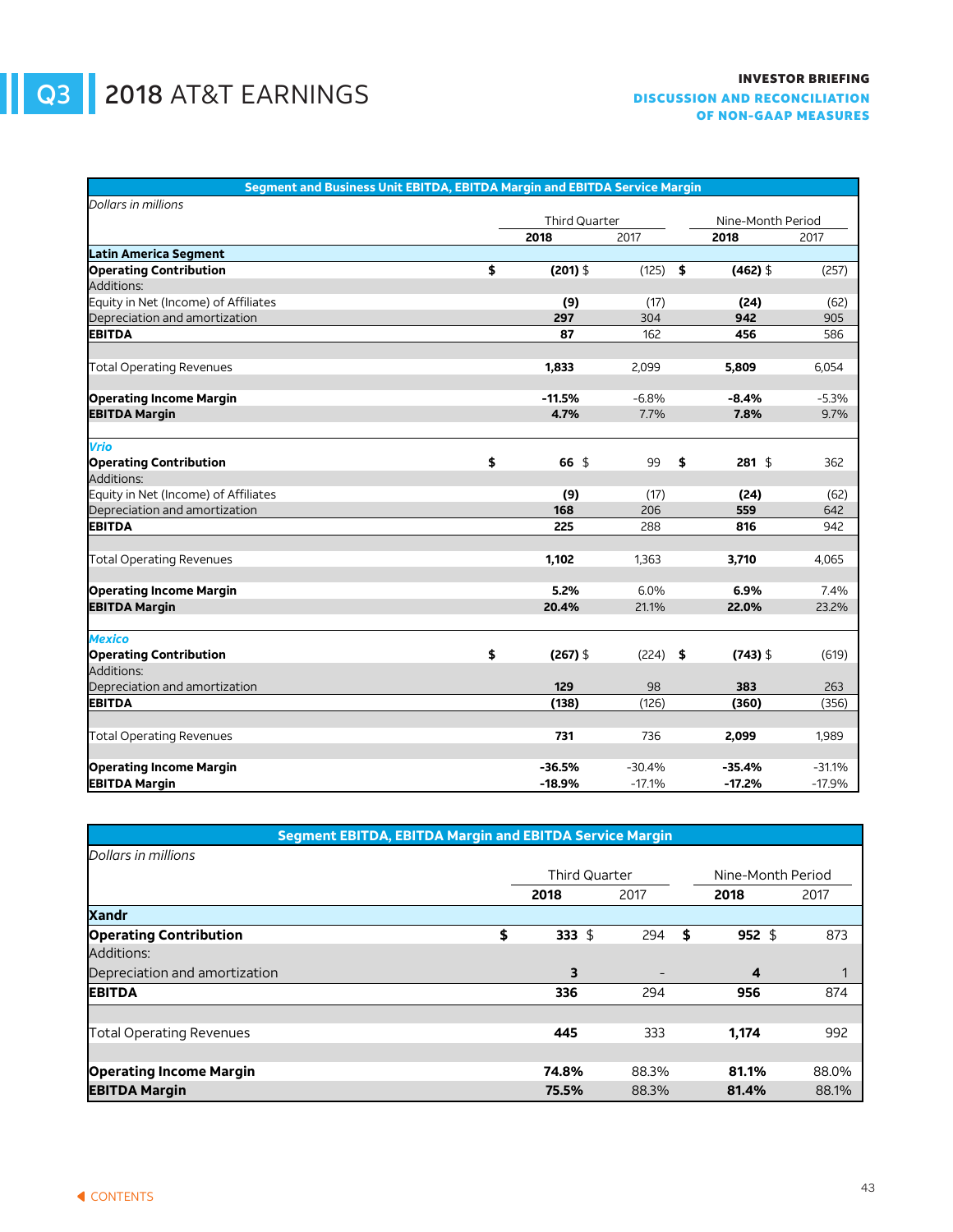

#### ADJUSTING ITEMS

Adjusting items include revenues and costs we consider nonoperational in nature, such as items arising from asset acquisitions or dispositions. We also adjust for net actuarial gains or losses associated with our pension and postemployment benefit plans due to the often significant impact on our fourth-quarter results, unless earlier remeasurement is required (we immediately recognize this gain or loss in the income statement, pursuant to our accounting policy for the recognition of actuarial gains and losses). Consequently, our adjusted results reflect an expected return on plan assets rather than the actual return on plan assets, as included in the GAAP measure of income. This gain or loss income statement, pursuant to our accounting policy for the recognition of the recognition of the recognition of the recognition of the recognition of the recogniti

The tax impact of adjusting items is calculated using the effective tax rate during the quarter except for adjustments that, given their magnitude, can drive a change in the effective tax rate, reflect the actual tax expense or combined marginal rate of approximately 38% for transactions prior to tax reform and 25% for transactions after tax reform. The effective tax rate, reflective tax rate, reflective tax effective tax effective tax effective tax effective tax effective tax effective tax effective tax effective tax effective tax effec  $\epsilon$  tax impact or adjusting items is calculated using the effecti

|                                                       | <b>Adjusting Items</b> |                      |       |                          |       |
|-------------------------------------------------------|------------------------|----------------------|-------|--------------------------|-------|
| Dollars in millions                                   |                        |                      |       |                          |       |
|                                                       |                        | <b>Third Quarter</b> |       | Nine-Month Period        |       |
|                                                       |                        | 2018                 | 2017  | 2018                     | 2017  |
| <b>Operating Revenues</b>                             |                        |                      |       |                          |       |
| Natural disaster revenue credits                      | \$                     | - \$                 | 89    | \$<br>- \$               | 89    |
| <b>Adjustments to Operating Revenues</b>              |                        |                      | 89    | -                        | 89    |
| <b>Operating Expenses</b>                             |                        |                      |       |                          |       |
| Time Warner and other merger costs                    |                        | 361                  | 33    | 749                      | 152   |
| Employee separation costs                             |                        | 76                   | 208   | 260                      | 268   |
| Natural disaster costs                                |                        |                      | 118   | 104                      | 118   |
| DIRECTV merger integration costs                      |                        |                      | 67    | $\blacksquare$           | 317   |
| Mexico merger integration costs                       |                        |                      | 34    | $\overline{\phantom{0}}$ | 153   |
| (Gain) loss on transfer of wireless spectrum          |                        |                      |       |                          | (181) |
| Foreign currency exchange                             |                        |                      |       | 43                       | 98    |
| <b>Adjustments to Operations and Support Expenses</b> |                        | 437                  | 460   | 1,156                    | 925   |
| Amortization of intangible assets                     |                        | 2,329                | 1,136 | 4,669                    | 3,508 |
| <b>Adjustments to Operating Expenses</b>              |                        | 2,766                | 1,596 | 5,825                    | 4,433 |
| <b>Other</b>                                          |                        |                      |       |                          |       |
| Merger-related interest and fees <sup>1</sup>         |                        |                      | 485   | 1,029                    | 752   |
| Actuarial (gain) loss                                 |                        |                      |       | (2,726)                  | (259) |
| (Gain) loss on sale of assets,                        |                        |                      |       |                          |       |
| impairments and other adjustments                     |                        | (327)                | (81)  | (279)                    | 140   |
| <b>Adjustments to Income Before Income Taxes</b>      |                        | 2,439                | 2,089 | 3.849                    | 5,155 |
| Tax impact of adjustments                             |                        | 548                  | 716   | 765                      | 1,717 |
| <b>Tax Related Items</b>                              |                        |                      | (146) | (96)                     | (146) |
| <b>Adjustments to Net Income</b>                      | \$                     | $1,891$ \$           | 1,519 | \$<br>3,180 $$$          | 3,584 |

1 Includes interest expense incurred on debt issued, redemption premiums and interest income earned on cash held prior to the close of merger transactions.

Adjusted Operating Income, Adjusted Operating Income Margin, Adjusted EBITDA, Adjusted EBITDA margin, Adjusted Operating Income, Adjusted Operating Income Margin, Adjusted EBITDA, Adjusted EBITDA margin, Adjusted EBITDA Adjusted EBITDA service margin and Adjusted diluted EPS are non-GAAP financial measures calculated by excluding from operating revenues, operating expenses and income tax expense certain significant items that are non-operational or non-recurring in nature, including dispositions and merger integration and transaction costs. Management believes that these measures provide relevant and useful information to investors and other users of our financial data in evaluating the effectiveness of our operations and underlying business trends. usted Operating incorne, Adjusted Operating incorne margin, Adjusted Ebri*DA*, Adjusted Ebri*DA* margin,

.<br>Adjusted Operating Revenues, Adjusted Operating Income, Adjusted Operating Income Margin, Adjusted EBITDA, Adjusted EBITDA margin, Adjusted EBITDA service margin and Adjusted diluted EPS should be considered in addition to, but not as a substitute for, other measures of financial performance reported in accordance with GAAP. AT&T's calculation of Adjusted items, as presented, may differ from similarly titled measures reported by other companies. usted Operating Revenues, Adjusted Operating income, Adjusted Operating income Margin, Adjusted in a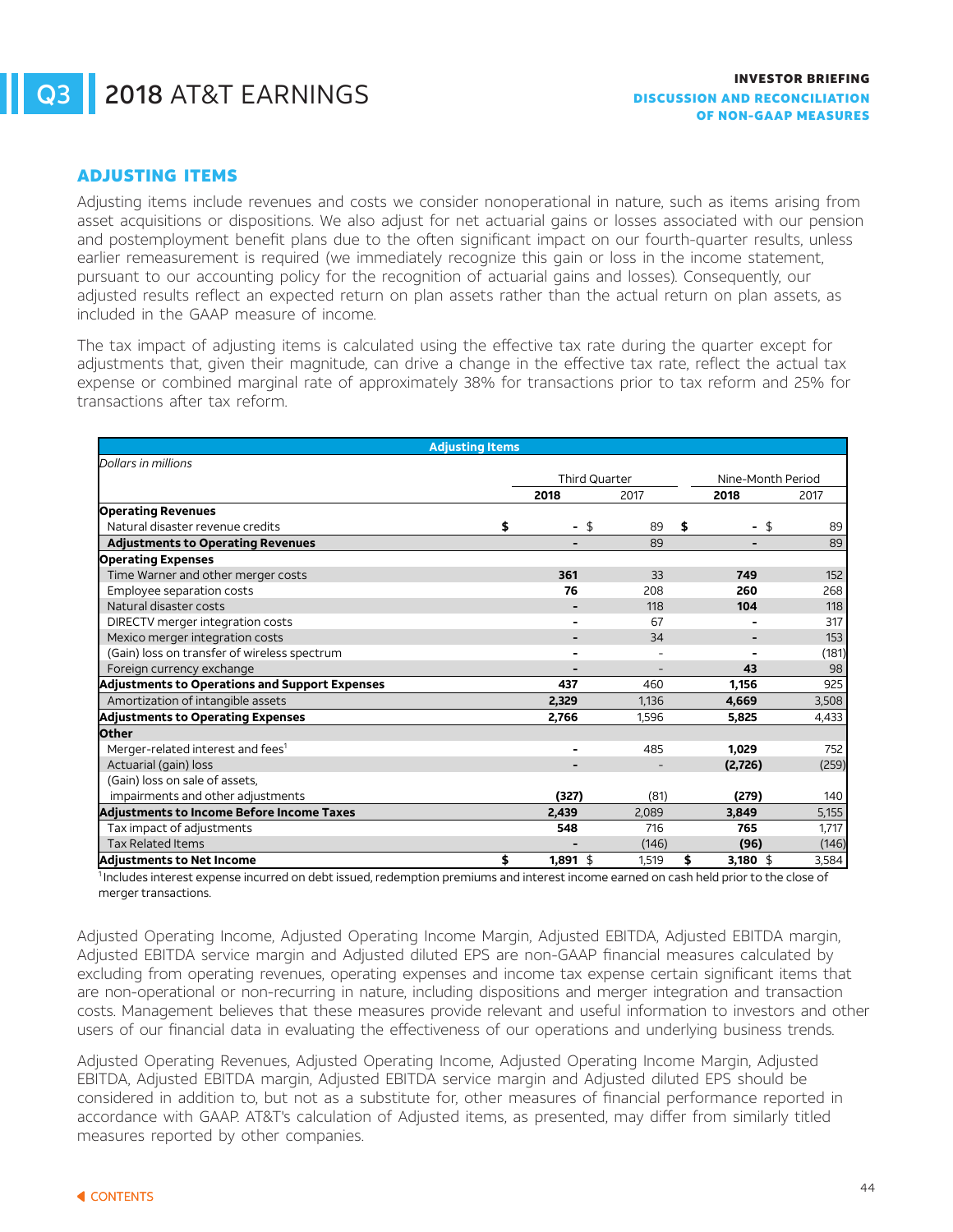#### DISCUSSION AND RECONCILIATION OF NON-GAAP MEASURES INVESTOR BRIEFING

| Adjusted Operating Income, Adjusted Operating Income Margin,                                      |                          |              |                   |               |
|---------------------------------------------------------------------------------------------------|--------------------------|--------------|-------------------|---------------|
| Adjusted EBITDA, Adjusted EBITDA Margin and Adjusted EBITDA Service Margin<br>Dollars in millions |                          |              |                   |               |
|                                                                                                   | Third Quarter            |              | Nine-Month Period |               |
|                                                                                                   | 2018                     | 2017         | 2018              | 2017          |
| <b>Operating Income</b>                                                                           | \$<br>7,269 $$$          | 5,807        | \$<br>19,936 \$   | 18,689        |
| Adjustments to Operating Revenues                                                                 |                          | 89           |                   | 89            |
| Adjustments to Operating Expenses                                                                 | 2,766                    | 1,596        | 5,825             | 4,433         |
| <b>Adjusted Operating Income</b>                                                                  | 10,035                   | 7,492        | 25,761            | 23,211        |
|                                                                                                   |                          |              |                   |               |
| <b>EBITDA</b>                                                                                     | 15,435                   | 11.849       | 40,474            | 37,005        |
| Adjustments to Operating Revenues<br>Adjustments to Operations and Support Expenses               | 437                      | 89<br>460    | 1,156             | 89<br>925     |
| <b>Adjusted EBITDA</b>                                                                            | 15,872                   | 12,398       | 41,630            | 38,019        |
|                                                                                                   |                          |              |                   |               |
| Pro forma as of June 30, 2018                                                                     |                          |              |                   |               |
| WarnerMedia Operating Income                                                                      |                          |              | 3,047             |               |
| Additions:                                                                                        |                          |              |                   |               |
| Depreciation and amortization                                                                     | $\overline{\phantom{a}}$ |              | 339               |               |
| Merger costs                                                                                      |                          |              | 694               |               |
| WarnerMedia Adjusted EBITDA                                                                       |                          |              | 4,080             |               |
| WarnerMedia segment income (post acquisition)                                                     |                          |              | (451)             |               |
| WarnerMedia segment depreciation and                                                              |                          |              | (30)              |               |
| amortization (post acquisition)                                                                   |                          |              |                   |               |
| WarnerMedia merger costs (post acquisition)                                                       |                          |              | (159)             |               |
| Film and television cost amortization (release prior to June 14)                                  |                          |              | 1,103             |               |
| Pro Forma Adjusted EBITDA <sup>1</sup>                                                            | 15,872                   |              | 46,173            |               |
|                                                                                                   |                          |              |                   |               |
| <b>Total Operating Revenues</b>                                                                   | 45,739                   | 39,668       | 122,763           | 118,870       |
| Adjustments to Operating Revenues                                                                 |                          | 89           |                   | 89            |
| <b>Total Adjusted Operating Revenue</b>                                                           | 45,739                   | 39,757       | 122,763           | 118,959       |
| Service Revenues                                                                                  | 41,297                   | 36,378<br>89 | 109,849           | 109,372<br>89 |
| Adjustments to Service Revenues<br><b>Adjusted Service Revenue</b>                                | 41,297                   | 36,467       | 109,849           | 109,461       |
|                                                                                                   |                          |              |                   |               |
|                                                                                                   |                          |              |                   |               |
| Operating Income Margin                                                                           | 15.9%                    | 14.6%        | 16.2%             | 15.7%         |
| Adjusted Operating Income Margin                                                                  | 21.9%                    | 18.8%        | 21.0%             | 19.5%         |
| <b>Adjusted EBITDA Margin</b>                                                                     | 34.7%                    | 31.2%        | 33.9%             | 32.0%         |
| <b>Adjusted EBITDA Service Margin</b>                                                             | 38.4%                    | 34.0%        | 37.9%             | 34.7%         |
|                                                                                                   |                          |              |                   |               |
| Supplemental Results under Historical Accounting Method                                           |                          |              |                   |               |
| Operating Income                                                                                  | 6,673                    |              |                   |               |
| Adjustments to Operating Expenses                                                                 | 2,766                    |              |                   |               |
| <b>Adjusted Supplemental Operating Income</b>                                                     | 9,439                    |              |                   |               |
|                                                                                                   |                          |              |                   |               |
| <b>EBITDA</b>                                                                                     | 14.839                   |              |                   |               |
| Adjustments to Operations and Support Expenses                                                    | 437                      |              |                   |               |
| <b>Adjusted Supplemental EBITDA</b>                                                               | 15,276                   |              |                   |               |
|                                                                                                   |                          |              |                   |               |
| Supplemental Operating Revenues                                                                   | 46,607                   |              |                   |               |
| <b>Adjusted Supplemental Operating Income Margin</b>                                              | 20.3%                    |              |                   |               |
| Adjusted Supplemental EBITDA margin                                                               | 32.8%                    |              |                   |               |

<sup>1</sup> Pro Forma Adjusted EBITDA reflects the combined results of operations of the combined company based on the historical financial statements of AT&T and Time Warner, after giving effect to the merger and certain adjustments, and is intended to reflect the impact of the Time Warner acquisition on AT&T. WarnerMedia operating income, depreciation and amortization expense and merger costs are provided on Item 7.01 Form 8-K filed by AT&T on July 24, 2018. Pro Forma adjustments are to (1) remove the duplication of operating results for the 16-period in which AT&T also reported Time Warner results and (2) to recognize the purchase accounting classification of released content as intangible assets and accordingly reclassify associated content amortization from operating expense to amortization expense. Intercompany revenue and expense eliminations net and do not impact EBITDA.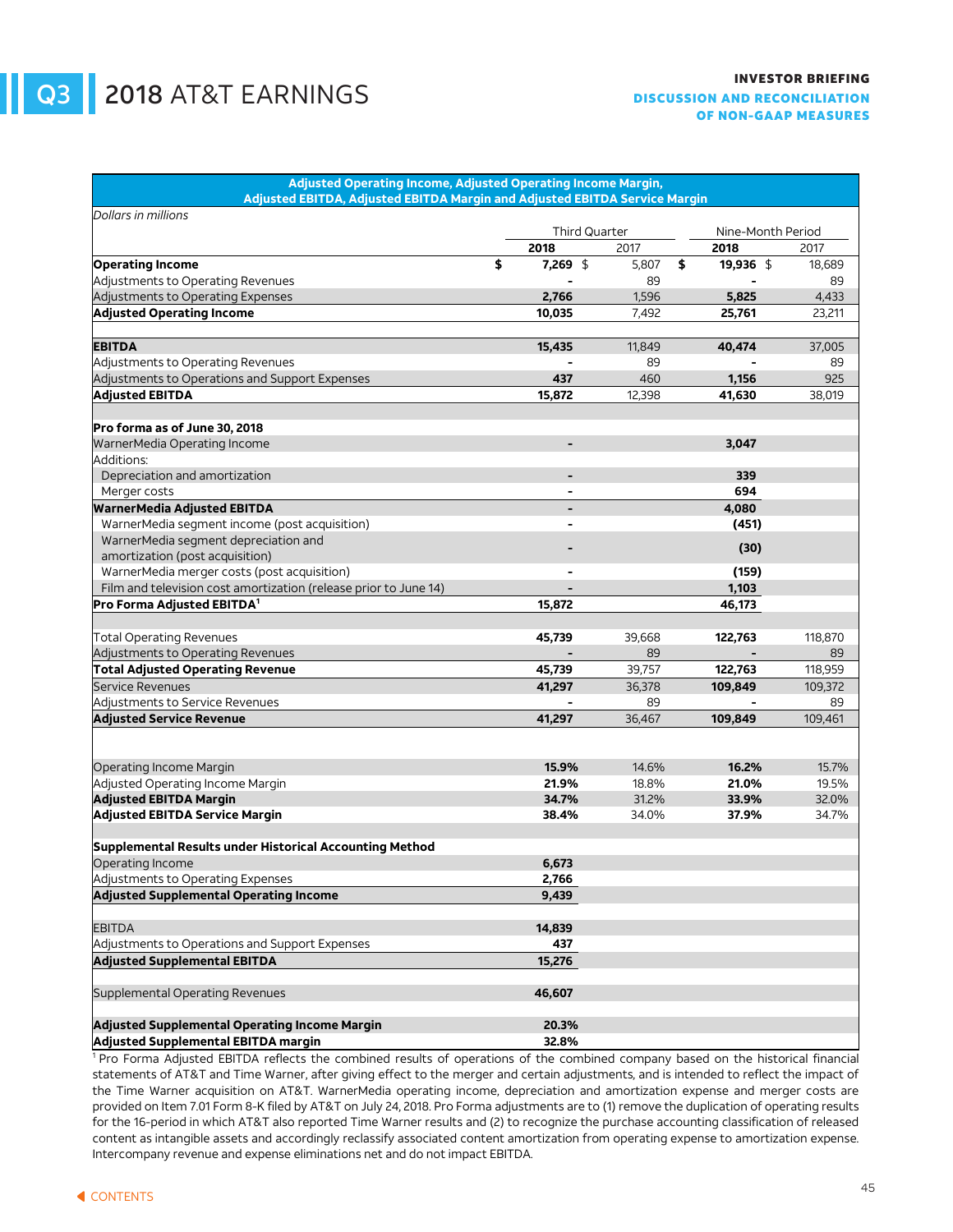| <b>Adjusted Diluted EPS</b>                       |                    |       |                   |          |        |  |
|---------------------------------------------------|--------------------|-------|-------------------|----------|--------|--|
|                                                   | Third Quarter      |       | Nine-Month Period |          |        |  |
|                                                   | 2018               | 2017  |                   | 2018     | 2017   |  |
| <b>Diluted Earnings Per Share (EPS)</b><br>S      | $0.65~\text{\AA}$  | 0.49  | S                 | 2.19 $$$ | 1.69   |  |
| Amortization of intangible assets                 | 0.25               | 0.12  |                   | 0.55     | 0.38   |  |
| Merger integration items <sup>1</sup>             | 0.04               | 0.06  |                   | 0.22     | 0.14   |  |
| (Gain) loss on sale of assets, impairments        |                    |       |                   |          |        |  |
| and other adjustments <sup>2</sup>                | (0.04)             | 0.05  |                   | 0.02     | 0.06   |  |
| Actuarial (gain) loss <sup>3</sup>                |                    |       |                   | (0.31)   | (0.03) |  |
| Tax-related items                                 | $\blacksquare$     | 0.02  |                   |          | 0.02   |  |
| <b>Adjusted EPS</b>                               | $0.90 \text{ }$ \$ | 0.74  |                   | 2.67 $$$ | 2.26   |  |
| Year-over-year growth - Adjusted                  | 21.6%              |       |                   | 18.1%    |        |  |
| <b>Weighted Average Common Shares Outstanding</b> |                    |       |                   |          |        |  |
| with Dilution (000,000)                           | 7,320              | 6.182 |                   | 6,630    | 6,184  |  |

<sup>1</sup>Includes combined merger integration items and merger-related interest income and expense, and redemption premiums. <sup>2</sup>Includes gains on transactions, natural disaster adjustments and charges, and employee-related and other costs.<br><sup>3</sup>Includes adjustments for actuarial gains or losses associated with our postemployment benefit plans, whi

Includes adjustments for actuarial gains or losses associated with our postemployment benefit plans, which we immediately recognize 2 <sup>9</sup>includes adjustments for actuarial gains or losses associated with our postemployment benefit plans, which we immediately recognize<br>in the income statement, pursuant to our accounting policy for the recognition of actua of \$930 million in the first quarter of 2018 associated with our postretirement plan and a gain of \$1,796 million in the second quarter associated with our pension plan. As a result, adjusted EPS reflects (1) in the first quarter and for the first nine months, an expected return on plan assets of \$77 million (based on an average expected return on plan assets of 5.75% for our VEBA trusts), rather than the actual return on plan assets of \$31 million loss (VEBA return of -3.08%) and (2) in the second quarter and for the first nine months, an expected return on plan assets of \$754 million (based on an average expected return on plan assets of 7.00% for our Pension trusts), rather than the actual return on plan assets of \$186 million loss (Pension return of -0.56%), both of which are included in the GAAP measure of income. rather than the actual return on plan assets of  $\alpha$  -0.56% included in the GAAP million return of  $\alpha$ 

#### PRO FORMA NET DEBT TO ADJUSTED EBITDA **Pro Forma Net Debt to Adjusted EBITDA**

Net Debt to EBITDA ratios are non-GAAP financial measures frequently used by investors and credit rating agencies and management believes these measures provide relevant and useful information to investors and other users of our financial data. Our Net Debt to Pro Forma Adjusted EBITDA ratio is calculated by dividing the Net Debt by Annualized Pro Forma Adjusted EBITDA. Net Debt is calculated by subtracting cash and cash equivalents and certificates of deposit and time deposits that are greater than 90 days, from the sum of debt equivalents and certificates of deposit and time deposits that are greater than 90 days, from the sum of de<br>maturing within one year and long-term debt. Annualized Pro Forma Adjusted EBITDA is calculated by annualizing the year-to-date Pro Forma Adjusted EBITDA.

| <b>Net Debt to Pro Forma Adjusted EBITDA</b>           |                           |                    |                      |                 |
|--------------------------------------------------------|---------------------------|--------------------|----------------------|-----------------|
| Dollars in millions                                    |                           |                    |                      |                 |
|                                                        |                           | Three Months Ended |                      |                 |
|                                                        | Mar. 31.                  | Jun. 30,           | Sep. 30,             |                 |
|                                                        | 2018                      | 2018               | 2018                 | <b>YTD 2018</b> |
| Pro Forma Adjusted EBITDA <sup>1</sup>                 | \$<br>$15.182 \text{ } $$ | 15.119 \$          | 15,872 $\frac{1}{2}$ | 46,173          |
| Add back severance                                     | (51)                      | (133)              | (76)                 | (260)           |
| Net Debt Pro Forma Adjusted EBITDA                     | 15,131                    | 14,986             | 15.796               | 45,913          |
| <b>Annualized Pro Forma Adjusted EBITDA</b>            |                           |                    |                      | 61,217          |
| End-of-period current debt                             |                           |                    |                      | 14,905          |
| End-of-period long-term debt                           |                           |                    |                      | 168,513         |
| <b>Total End-of-Period Debt</b>                        |                           |                    |                      | 183,418         |
| Less: Cash and Cash Equivalents                        |                           |                    |                      | 8,657           |
| <b>Net Debt Balance</b>                                |                           |                    |                      | 174,761         |
| Annualized Net Debt to Pro Forma Adjusted EBITDA Ratio |                           |                    |                      | 2.85            |

1ncludes the purchase accounting reclassification of released content amortization of \$612 million pro forma in the first quarter, \$491 million pro forma and \$98 million reported by AT&T in the second quarter and \$772 million reported by AT&T in the third quarter of 2018.